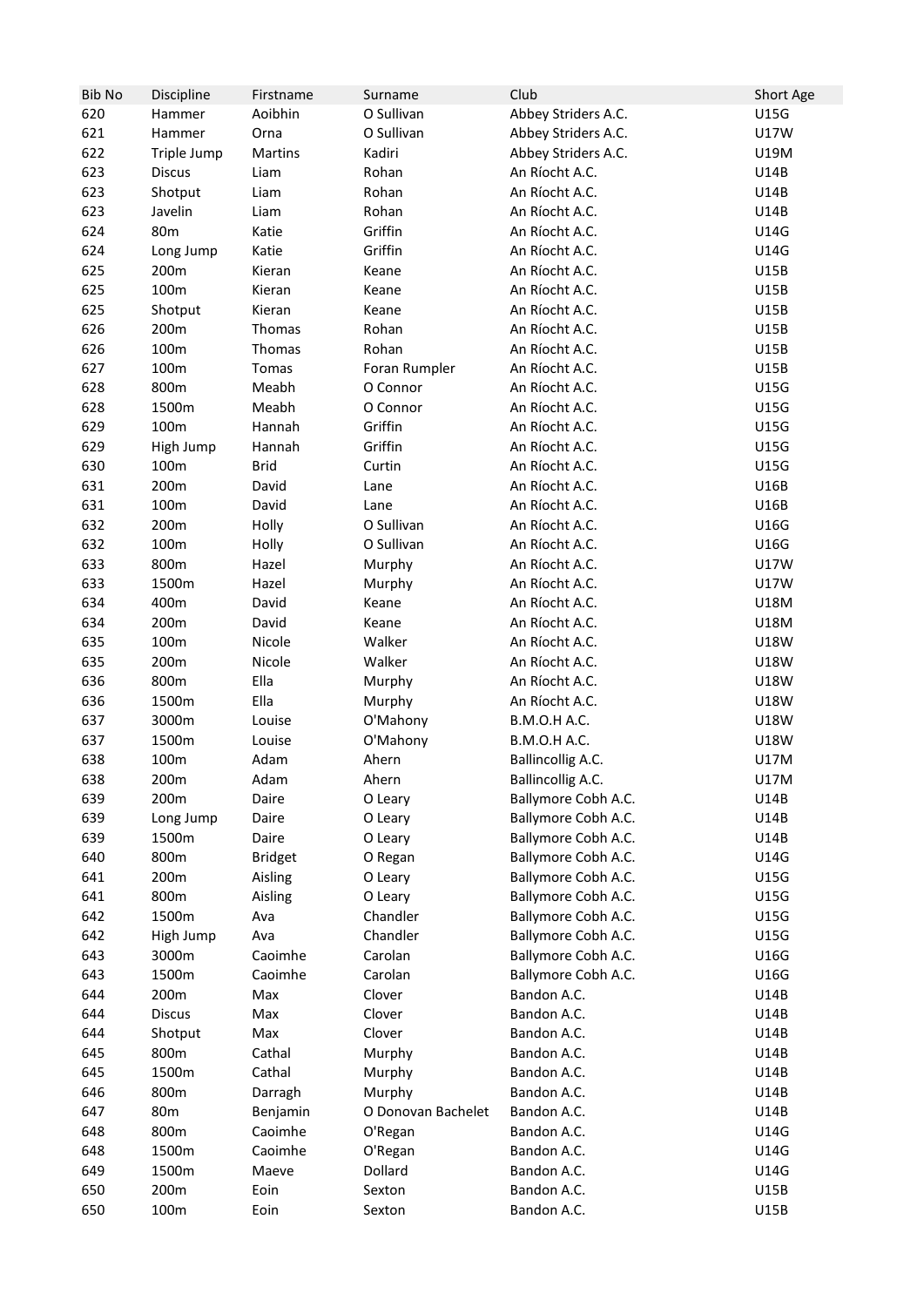| 651 | <b>Discus</b> | Oisin              | Callan       | Bandon A.C.   | U15B        |
|-----|---------------|--------------------|--------------|---------------|-------------|
| 651 | Shotput       | Oisin              | Callan       | Bandon A.C.   | U15B        |
| 652 | 100m          | Lennart            | Lindenfeld   | Bandon A.C.   | U15B        |
| 653 | 2000m Walk    | Juliet             | <b>Biggs</b> | Bandon A.C.   | U15G        |
| 654 | 80m Hurdles   | Ruby               | Cummins      | Bandon A.C.   | U15G        |
| 654 | 250m Hurdles  | Ruby               | Cummins      | Bandon A.C.   | U15G        |
| 654 | Shotput       | Ruby               | Cummins      | Bandon A.C.   | U15G        |
| 655 | 100m Hurdles  | Eoin               | O'Callaghan  | Bandon A.C.   | U16B        |
| 655 | <b>Discus</b> | Eoin               | O'Callaghan  | Bandon A.C.   | U16B        |
| 655 | High Jump     | Eoin               | O'Callaghan  | Bandon A.C.   | U16B        |
| 656 | 200m          | Harrison           | Good         | Bandon A.C.   | U16B        |
| 656 | 100m          | Harrison           | Good         | Bandon A.C.   | U16B        |
| 657 | 3000m         | Olive              | O Flynn      | Bandon A.C.   | U16G        |
| 657 | 1500m         | Olive              | O Flynn      | Bandon A.C.   | U16G        |
| 658 | Triple Jump   | Aoife              | Callan       | Bandon A.C.   | U16G        |
| 658 | Javelin       | Aoife              | Callan       | Bandon A.C.   | U16G        |
| 658 | Long Jump     | Aoife              | Callan       | Bandon A.C.   | U16G        |
| 659 | 100m          | Victoria           | Good         | Bandon A.C.   | U17W        |
| 659 | 200m          | Victoria           | Good         | Bandon A.C.   | <b>U17W</b> |
| 660 | Triple Jump   | Maia               | Mccourt      | Bandon A.C.   | <b>U17W</b> |
|     |               |                    |              |               |             |
| 660 | Long Jump     | Maia               | Mccourt      | Bandon A.C.   | U17W        |
| 661 | 1500m         | Alexandra<br>Aoife | Good         | Bandon A.C.   | U17W        |
| 662 | 3000m Walk    |                    | Tuthill      | Bandon A.C.   | U17W        |
| 663 | 100m          | John               | Munday       | Bandon A.C.   | <b>U18M</b> |
| 664 | 800m          | Lucy               | O Flynn      | Bandon A.C.   | U18W        |
| 664 | 1500m         | Lucy               | O Flynn      | Bandon A.C.   | U18W        |
| 665 | 2000m SC      | Ella               | Collins      | Bandon A.C.   | U18W        |
| 666 | 800m          | Eoghan             | O Connor     | Bandon A.C.   | U19M        |
| 666 | 1500m         | Eoghan             | O Connor     | Bandon A.C.   | U19M        |
| 667 | Long Jump     | Niamh              | O'Donovan    | Bandon A.C.   | U19W        |
| 667 | Shotput       | Niamh              | O'Donovan    | Bandon A.C.   | U19W        |
| 668 | Hammer        | Chucks             | Onyeka       | Belgooly A.C. | U14B        |
| 668 | 80m           | Chucks             | Onyeka       | Belgooly A.C. | U14B        |
| 668 | Shotput       | Chucks             | Onyeka       | Belgooly A.C. | U14B        |
| 669 | 75m Hurdles   | Giselle            | Ahern        | Belgooly A.C. | U14G        |
| 669 | High Jump     | Giselle            | Ahern        | Belgooly A.C. | U14G        |
| 669 | Long Jump     | Giselle            | Ahern        | Belgooly A.C. | U14G        |
| 670 | 200m          | Rachel             | Ledwith      | Belgooly A.C. | U14G        |
| 670 | 800m          | Rachel             | Ledwith      | Belgooly A.C. | U14G        |
| 670 | 1500m         | Rachel             | Ledwith      | Belgooly A.C. | <b>U14G</b> |
| 671 | High Jump     | Tiffany            | Nwaedozie    | Belgooly A.C. | U14G        |
| 671 | 80m           | Tiffany            | Nwaedozie    | Belgooly A.C. | U14G        |
| 671 | Long Jump     | Tiffany            | Nwaedozie    | Belgooly A.C. | U14G        |
| 672 | 800m          | Freya              | Bateman      | Belgooly A.C. | U14G        |
| 672 | 1500m         | Freya              | Bateman      | Belgooly A.C. | U14G        |
| 673 | 800m          | Isobel             | Goggin       | Belgooly A.C. | U14G        |
| 674 | 800m          | Laura              | Falvey       | Belgooly A.C. | U14G        |
| 674 | 1500m         | Laura              | Falvey       | Belgooly A.C. | U14G        |
| 675 | 800m          | Mary               | Barry        | Belgooly A.C. | U14G        |
| 675 | 1500m         | Mary               | Barry        | Belgooly A.C. | <b>U14G</b> |
| 676 | 80m           | Jean               | Aherne       | Belgooly A.C. | U14G        |
| 677 | 80m           | Aoife              | Cotter       | Belgooly A.C. | U14G        |
| 677 | Long Jump     | Aoife              | Cotter       | Belgooly A.C. | U14G        |
| 678 | 800m          |                    | O'Connor     | Belgooly A.C. | U15B        |
|     | 1500m         | Darragh            | O'Connor     |               | U15B        |
| 678 |               | Darragh            |              | Belgooly A.C. |             |
| 679 | Hammer        | Susanne            | Healy-Bird   | Belgooly A.C. | U15G        |
| 679 | High Jump     | Susanne            | Healy-Bird   | Belgooly A.C. | U15G        |
| 679 | Shotput       | Susanne            | Healy-Bird   | Belgooly A.C. | U15G        |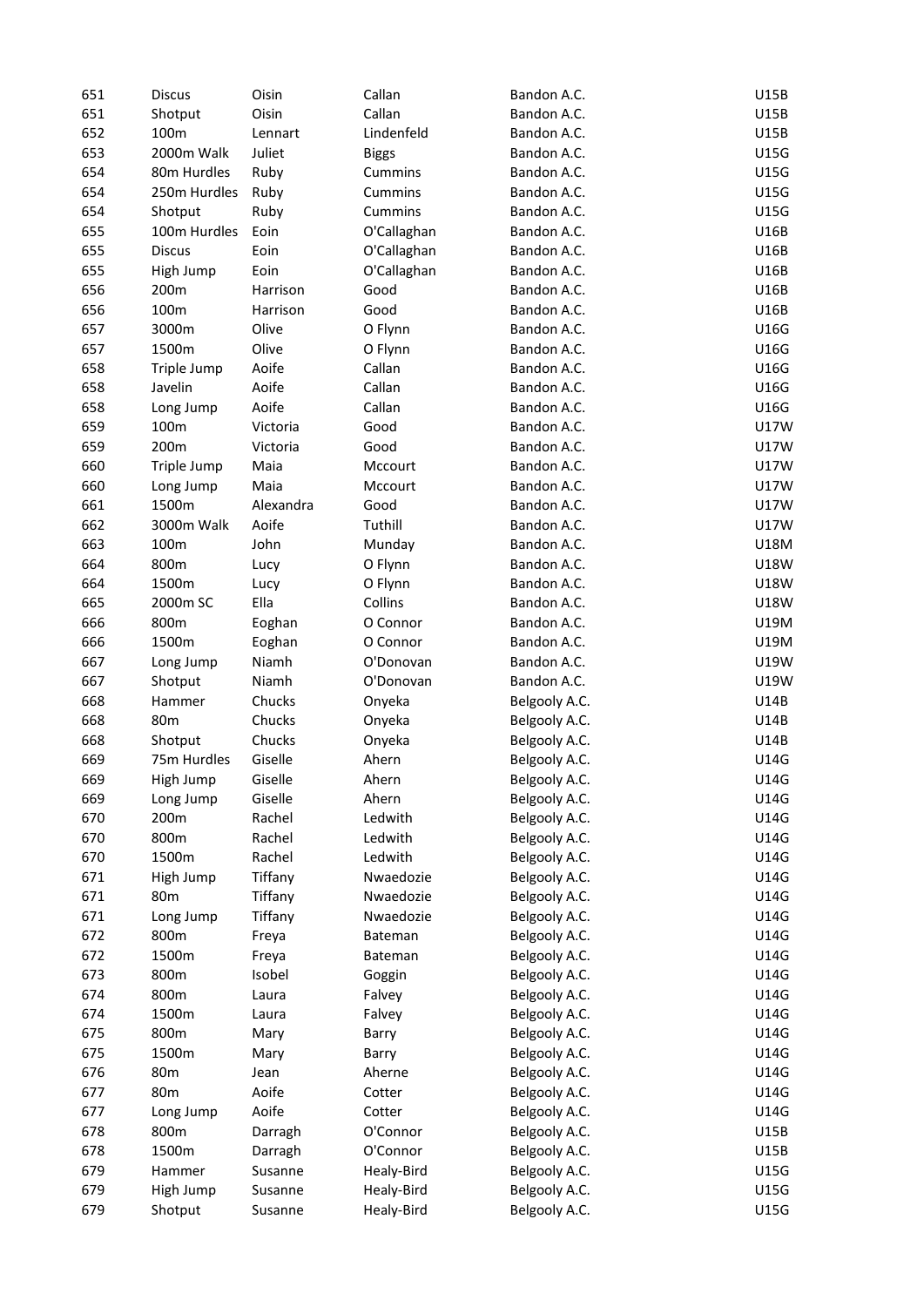| 680        | 80m Hurdles       | Clara           | Sievewright      | Belgooly A.C.                        | U16G         |
|------------|-------------------|-----------------|------------------|--------------------------------------|--------------|
| 680        | 250m Hurdles      | Clara           | Sievewright      | Belgooly A.C.                        | U16G         |
| 680        | Long Jump         | Clara           | Sievewright      | Belgooly A.C.                        | U16G         |
| 681        | 200m              | Danielle        | Nwaedozie        | Belgooly A.C.                        | U16G         |
| 681        | 100m              | Danielle        | Nwaedozie        | Belgooly A.C.                        | U16G         |
| 681        | Hammer            | Danielle        | Nwaedozie        | Belgooly A.C.                        | U16G         |
| 682        | 800m              | Eoghan          | O'Connor         | Belgooly A.C.                        | U17M         |
| 682        | 1500m             | Eoghan          | O'Connor         | Belgooly A.C.                        | U17M         |
| 683        | 100m              | Hannah          | Falvey           | Belgooly A.C.                        | U17W         |
| 683        | 200m              | Hannah          | Falvey           | Belgooly A.C.                        | U17W         |
| 683        | Long Jump         | Hannah          | Falvey           | Belgooly A.C.                        | U17W         |
| 684        | Shotput           | <b>Blessing</b> | Onyeka           | Belgooly A.C.                        | U19W         |
| 684        | Hammer            | <b>Blessing</b> | Onyeka           | Belgooly A.C.                        | U19W         |
| 685        | Javelin           | Maya            | Rossa            | Blackwater A.C.                      | U14G         |
| 685        | <b>Discus</b>     | Maya            | Rossa            | Blackwater A.C.                      | U14G         |
| 685        | Hammer            | Maya            | Rossa            | Blackwater A.C.                      | U14G         |
| 686        | 250m Hurdles      | Fionn           | Schurmann        | Blackwater A.C.                      | U15B         |
| 686        | Long Jump         | Fionn           | Schurmann        | Blackwater A.C.                      | U15B         |
| 686        | Shotput           | Fionn           | Schurmann        | Blackwater A.C.                      | U15B         |
| 687        | <b>Discus</b>     | Lena            | Kowalcze         | Blackwater A.C.                      | U15G         |
| 687        | Shotput           | Lena            | Kowalcze         | Blackwater A.C.                      | U15G         |
| 688        | 250m Hurdles      | Eimear          |                  | Blackwater A.C.                      | U16G         |
| 688        | 100m              | Eimear          | Meany            | Blackwater A.C.                      | U16G         |
|            |                   |                 | Meany            |                                      |              |
| 688        | Long Jump         | Eimear          | Meany            | Blackwater A.C.                      | U16G         |
| 689        | 200m              | Daniel          | Kiely            | Blarney/Inniscara A.C.               | U14B         |
| 690        | <b>Discus</b>     | James           | Carroll          | Blarney/Inniscara A.C.               | U14B         |
| 690        | Shotput           | James           | Carroll          | Blarney/Inniscara A.C.               | U14B         |
| 690        | Javelin           | James           | Carroll          | Blarney/Inniscara A.C.               | U14B         |
| 691        | 800m              | Conor           | Looney           | Blarney/Inniscara A.C.               | U14B         |
| 691        | 1500m             | Conor           | Looney           | Blarney/Inniscara A.C.               | U14B         |
| 692        | Long Jump         | Abbie           | Flynn Hurley     | Blarney/Inniscara A.C.               | U15G         |
| 693        | <b>Discus</b>     | Méabh           | O'Connell        | Blarney/Inniscara A.C.               | U15G         |
| 693        | Shotput           | Méabh           | O'Connell        | Blarney/Inniscara A.C.               | U15G         |
| 693        | Javelin           | Méabh           | O'Connell        | Blarney/Inniscara A.C.               | U15G         |
| 694        | Hammer            | Jill            | O Brien          | Blarney/Inniscara A.C.               | U15G         |
| 695        | 3000m             | Matthew         | Carroll          | Blarney/Inniscara A.C.               | U16B         |
| 695        | 1500m             | Matthew         | Carroll          | Blarney/Inniscara A.C.               | U16B         |
| 696        | Long Jump         | Jack            | O rourke         | Blarney/Inniscara A.C.               | U16B         |
| 696        | 800m              | Jack            | O rourke         | Blarney/Inniscara A.C.               | U16B         |
| 696        | 1500m             | Jack            | O rourke         | Blarney/Inniscara A.C.               | U16B         |
| 697        | 800m              | Fia             | Flynn Hurley     | Blarney/Inniscara A.C.               | U17W         |
| 698        | Long Jump         | Michael         | Gorman           | Borrisokane A.C.                     | U14B         |
| 698        | Hammer            | Michael         | Gorman           | Borrisokane A.C.                     | U14B         |
| 699        | Long Jump         | Phoenix         | O'Farrell-Rooney | Borrisokane A.C.                     | U14B         |
| 699        | Shotput           | Phoenix         | O'Farrell-Rooney | Borrisokane A.C.                     | U14B         |
| 699        | Javelin           | Phoenix         | O'Farrell-Rooney | Borrisokane A.C.                     | U14B         |
| 700        | 200m              | Sara            | Darcy            | Borrisokane A.C.                     | U14G         |
| 700        | 80 <sub>m</sub>   | Sara            | Darcy            | Borrisokane A.C.                     | U14G         |
| 700        | Long Jump         | Sara            | Darcy            | Borrisokane A.C.                     | U14G         |
| 701        | Shotput           | Ally            | Mulvihill        | Borrisokane A.C.                     | U14G         |
| 701        | Javelin           | Ally            | Mulvihill        | Borrisokane A.C.                     | U14G         |
| 702        | Shotput           | Emily           | Stapleton        | Borrisokane A.C.                     | U14G         |
|            |                   |                 |                  |                                      |              |
| 702<br>702 | Javelin<br>Hammer | Emily           | Stapleton        | Borrisokane A.C.<br>Borrisokane A.C. | U14G<br>U14G |
|            |                   | Emily           | Stapleton        |                                      |              |
| 703        | Shotput           | Niamh           | Murphy           | Borrisokane A.C.                     | U14G         |
| 704        | Hammer            | Adam            | Bourke           | Borrisokane A.C.                     | U15B         |
| 705        | Long Jump         | Eoghan          | Dunne            | Borrisokane A.C.                     | U16B         |
| 705        | High Jump         | Eoghan          | Dunne            | Borrisokane A.C.                     | U16B         |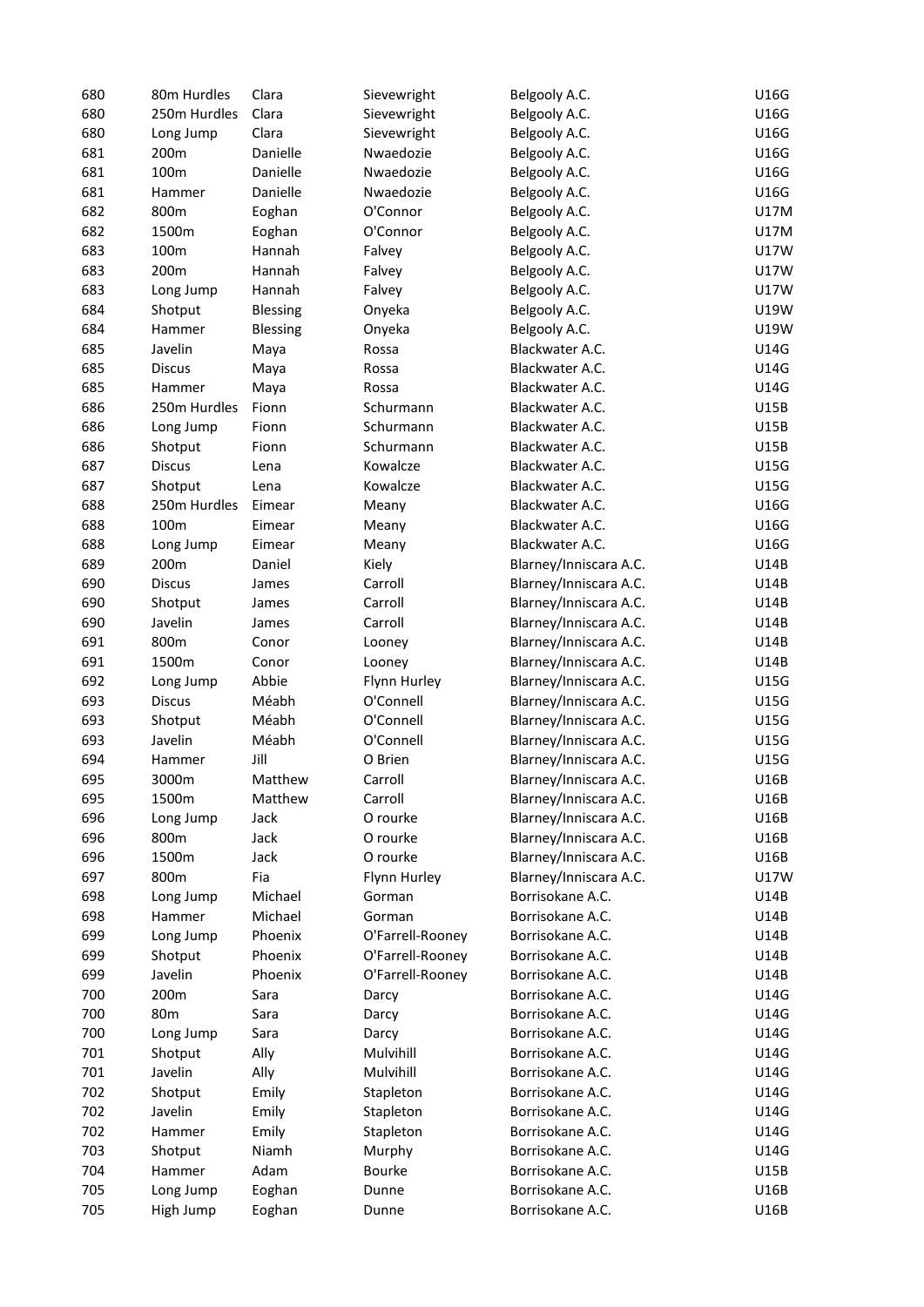| 706 | Hammer          | Morgan   | Deasy             | Borrisokane A.C.       | U16B        |
|-----|-----------------|----------|-------------------|------------------------|-------------|
| 706 | Shotput         | Morgan   | Deasy             | Borrisokane A.C.       | U16B        |
| 707 | Shotput         | Eoghan   | Starr             | Borrisokane A.C.       | <b>U17M</b> |
| 708 | 400m Hurdles    | Hannah   | Deasy             | Borrisokane A.C.       | U19W        |
| 709 | Triple Jump     | Louisa   | Deasy             | Borrisokane A.C.       | U19W        |
| 710 | 2000m Walk      | Robyn    | Maher             | Carraig-Na-Bhfear A.C. | U14G        |
| 711 | 2000m Walk      | Anna     | <b>Mullins</b>    | Carraig-Na-Bhfear A.C. | U14G        |
| 712 | <b>Discus</b>   | Joshua   | Judd              | Carraig-Na-Bhfear A.C. | U15B        |
| 712 | Hammer          | Joshua   | Judd              | Carraig-Na-Bhfear A.C. | U15B        |
| 713 | 2000m Walk      | Aoife    | Martin            | Carraig-Na-Bhfear A.C. | U15G        |
| 714 | 200m            | Lucy     | Lynch             | Carraig-Na-Bhfear A.C. | U16G        |
| 715 | 3000m           | Laura    | Moore             | Carraig-Na-Bhfear A.C. | U16G        |
|     | 400m            | Cathal   |                   |                        | <b>U17M</b> |
| 716 |                 |          | Whooley           | Carraig-Na-Bhfear A.C. |             |
| 717 | Javelin         | Timmy    | Colbert           | Carraig-Na-Bhfear A.C. | U17M        |
| 718 | 300m Hurdles    | Ruaidhri | Boyle             | Carraig-Na-Bhfear A.C. | U17M        |
| 719 | 2000m SC        | Aidan    | Maher             | Carraig-Na-Bhfear A.C. | U17M        |
| 720 | 300m Hurdles    | Aine     | Sheridan          | Carraig-Na-Bhfear A.C. | U17W        |
| 720 | 2000m SC        | Aine     | Sheridan          | Carraig-Na-Bhfear A.C. | U17W        |
| 721 | 100m            | Joel     | Joseph            | Carraig-Na-Bhfear A.C. | U18M        |
| 721 | Long Jump       | Joel     | Joseph            | Carraig-Na-Bhfear A.C. | U18M        |
| 722 | 2000m SC        | Timmy    | Hawkins           | Carraig-Na-Bhfear A.C. | U18M        |
| 722 | 1500m           | Timmy    | <b>Hawkins</b>    | Carraig-Na-Bhfear A.C. | U18M        |
| 723 | High Jump       | George   | Alamu             | Carraig-Na-Bhfear A.C. | U18M        |
| 724 | High Jump       | Rian     | O Luasa           | Carraig-Na-Bhfear A.C. | U18M        |
| 725 | 100m            | Caoimhe  | Geoghegan         | Carraig-Na-Bhfear A.C. | U18W        |
| 725 | Long Jump       | Caoimhe  | Geoghegan         | Carraig-Na-Bhfear A.C. | U18W        |
| 725 | 200m            | Caoimhe  | Geoghegan         | Carraig-Na-Bhfear A.C. | U18W        |
| 726 | 2000m SC        | David    | Maher             | Carraig-Na-Bhfear A.C. | U19M        |
| 727 | 100m Hurdles    | Lily     | O'Riordan         | Carraig-Na-Bhfear A.C. | U19W        |
| 727 | Javelin         | Lily     | O'Riordan         | Carraig-Na-Bhfear A.C. | U19W        |
| 728 | 75m Hurdles     | Jack     | Dunne             | Carrick-on-Suir A.C.   | U14B        |
| 728 | Long Jump       | Jack     | Dunne             | Carrick-on-Suir A.C.   | U14B        |
| 729 | 75m Hurdles     | John     | Omeara            | Carrick-on-Suir A.C.   | U14B        |
| 729 | Long Jump       | John     | Omeara            | Carrick-on-Suir A.C.   | U14B        |
| 730 | 75m Hurdles     | Kate     | Anthony           | Carrick-on-Suir A.C.   | U14G        |
| 730 | Long Jump       | Kate     | Anthony           | Carrick-on-Suir A.C.   | U14G        |
| 731 | 75m Hurdles     | Sarah    | Connolly          | Carrick-on-Suir A.C.   | U14G        |
| 731 | 200m            | Sarah    | Connolly          | Carrick-on-Suir A.C.   | U14G        |
| 732 | 80m Hurdles     | Rachel   | Omeara            | Carrick-on-Suir A.C.   | U16G        |
| 732 | Triple Jump     | Rachel   | Omeara            | Carrick-on-Suir A.C.   | U16G        |
| 733 | Javelin         | Jade     | Barry             | Carrick-on-Suir A.C.   | U17W        |
| 734 | 3000m           | Ellen    | <b>Bolger</b>     | Carrick-on-Suir A.C.   | U18W        |
| 734 | 2000m SC        | Ellen    | <b>Bolger</b>     | Carrick-on-Suir A.C.   | U18W        |
| 735 | Long Jump       | Emma     | Oneill            | Carrick-on-Suir A.C.   | U18W        |
| 736 | 200m            | Harry    | Weymouth          | Clonmel A.C.           | U14B        |
| 736 | 80 <sub>m</sub> | Harry    | Weymouth          | Clonmel A.C.           | U14B        |
| 737 | 2000m Walk      | Niamh    | Clarke            | Clonmel A.C.           | U14G        |
| 738 | 2000m Walk      | Ivy      | Rhatigan Thompson | Clonmel A.C.           | U15G        |
| 739 | 400m            | Darragh  | Walsh             | Clonmel A.C.           | U18M        |
| 739 | 800m            | Darragh  | Walsh             | Clonmel A.C.           | U18M        |
| 740 | 100m            | Jack     | <b>Boland</b>     | Clonmel A.C.           | U18M        |
| 740 | Long Jump       | Jack     | <b>Boland</b>     | Clonmel A.C.           | U18M        |
| 740 | 200m            | Jack     | <b>Boland</b>     | Clonmel A.C.           | U18M        |
| 741 | 5000m Walk      | Sam      | O Sullivan        | Clonmel A.C.           | U18M        |
| 742 | 3000m           | Ruby     | Carroll           | Clonmel A.C.           | U18W        |
| 742 | 1500m           | Ruby     | Carroll           | Clonmel A.C.           | U18W        |
| 743 | 3000m           | Conor    | Flaherty          | Clonmel A.C.           | U19M        |
| 744 | 3000m           | Laura    | Cooney            | Clonmel A.C.           | U19W        |
|     |                 |          |                   |                        |             |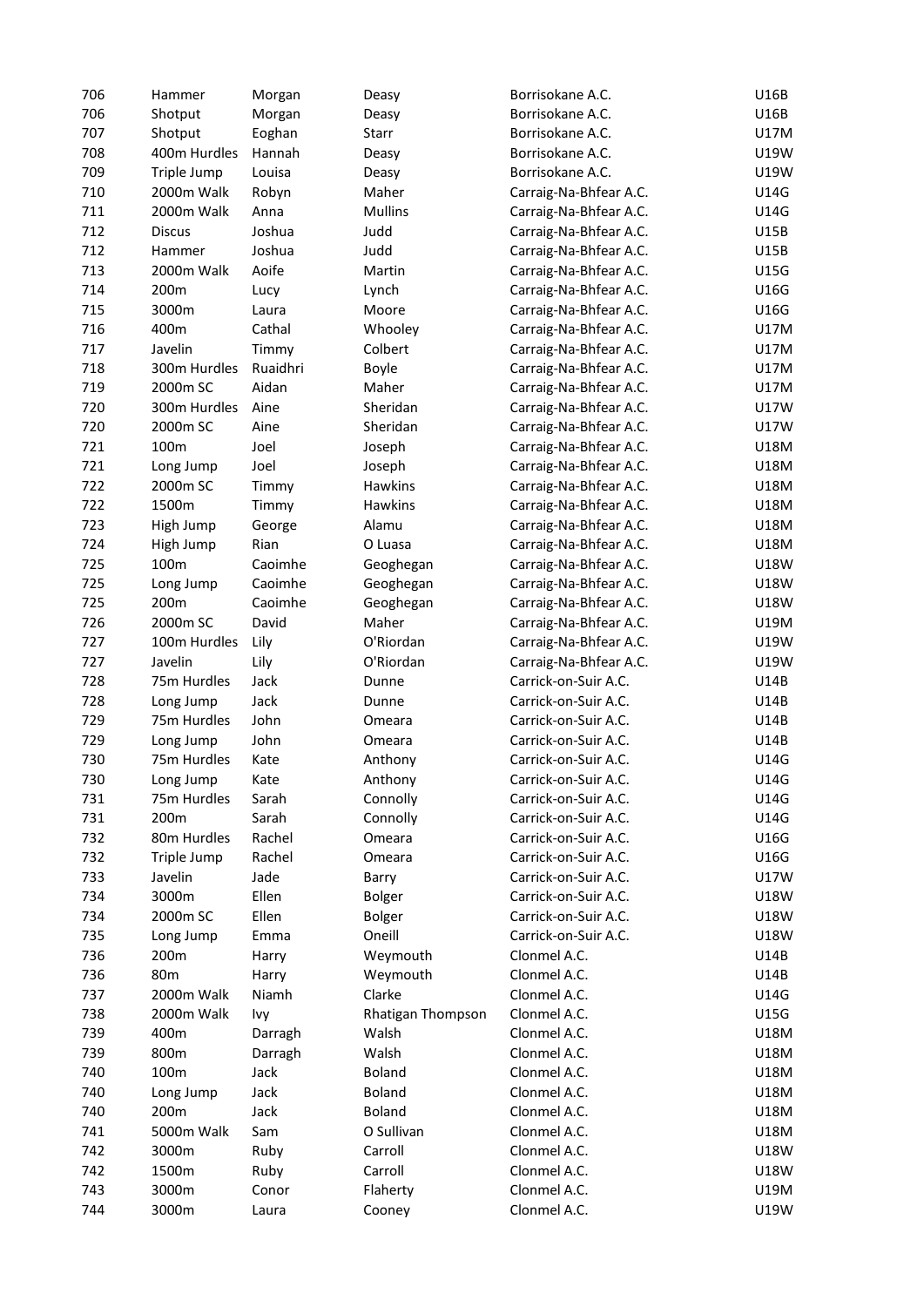| 745  | 3000m           | Muireann     | Duffy         | Clonmel A.C. | U19W        |
|------|-----------------|--------------|---------------|--------------|-------------|
| 745  | 1500m           | Muireann     | Duffy         | Clonmel A.C. | U19W        |
| 746  | 80m             | Daisy        | Ryan          | Derg A.C.    | U14G        |
| 747  | 80 <sub>m</sub> | Maebh        | Wixted        | Derg A.C.    | U14G        |
| 748  | 80 <sub>m</sub> | Tia          | Foley         | Derg A.C.    | U14G        |
| 749  | Long Jump       | Sarah        | Ocallaghan    | Derg A.C.    | U14G        |
| 750  | 800m            | Archie       | Mcnamara      | Derg A.C.    | U15B        |
| 750  | 1500m           | Archie       | Mcnamara      | Derg A.C.    | U15B        |
| 3921 | 400m            | Maeve        | O'Neill       | Doheny A.C.  | U19W        |
| 3921 | 800m            | Maeve        | O'Neill       | Doheny A.C.  | U19W        |
|      |                 |              |               |              |             |
| 3922 | 2000m Walk      | Aisling      | O Sullivan    | Dooneen A.C. | U14G        |
| 3922 | Shotput         | Aisling      | O Sullivan    | Dooneen A.C. | U14G        |
| 3922 | Long Jump       | Aisling      | O Sullivan    | Dooneen A.C. | U14G        |
| 3923 | 75m Hurdles     | Niamh        | Hynes         | Dooneen A.C. | U14G        |
| 3923 | 200m            | Niamh        | Hynes         | Dooneen A.C. | U14G        |
| 3923 | 80 <sub>m</sub> | Niamh        | Hynes         | Dooneen A.C. | U14G        |
| 3924 | 75m Hurdles     | Lily         | Mc Mahon      | Dooneen A.C. | U14G        |
| 3924 | 80 <sub>m</sub> | Lily         | Mc Mahon      | Dooneen A.C. | U14G        |
| 3924 | Long Jump       | Lily         | Mc Mahon      | Dooneen A.C. | U14G        |
| 3925 | 75m Hurdles     | Megan        | O Shea        | Dooneen A.C. | U14G        |
| 3925 | 200m            | Megan        | O Shea        | Dooneen A.C. | U14G        |
| 3925 | 80m             | Megan        | O Shea        | Dooneen A.C. | U14G        |
| 3926 | 200m            | Destiny      | Lawal         | Dooneen A.C. | U14G        |
| 3926 | 80m             | Destiny      | Lawal         | Dooneen A.C. | U14G        |
| 3927 | 200m            | Emma         | Pethos        | Dooneen A.C. | U14G        |
| 3927 | 80 <sub>m</sub> | Emma         | Pethos        | Dooneen A.C. | U14G        |
| 3928 | 200m            | Grace        | Mainoo        | Dooneen A.C. | U14G        |
| 3928 | 80 <sub>m</sub> | Grace        | Mainoo        | Dooneen A.C. | U14G        |
| 3929 | Shotput         | Emer         | Purtill       | Dooneen A.C. | U14G        |
| 3929 | Javelin         | Emer         | Purtill       | Dooneen A.C. | U14G        |
|      |                 |              |               |              |             |
| 3929 | <b>Discus</b>   | Emer         | Purtill       | Dooneen A.C. | U14G        |
| 3930 | 800m            | Sophia       | Meaney        | Dooneen A.C. | U14G        |
| 3931 | 800m            | Ella Grace   | Osborne       | Dooneen A.C. | U14G        |
| 3932 | 1500m           | Catherine    | Mc Cutcheon   | Dooneen A.C. | U14G        |
| 3933 | 200m            | Rhiannon     | Heng          | Dooneen A.C. | U15G        |
| 3933 | Long Jump       | Rhiannon     | Heng          | Dooneen A.C. | U15G        |
| 3933 | 800m            | Rhiannon     | Heng          | Dooneen A.C. | U15G        |
| 3934 | 200m            | Ivana        | O Carroll     | Dooneen A.C. | U15G        |
| 3934 | 800m            | Ivana        | O Carroll     | Dooneen A.C. | U15G        |
| 3935 | 200m            | Maeve        | Purtill       | Dooneen A.C. | U15G        |
| 3935 | Long Jump       | Maeve        | Purtill       | Dooneen A.C. | U15G        |
| 3935 | Shotput         | Maeve        | Purtill       | Dooneen A.C. | U15G        |
| 3936 | 200m            | Eanna Iseult | Ni Huigin     | Dooneen A.C. | U15G        |
| 3936 | Long Jump       | Eanna Iseult | Ni Huigin     | Dooneen A.C. | U15G        |
| 3936 | 100m            | Eanna Iseult | Ni Huigin     | Dooneen A.C. | U15G        |
| 3937 | Shotput         | Eimer        | Ryan          | Dooneen A.C. | U15G        |
| 3937 | Javelin         | Eimer        | Ryan          | Dooneen A.C. | U15G        |
| 3938 | 200m            | Joshua       | Mainoo        | Dooneen A.C. | U16B        |
| 3938 | Long Jump       | Joshua       | Mainoo        | Dooneen A.C. | U16B        |
| 3938 | 100m            | Joshua       | Mainoo        | Dooneen A.C. | U16B        |
| 3939 | 800m            | Jack         | Crowley       | Dooneen A.C. | U16B        |
| 3940 | 200m            | Vivian       | Amaeze        | Dooneen A.C. | U16G        |
| 3940 | 250m Hurdles    | Vivian       | Amaeze        | Dooneen A.C. | U16G        |
| 3940 | 100m            | Vivian       | Amaeze        | Dooneen A.C. | U16G        |
|      |                 | Orla         | O Shaughnessy | Dooneen A.C. | U16G        |
| 3941 | 200m            | Orla         |               |              | U16G        |
| 3941 | High Jump       |              | O Shaughnessy | Dooneen A.C. |             |
| 3941 | Long Jump       | Orla         | O Shaughnessy | Dooneen A.C. | U16G        |
| 3942 | 100m            | Jayden       | Carmody       | Dooneen A.C. | <b>U17M</b> |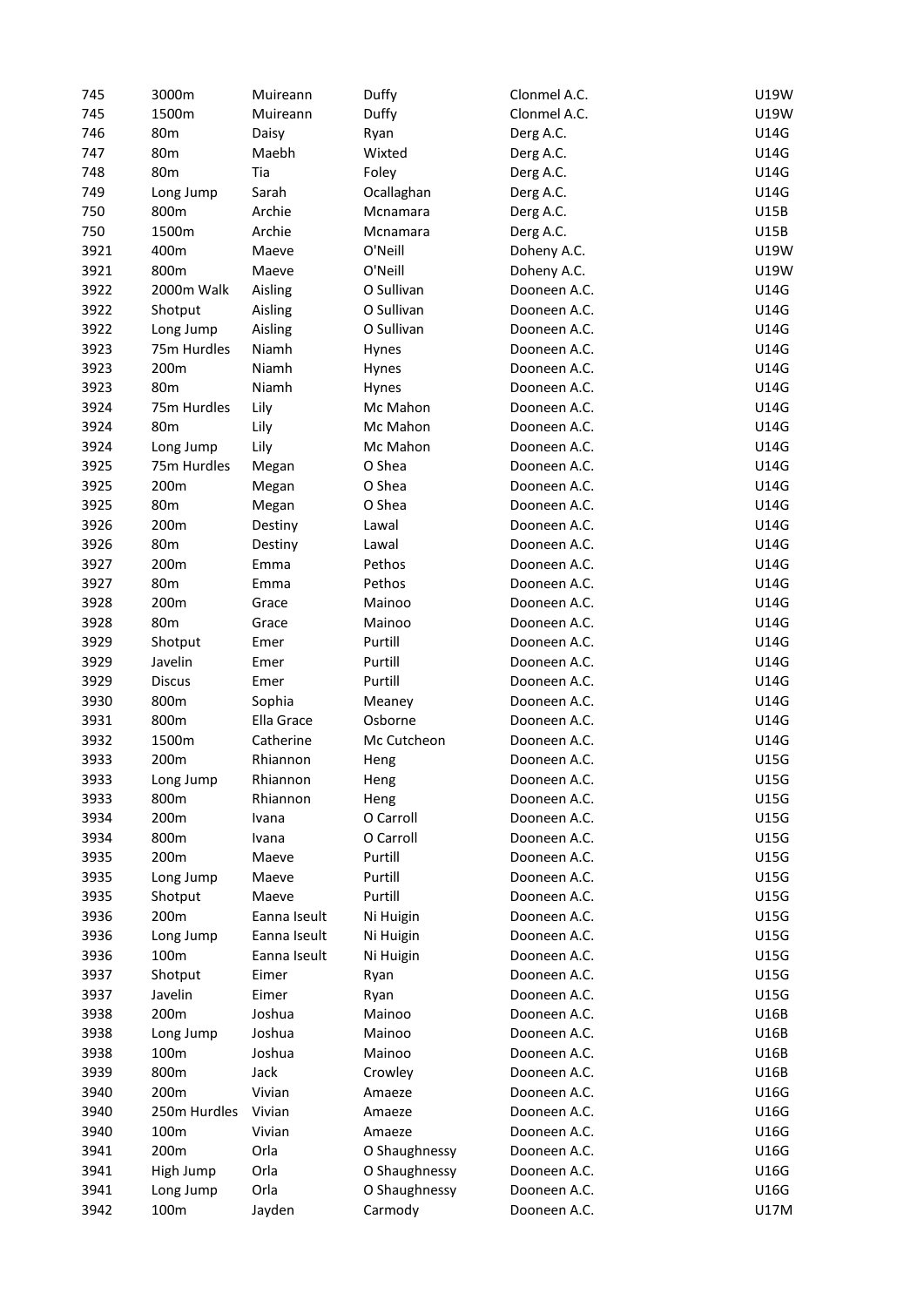| 3942 | 200m            | Jayden         | Carmody            | Dooneen A.C.                                                             | U17M        |
|------|-----------------|----------------|--------------------|--------------------------------------------------------------------------|-------------|
| 3943 | 100m            | Lamine         | Diarrassouba       | Dooneen A.C.                                                             | U17M        |
| 3943 | 200m            | Lamine         | Diarrassouba       | Dooneen A.C.                                                             | U17M        |
| 3944 | 100m            | Dennis Dickson | Mathews            | Dooneen A.C.                                                             | <b>U17M</b> |
| 3945 | 800m            | Ross           | O carroll          | Dooneen A.C.                                                             | <b>U17M</b> |
| 3945 | 1500m           | Ross           | O carroll          | Dooneen A.C.                                                             | U17M        |
| 3946 | 2000m SC        | Alan           | Mc Cutcheon        | Dooneen A.C.                                                             | U17M        |
| 3947 | 100m Hurdles    | Leagh          | Moloney            | Dooneen A.C.                                                             | U17W        |
| 3947 | Long Jump       | Leagh          | Moloney            | Dooneen A.C.                                                             | U17W        |
| 3948 | 100m Hurdles    | Sarah          | O Sullivan         | Dooneen A.C.                                                             | <b>U17W</b> |
| 3948 | 100m            | Sarah          | O Sullivan         | Dooneen A.C.                                                             | U17W        |
| 3948 | Long Jump       | Sarah          | O Sullivan         | Dooneen A.C.                                                             | U17W        |
| 3949 | 100m            | Angel          | Alfred             | Dooneen A.C.                                                             | U17W        |
| 3949 | Shotput         | Angel          | Alfred             | Dooneen A.C.                                                             | <b>U17W</b> |
| 3949 | Long Jump       | Angel          | Alfred             | Dooneen A.C.                                                             | <b>U17W</b> |
| 3950 | Long Jump       | Emma           | Griffin            | Dooneen A.C.                                                             | U17W        |
| 3950 | Javelin         | Emma           | Griffin            | Dooneen A.C.                                                             | <b>U17W</b> |
| 3951 | 400m            | Victoria       | Amiadamen          | Dooneen A.C.                                                             | U18W        |
| 3951 | 400m Hurdles    | Victoria       | Amiadamen          | Dooneen A.C.                                                             | U18W        |
| 3951 | 200m            | Victoria       | Amiadamen          | Dooneen A.C.                                                             | U18W        |
| 3952 | 400m            | Emer           | Conroy             | Dooneen A.C.                                                             | U18W        |
| 3952 | 200m            | Emer           | Conroy             | Dooneen A.C.                                                             | U18W        |
| 3953 | 100m            | Debbie         | Lawal              | Dooneen A.C.                                                             | U18W        |
| 3953 | 200m            | Debbie         | Lawal              | Dooneen A.C.                                                             | U18W        |
| 3954 | 100m            | Molly          | Quirke             | Dooneen A.C.                                                             | U18W        |
| 3954 | 200m            | Molly          | Quirke             | Dooneen A.C.                                                             | U18W        |
| 3955 | 200m            | Aimee          | Ryan               | Dooneen A.C.                                                             | <b>U18W</b> |
| 3956 | 800m            | Sarah          |                    | Dooneen A.C.                                                             | U19W        |
| 3957 | 80m             | Micheal        | Hosey<br>Delahunty |                                                                          | U14B        |
| 3958 | 800m            | Daire          | O donnell          | Dualla Ballytarsna Boherlahan A.C.<br>Dualla Ballytarsna Boherlahan A.C. | U16B        |
| 3958 | 1500m           | Daire          | O donnell          |                                                                          | U16B        |
| 3959 |                 | Finnian        |                    | Dualla Ballytarsna Boherlahan A.C.<br>Durrus A.C.                        | U16B        |
|      | 3000m           |                | Lawton             |                                                                          |             |
| 3959 | 1500m           | Finnian        | Lawton             | Durrus A.C.                                                              | U16B        |
| 3960 | 3000m           | Anna           | Towns              | Durrus A.C.                                                              | <b>U17W</b> |
| 3960 | 1500m           | Anna           | Towns              | Durrus A.C.                                                              | <b>U17W</b> |
| 3961 | 3000m           | Sean           | Lawton             | Durrus A.C.                                                              | <b>U18M</b> |
| 3961 | 1500m           | Sean           | Lawton             | Durrus A.C.                                                              | U18M        |
| 3962 | 75m Hurdles     | Josh           | Devlin             | Emerald A.C.                                                             | U14B        |
| 3962 | Long Jump       | Josh           | Devlin             | Emerald A.C.                                                             | U14B        |
| 3963 | 100m Hurdles    | Malachy        | Mckenna            | Emerald A.C.                                                             | U16B        |
| 3963 | 250m Hurdles    | Malachy        | Mckenna            | Emerald A.C.                                                             | U16B        |
| 3964 | 100m Hurdles    | Laura          | Frawley            | Emerald A.C.                                                             | U19W        |
| 3964 | Long Jump       | Laura          | Frawley            | Emerald A.C.                                                             | U19W        |
| 3964 | High Jump       | Laura          | Frawley            | Emerald A.C.                                                             | U19W        |
| 3965 | Long Jump       | Ruadhan        | Casey              | Ennis Track A.C.                                                         | U14B        |
| 3965 | 80 <sub>m</sub> | Ruadhan        | Casey              | Ennis Track A.C.                                                         | U14B        |
| 3966 | 800m            | Ryan           | Kelly              | Ennis Track A.C.                                                         | U14B        |
| 3966 | High Jump       | Ryan           | Kelly              | Ennis Track A.C.                                                         | U14B        |
| 3967 | 800m            | Kevin          | Noonan             | Ennis Track A.C.                                                         | U14B        |
| 3967 | 1500m           | Kevin          | Noonan             | Ennis Track A.C.                                                         | U14B        |
| 3968 | 1500m           | Luke           | Farrell            | Ennis Track A.C.                                                         | U14B        |
| 3969 | 75m Hurdles     | Holly          | Coleman            | Ennis Track A.C.                                                         | U14G        |
| 3969 | High Jump       | Holly          | Coleman            | Ennis Track A.C.                                                         | U14G        |
| 3970 | Shotput         | Cara           | Lawlor             | Ennis Track A.C.                                                         | U14G        |
| 3970 | 80 <sub>m</sub> | Cara           | Lawlor             | Ennis Track A.C.                                                         | U14G        |
| 3970 | Long Jump       | Cara           | Lawlor             | Ennis Track A.C.                                                         | U14G        |
| 3971 | 800m            | Sophie         | Maher              | Ennis Track A.C.                                                         | U14G        |
| 3971 | 1500m           | Sophie         | Maher              | Ennis Track A.C.                                                         | U14G        |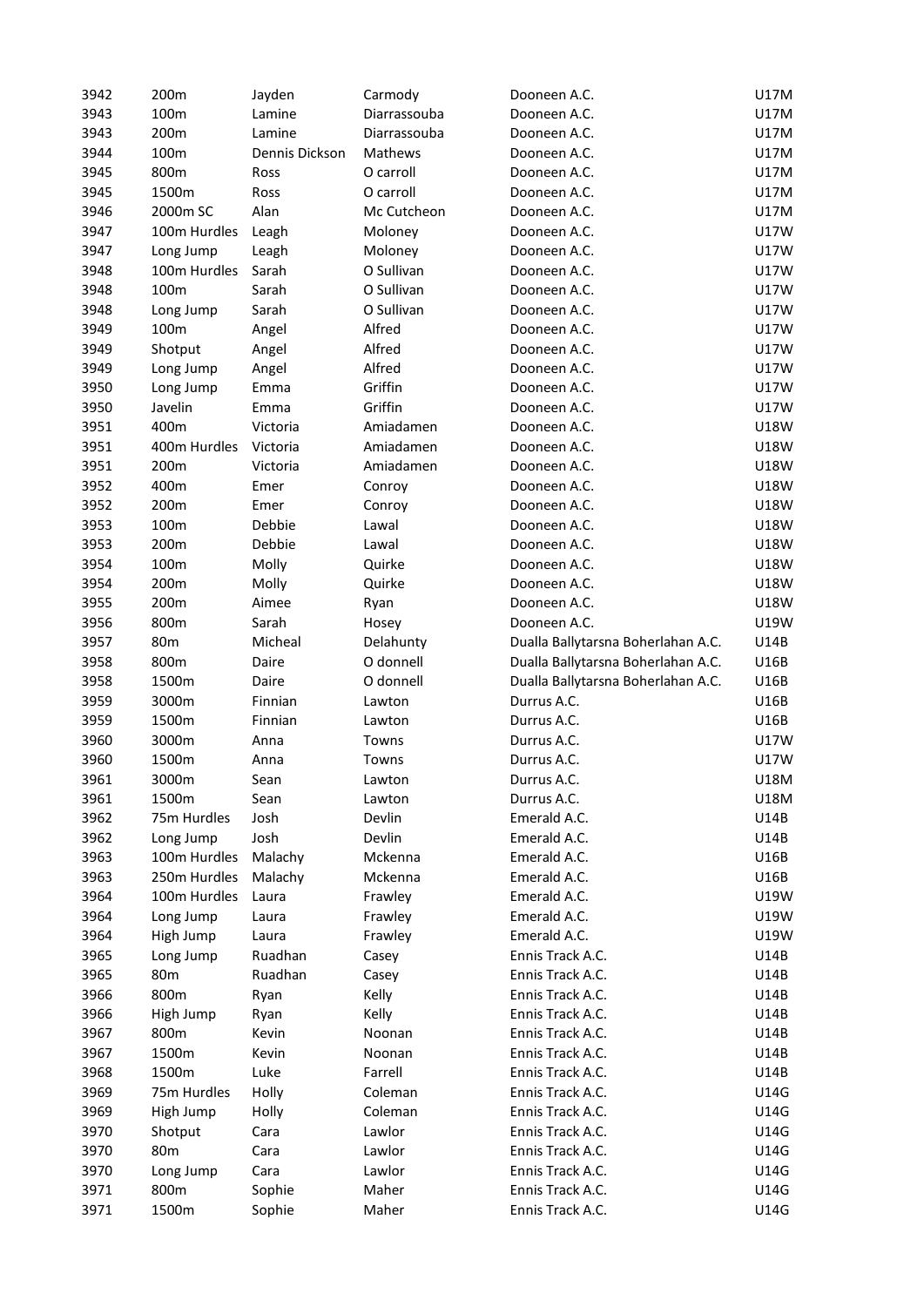| 3972 | 800m            | Faye      | Mannion                | Ennis Track A.C.        | U14G        |
|------|-----------------|-----------|------------------------|-------------------------|-------------|
| 3972 | 1500m           | Faye      | Mannion                | Ennis Track A.C.        | U14G        |
| 3973 | 800m            | Aoibhe    | O'Leary                | Ennis Track A.C.        | U14G        |
| 3974 | 800m            | Siobhan   | Healy                  | Ennis Track A.C.        | U14G        |
| 3975 | 80 <sub>m</sub> | Rebecca   | Reid                   | Ennis Track A.C.        | U14G        |
| 3975 | Long Jump       | Rebecca   | Reid                   | Ennis Track A.C.        | U14G        |
| 3976 | 1500m           | Sarah     | Crowe                  | Ennis Track A.C.        | U14G        |
| 3977 | 800m            | Jack      | Dilleen                | Ennis Track A.C.        | U15B        |
| 3977 | 1500m           | Jack      | Dilleen                | Ennis Track A.C.        | U15B        |
| 3978 | 800m            | Patrick   | Thynne                 | Ennis Track A.C.        | <b>U15B</b> |
| 3978 | 1500m           | Patrick   | Thynne                 | Ennis Track A.C.        | U15B        |
| 3979 | 100m            | Patrick   | <b>Byrne O Connell</b> | Ennis Track A.C.        | U15B        |
| 3979 | Shotput         | Patrick   | <b>Byrne O Connell</b> | Ennis Track A.C.        | U15B        |
| 3980 | 100m            | Aidan     | O'Connell              | Ennis Track A.C.        | <b>U15B</b> |
| 3980 | Long Jump       | Aidan     | O'Connell              | Ennis Track A.C.        | U15B        |
| 3981 | 1500m           | Aodan     | O'Lachtnain            | Ennis Track A.C.        | U15B        |
| 3982 | 80m Hurdles     | Maebh     | Kelly                  | Ennis Track A.C.        | U15G        |
| 3982 | 200m            | Maebh     | Kelly                  | Ennis Track A.C.        | U15G        |
| 3982 |                 | Maebh     |                        |                         |             |
|      | Long Jump       |           | Kelly                  | Ennis Track A.C.        | U15G        |
| 3983 | Long Jump       | Kayla     | Connellan              | Ennis Track A.C.        | U15G        |
| 3984 | 800m            | Emily     | Singleton              | Ennis Track A.C.        | U15G        |
| 3984 | 1500m           | Emily     | Singleton              | Ennis Track A.C.        | U15G        |
| 3985 | 200m            | Promise   | Jolaosho               | Ennis Track A.C.        | U16B        |
| 3985 | Long Jump       | Promise   | Jolaosho               | Ennis Track A.C.        | U16B        |
| 3985 | 250m Hurdles    | Promise   | Jolaosho               | Ennis Track A.C.        | U16B        |
| 3986 | 3000m           | Simon     | Farrell                | Ennis Track A.C.        | U16B        |
| 3986 | 1500m           | Simon     | Farrell                | Ennis Track A.C.        | U16B        |
| 3987 | 800m            | Cillian   | Hayes                  | Ennis Track A.C.        | U16B        |
| 3987 | 1500m           | Cillian   | Hayes                  | Ennis Track A.C.        | U16B        |
| 3988 | 200m            | Caoimhe   | <b>Byrne O Connell</b> | Ennis Track A.C.        | U16G        |
| 3988 | High Jump       | Caoimhe   | <b>Byrne O Connell</b> | Ennis Track A.C.        | U16G        |
| 3988 | 250m Hurdles    | Caoimhe   | <b>Byrne O Connell</b> | Ennis Track A.C.        | U16G        |
| 3989 | 200m            | Mirabel   | Emenike                | Ennis Track A.C.        | U16G        |
| 3989 | 100m            | Mirabel   | Emenike                | Ennis Track A.C.        | U16G        |
| 3990 | 800m            | Hayley    | <b>Barrett</b>         | Ennis Track A.C.        | U16G        |
| 3991 | 800m            | Lucy      | Shannon                | Ennis Track A.C.        | U16G        |
| 3991 | 1500m           | Lucy      | Shannon                | Ennis Track A.C.        | U16G        |
| 3992 | 3000m           | Peter     | Farrell                | Ennis Track A.C.        | <b>U17M</b> |
| 3992 | 2000m SC        | Peter     | Farrell                | Ennis Track A.C.        | U17M        |
| 3993 | 3000m           | Grace     | Rynne                  | Ennis Track A.C.        | <b>U17W</b> |
| 3993 | 1500m           | Grace     | Rynne                  | Ennis Track A.C.        | U17W        |
| 3994 | 800m            | Holly     | O'Boyle                | Ennis Track A.C.        | U17W        |
| 3995 | 3000m           | Roman     | Fahy                   | Ennis Track A.C.        | U18M        |
| 3995 | 800m            | Roman     | Fahy                   | Ennis Track A.C.        | U18M        |
| 3996 | 800m            | Thomas    | Mcguire                | Ennis Track A.C.        | U18M        |
| 3997 | 800m            | Ellen     | Mannion                | Ennis Track A.C.        | U18W        |
| 3998 | 1500m           | Aimee     | <b>Barrett</b>         | Ennis Track A.C.        | <b>U18W</b> |
|      | 110m Hurdles    | Noah      |                        |                         | U19M        |
| 3999 |                 |           | Mcconway               | Ennis Track A.C.        |             |
| 3999 | High Jump       | Noah      | Mcconway               | Ennis Track A.C.        | U19M        |
| 3999 | <b>Discus</b>   | Noah      | Mcconway               | Ennis Track A.C.        | U19M        |
| 3999 | Long Jump       | Noah      | Mcconway               | Ennis Track A.C.        | U19M        |
| 4000 | 400m            | Colin     | Ryan                   | Ennis Track A.C.        | U19M        |
| 4000 | 800m            | Colin     | Ryan                   | Ennis Track A.C.        | U19M        |
| 4662 | 800m            | Cian      | O'Boyle                | Ennis Track A.C.        | U19M        |
| 4662 | 1500m           | Cian      | O'Boyle                | Ennis Track A.C.        | U19M        |
| 4663 | 800m            | Neasa     | Ni Ainifein            | Ennis Track A.C.        | U19W        |
| 4663 | 1500m           | Neasa     | Ni Ainifein            | Ennis Track A.C.        | U19W        |
| 4664 | 75m Hurdles     | Mackenzie | Culleton               | Fanahan Mc Sweeney A.C. | U14B        |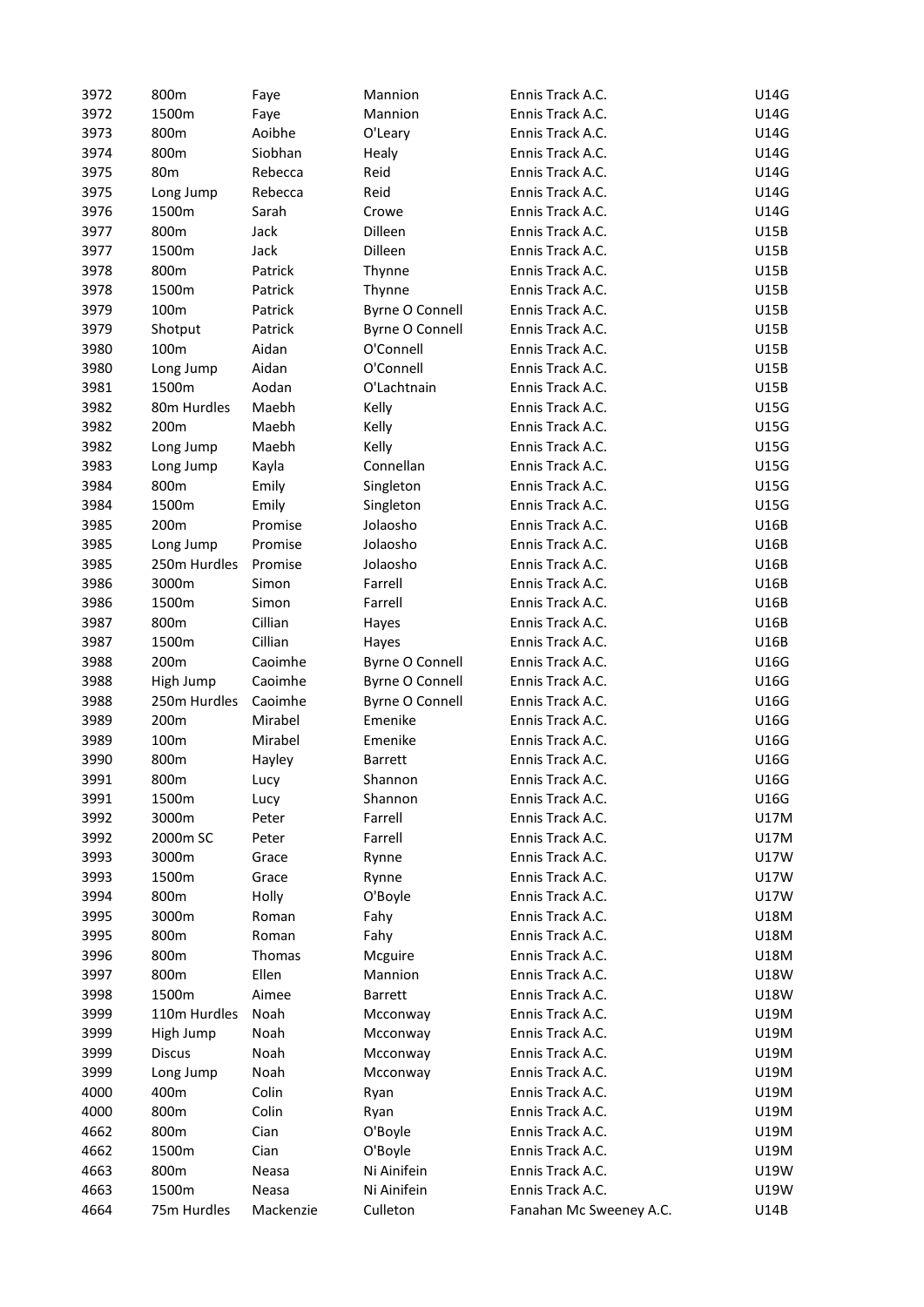| 4664 | 80 <sub>m</sub> | Mackenzie | Culleton       | Fanahan Mc Sweeney A.C.      | U14B        |
|------|-----------------|-----------|----------------|------------------------------|-------------|
| 4664 | High Jump       | Mackenzie | Culleton       | Fanahan Mc Sweeney A.C.      | U14B        |
| 4665 | Javelin         | Lucy      | Dennehy        | Fanahan Mc Sweeney A.C.      | U14G        |
| 4666 | Javelin         | Hannah    | Doyle          | Fanahan Mc Sweeney A.C.      | U14G        |
| 4667 | 80m Hurdles     | Louise    | <b>Mullins</b> | Fanahan Mc Sweeney A.C.      | U15G        |
| 4667 | 200m            | Louise    | <b>Mullins</b> | Fanahan Mc Sweeney A.C.      | U15G        |
| 4667 | 250m Hurdles    | Louise    | <b>Mullins</b> | Fanahan Mc Sweeney A.C.      | U15G        |
| 4668 | 200m            | Orla      | Maccallum      | Fanahan Mc Sweeney A.C.      | U15G        |
| 4668 | Long Jump       | Orla      | Maccallum      | Fanahan Mc Sweeney A.C.      | U15G        |
| 4668 | High Jump       | Orla      | Maccallum      | Fanahan Mc Sweeney A.C.      | U15G        |
| 4669 | Hammer          | Diarmuid  | Towey          | Fanahan Mc Sweeney A.C.      | U16B        |
| 4670 | Hammer          | Eadaoin   | Towey          | Fanahan Mc Sweeney A.C.      | U17W        |
|      |                 |           |                |                              |             |
| 4670 | <b>Discus</b>   | Eadaoin   | Towey          | Fanahan Mc Sweeney A.C.      | U17W        |
| 4671 | Shotput         | Kotryna   | Pacerinskaite  | Fanahan Mc Sweeney A.C.      | U18W        |
| 4671 | Hammer          | Kotryna   | Pacerinskaite  | Fanahan Mc Sweeney A.C.      | U18W        |
| 4672 | 200m            | Kevin     | O Shea         | Farranfore Maine Valley A.C. | U14B        |
| 4672 | <b>Discus</b>   | Kevin     | O Shea         | Farranfore Maine Valley A.C. | <b>U14B</b> |
| 4672 | Javelin         | Kevin     | O Shea         | Farranfore Maine Valley A.C. | U14B        |
| 4673 | 200m            | Isaac     | <b>Vickers</b> | Farranfore Maine Valley A.C. | U14B        |
| 4673 | 800m            | Isaac     | Vickers        | Farranfore Maine Valley A.C. | U14B        |
| 4673 | 1500m           | Isaac     | Vickers        | Farranfore Maine Valley A.C. | U14B        |
| 4674 | 200m            | Conor     | Mc Carthy      | Farranfore Maine Valley A.C. | U14B        |
| 4674 | 800m            | Conor     | Mc Carthy      | Farranfore Maine Valley A.C. | U14B        |
| 4674 | 1500m           | Conor     | Mc Carthy      | Farranfore Maine Valley A.C. | U14B        |
| 4675 | 80 <sub>m</sub> | Rachel    | Boyle          | Farranfore Maine Valley A.C. | U14G        |
| 4675 | Long Jump       | Rachel    | Boyle          | Farranfore Maine Valley A.C. | U14G        |
| 4676 | 200m            | Roisin    | Daly           | Farranfore Maine Valley A.C. | U15G        |
| 4676 | 100m            | Roisin    | Daly           | Farranfore Maine Valley A.C. | U15G        |
| 4677 | 200m            | Charlie   | Perkins        | Farranfore Maine Valley A.C. | U16B        |
| 4678 | 200m            | Mairead   | Walsh          | Farranfore Maine Valley A.C. | U16G        |
| 4678 | 800m            | Mairead   | Walsh          | Farranfore Maine Valley A.C. | U16G        |
| 4679 | <b>Discus</b>   | Niamh     | O Shea         | Farranfore Maine Valley A.C. | U16G        |
| 4680 | Javelin         | Doireann  | O Shea         | Farranfore Maine Valley A.C. | U17W        |
| 4681 | <b>Discus</b>   | Aine      | O Shea         | Farranfore Maine Valley A.C. | U19W        |
| 4682 | 800m            | Emma      | Haugh          | Fergus A.C.                  | U14G        |
| 4682 | 1500m           | Emma      | Haugh          | Fergus A.C.                  | U14G        |
| 4683 | 200m            | Ewan      | Wragg          | Fergus A.C.                  | U16B        |
| 4683 | 100m            | Ewan      | Wragg          | Fergus A.C.                  | U16B        |
| 4684 | 800m            | Michael   | Donnelly       | Fergus A.C.                  | U16B        |
| 4684 | 1500m           | Michael   | Donnelly       | Fergus A.C.                  | U16B        |
| 4685 | 400m            | Daire     | Culligan       | Fergus A.C.                  | <b>U17M</b> |
| 4685 | 800m            | Daire     | Culligan       | Fergus A.C.                  | <b>U17M</b> |
| 4686 | 100m            | Michael   | Kelly          | Fergus A.C.                  | <b>U17M</b> |
| 4686 | 200m            | Michael   | Kelly          | Fergus A.C.                  | <b>U17M</b> |
| 4687 | 800m            | Barry     | Conway         | Fergus A.C.                  | U19M        |
| 4687 | 1500m           | Barry     | Conway         | Fergus A.C.                  | U19M        |
| 4688 | 75m Hurdles     | Louis     | Power          | Ferrybank A.C.               | U14B        |
| 4688 | 80 <sub>m</sub> | Louis     | Power          | Ferrybank A.C.               | U14B        |
| 4688 | High Jump       | Louis     | Power          | Ferrybank A.C.               | U14B        |
| 4689 | 75m Hurdles     | Lily      | Corbett        | Ferrybank A.C.               | U14G        |
| 4689 | 200m            | Lily      | Corbett        | Ferrybank A.C.               | U14G        |
| 4689 | Long Jump       | Lily      | Corbett        | Ferrybank A.C.               | U14G        |
| 4690 | 75m Hurdles     | Zoe       | Kenny          | Ferrybank A.C.               | U14G        |
| 4690 | 200m            | Zoe       | Kenny          | Ferrybank A.C.               | U14G        |
| 4690 | 80 <sub>m</sub> | Zoe       | Kenny          | Ferrybank A.C.               | U14G        |
| 4691 | 75m Hurdles     | Cora      | Miller         | Ferrybank A.C.               | U14G        |
| 4691 | 200m            | Cora      | Miller         | Ferrybank A.C.               | U14G        |
| 4691 | Long Jump       | Cora      | Miller         | Ferrybank A.C.               | U14G        |
|      |                 |           |                |                              |             |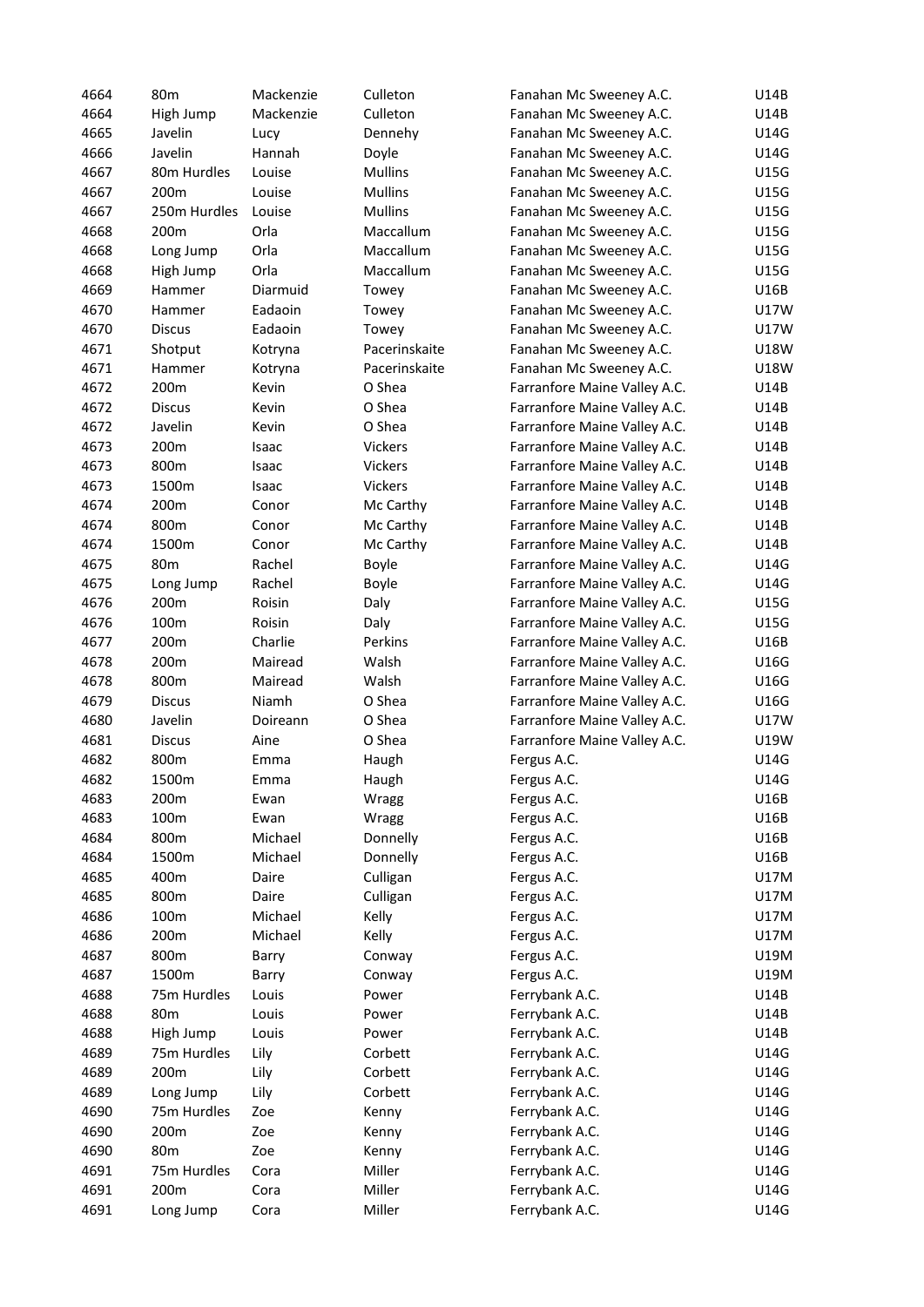| 4692 | 75m Hurdles   | Monika    | Rogala         | Ferrybank A.C.     | U14G        |
|------|---------------|-----------|----------------|--------------------|-------------|
| 4692 | 200m          | Monika    | Rogala         | Ferrybank A.C.     | U14G        |
| 4692 | Long Jump     | Monika    | Rogala         | Ferrybank A.C.     | U14G        |
| 4693 | 200m          | Lily      | Gallagher      | Ferrybank A.C.     | U14G        |
| 4693 | 80m           | Lily      | Gallagher      | Ferrybank A.C.     | U14G        |
| 4694 | 80m Hurdles   | Ellis     | Mc Hugh        | Ferrybank A.C.     | U15G        |
| 4694 | Long Jump     | Ellis     | Mc Hugh        | Ferrybank A.C.     | U15G        |
| 4694 | High Jump     | Ellis     | Mc Hugh        | Ferrybank A.C.     | U15G        |
| 4695 | 80m Hurdles   | Jessica   | Cooke          | Ferrybank A.C.     | U15G        |
| 4695 | 200m          | Jessica   | Cooke          | Ferrybank A.C.     | U15G        |
| 4695 | Long Jump     | Jessica   | Cooke          | Ferrybank A.C.     | U15G        |
| 4696 | 80m Hurdles   | Petra     | Igwe           | Ferrybank A.C.     | U16G        |
| 4696 | High Jump     | Petra     | Igwe           | Ferrybank A.C.     | U16G        |
| 4697 | 200m          | Isobel    | Gallagher      | Ferrybank A.C.     | U16G        |
| 4697 | 800m          | Isobel    | Gallagher      | Ferrybank A.C.     | U16G        |
| 4697 | 100m          | Isobel    | Gallagher      | Ferrybank A.C.     | U16G        |
| 4698 | 200m          | Joanie    | Walsh          | Ferrybank A.C.     | U16G        |
| 4698 | Long Jump     | Joanie    | Walsh          | Ferrybank A.C.     | U16G        |
| 4699 | 100m Hurdles  | Annabelle | Walsh          | Ferrybank A.C.     | <b>U17W</b> |
| 4699 | 100m          | Annabelle | Walsh          | Ferrybank A.C.     | U17W        |
| 4699 | High Jump     | Annabelle | Walsh          | Ferrybank A.C.     | U17W        |
|      |               |           |                |                    | U17W        |
| 4700 | 400m          | Niamh     | Cusack         | Ferrybank A.C.     |             |
| 4701 | 100m          | Mia       | Casey          | Ferrybank A.C.     | <b>U17W</b> |
| 4701 | 200m          | Mia       | Casey          | Ferrybank A.C.     | U17W        |
| 4701 | Long Jump     | Mia       | Casey          | Ferrybank A.C.     | U17W        |
| 4702 | 110m Hurdles  | Conor     | Golden         | Ferrybank A.C.     | U18M        |
| 4702 | 100m          | Conor     | Golden         | Ferrybank A.C.     | U18M        |
| 4702 | Long Jump     | Conor     | Golden         | Ferrybank A.C.     | U18M        |
| 4702 | High Jump     | Conor     | Golden         | Ferrybank A.C.     | U18M        |
| 4703 | 100m Hurdles  | Ava       | Lonergan       | Ferrybank A.C.     | U18W        |
| 4704 | 100m Hurdles  | Katie     | Nolke          | Ferrybank A.C.     | U19W        |
| 4704 | Long Jump     | Katie     | Nolke          | Ferrybank A.C.     | U19W        |
| 4705 | 400m          | Aisling   | Milner         | Ferrybank A.C.     | U19W        |
| 4706 | 75m Hurdles   | Eddie     | Raicevic       | Finisk Valley A.C. | U14B        |
| 4706 | 80m           | Eddie     | Raicevic       | Finisk Valley A.C. | U14B        |
| 4706 | Javelin       | Eddie     | Raicevic       | Finisk Valley A.C. | U14B        |
| 4707 | <b>Discus</b> | Cayden    | Scanlan        | Finisk Valley A.C. | U14B        |
| 4707 | Hammer        | Cayden    | Scanlan        | Finisk Valley A.C. | U14B        |
| 4707 | Shotput       | Cayden    | Scanlan        | Finisk Valley A.C. | U14B        |
| 4708 | 200m          | Ava       | Flavin         | Finisk Valley A.C. | U15G        |
| 4708 | 100m          | Ava       | Flavin         | Finisk Valley A.C. | U15G        |
| 4709 | 200m          | Laoise    | Cummins        | Finisk Valley A.C. | U15G        |
| 4710 | Shotput       | James     | Feerick        | Finisk Valley A.C. | U16B        |
| 4710 | Javelin       | James     | Feerick        | Finisk Valley A.C. | U16B        |
| 4711 | Triple Jump   | Ailbhe    | Morley         | Finisk Valley A.C. | U16G        |
| 4712 | High Jump     | Corey     | Scanlan        | Finisk Valley A.C. | U17M        |
| 4712 | Shotput       | Corey     | Scanlan        | Finisk Valley A.C. | <b>U17M</b> |
| 4712 | <b>Discus</b> | Corey     | Scanlan        | Finisk Valley A.C. | <b>U17M</b> |
| 4712 | Hammer        | Corey     | Scanlan        | Finisk Valley A.C. | <b>U17M</b> |
| 4713 | High Jump     | Tom       | Feerick        | Finisk Valley A.C. | <b>U17M</b> |
| 4713 | Shotput       | Tom       | Feerick        | Finisk Valley A.C. | U17M        |
| 4713 | Javelin       | Tom       | Feerick        | Finisk Valley A.C. | U17M        |
| 4713 | <b>Discus</b> | Tom       | Feerick        | Finisk Valley A.C. | U17M        |
| 4714 | Shotput       | Averil    | <b>Buckley</b> | Finisk Valley A.C. | U17W        |
| 4714 | Hammer        | Averil    | <b>Buckley</b> | Finisk Valley A.C. | U17W        |
|      |               |           |                |                    |             |
| 4714 | <b>Discus</b> | Averil    | <b>Buckley</b> | Finisk Valley A.C. | U17W        |
| 4715 | Hammer        | Meghan    | Sheahan        | Gneeveguilla A.C.  | U15G        |
| 4715 | Shotput       | Meghan    | Sheahan        | Gneeveguilla A.C.  | U15G        |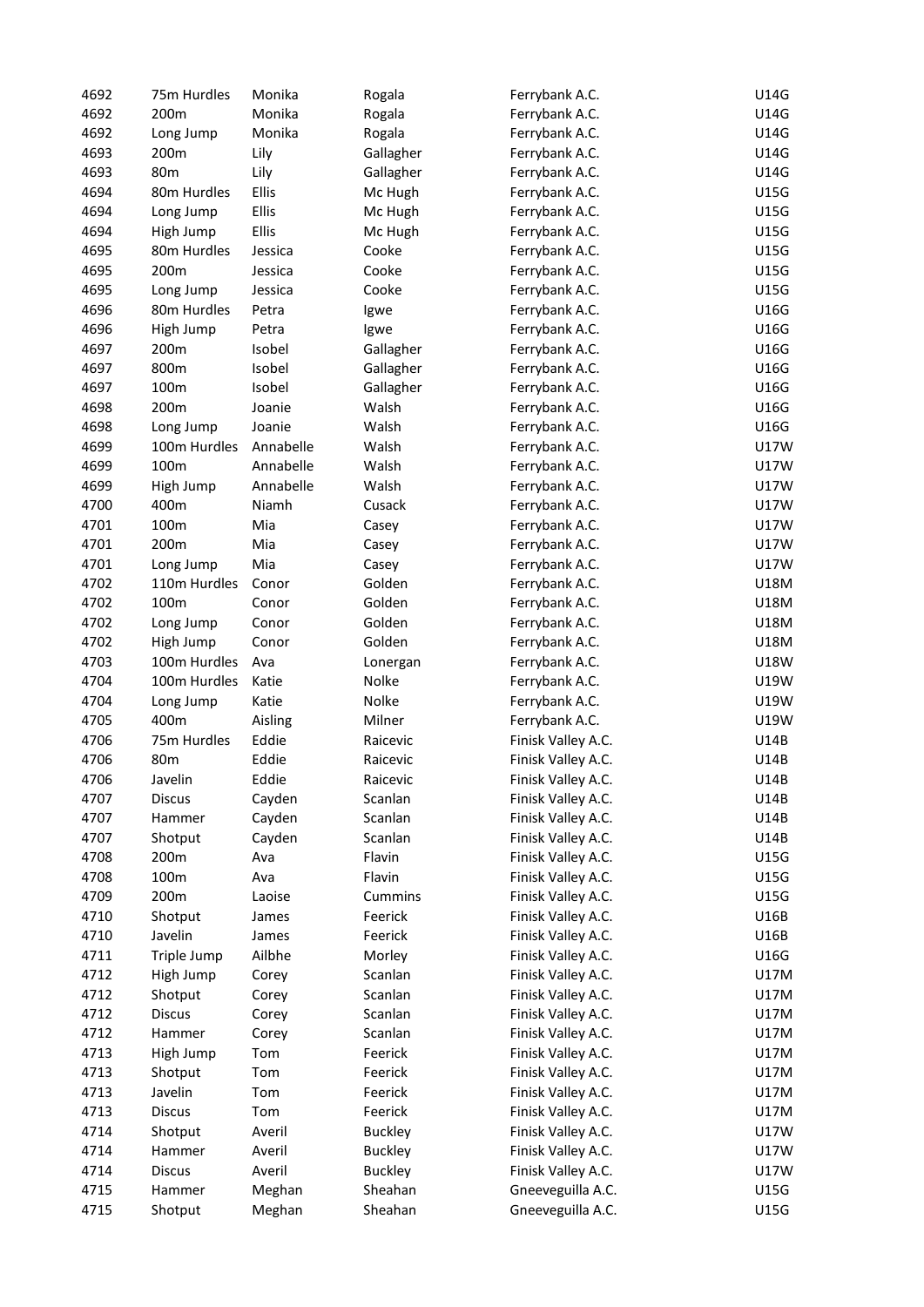| 4716 | Shotput         | Darragh | Tomkins    | Gneeveguilla A.C.     | U16B        |
|------|-----------------|---------|------------|-----------------------|-------------|
| 4717 | Javelin         | Fionn   | Hayes      | Grange/Fermoy A.C.    | U14B        |
| 4718 | 800m            | Rachel  | O Flynn    | Grange/Fermoy A.C.    | U15G        |
| 4718 | 1500m           | Rachel  | O Flynn    | Grange/Fermoy A.C.    | U15G        |
| 4719 | 3000m           | Rachael | Walsh      | Grange/Fermoy A.C.    | U18W        |
| 4719 | 2000m SC        | Rachael | Walsh      | Grange/Fermoy A.C.    | U18W        |
| 4719 | 1500m           | Rachael | Walsh      | Grange/Fermoy A.C.    | U18W        |
| 4720 | 3000m           | Cian    | Mc Girr    | Grange/Fermoy A.C.    | U19M        |
| 4721 | 3000m           | Jamie   | Dineen     | Grange/Fermoy A.C.    | U19M        |
| 4722 |                 |         | Walsh      | K.C.K. A.C.           | U16G        |
|      | Shotput         | Rebecca |            |                       |             |
| 4722 | Javelin         | Rebecca | Walsh      | K.C.K. A.C.           | U16G        |
| 4722 | <b>Discus</b>   | Rebecca | Walsh      | K.C.K. A.C.           | U16G        |
| 4723 | 2000m Walk      | Amy     | Arthur     | Kenmare A.C.          | U14G        |
| 4723 | 800m            | Amy     | Arthur     | Kenmare A.C.          | U14G        |
| 4724 | 2000m Walk      | Lusai   | De Faoite  | Kenmare A.C.          | U16G        |
| 4725 | 800m            | Julia   | Harrington | Kenmare A.C.          | U16G        |
| 4726 | 400m            | Holly   | Arthur     | Kenmare A.C.          | U17W        |
| 4726 | 800m            | Holly   | Arthur     | Kenmare A.C.          | <b>U17W</b> |
| 4727 | 3000m           | Tommy   | Arthur     | Kenmare A.C.          | U18M        |
| 4727 | 800m            | Tommy   | Arthur     | Kenmare A.C.          | U18M        |
| 4727 | 1500m           | Tommy   | Arthur     | Kenmare A.C.          | U18M        |
| 4728 | Long Jump       | Beth    | Mccarthy   | Kenmare A.C.          | U18W        |
| 4729 | 3000m Walk      | Éabha   | De Faoite  | Kenmare A.C.          | U19W        |
| 4730 | 80 <sub>m</sub> | Sean    | Collins    | Killarney Valley A.C. | U14B        |
| 4730 | 1500m           | Sean    | Collins    | Killarney Valley A.C. | U14B        |
| 4731 | 75m Hurdles     | Naoise  | O Connor   | Killarney Valley A.C. | U14G        |
| 4732 | 75m Hurdles     | Tara    | O Sullivan | Killarney Valley A.C. | U14G        |
| 4733 | 75m Hurdles     | Megan   | O Reilly   | Killarney Valley A.C. | U14G        |
| 4733 | 200m            | Megan   | O Reilly   | Killarney Valley A.C. | U14G        |
| 4733 | 80 <sub>m</sub> | Megan   | O Reilly   | Killarney Valley A.C. | U14G        |
| 4734 | 200m            | Sophie  | Duke       | Killarney Valley A.C. | U14G        |
| 4734 | 80 <sub>m</sub> | Sophie  | Duke       | Killarney Valley A.C. | U14G        |
| 4735 | High Jump       | Taesha  | Veerasoo   | Killarney Valley A.C. | U14G        |
|      |                 |         |            |                       |             |
| 4735 | 80 <sub>m</sub> | Taesha  | Veerasoo   | Killarney Valley A.C. | U14G        |
| 4736 | 80 <sub>m</sub> | Lucy    | Linehan    | Killarney Valley A.C. | U14G        |
| 4737 | 80 <sub>m</sub> | Chloe   | Barry      | Killarney Valley A.C. | U14G        |
| 4738 | Long Jump       | Antonya | Lejwoda    | Killarney Valley A.C. | U14G        |
| 4739 | Long Jump       | Aoife   | O Shea     | Killarney Valley A.C. | U14G        |
| 4740 | Long Jump       | Kate    | O Shea     | Killarney Valley A.C. | U14G        |
| 4741 | High Jump       | Oisin   | O Leary    | Killarney Valley A.C. | U15B        |
| 4741 | 800m            | Oisin   | O Leary    | Killarney Valley A.C. | U15B        |
| 4742 | 800m            | Joshua  | Minnie     | Killarney Valley A.C. | U15B        |
| 4743 | Long Jump       | Ellie   | O Shea     | Killarney Valley A.C. | U15G        |
| 4744 | Pole Vault      | Anna    | O'Shea     | Killarney Valley A.C. | U15G        |
| 4744 | <b>Discus</b>   | Anna    | O'Shea     | Killarney Valley A.C. | U15G        |
| 4744 | Shotput         | Anna    | O'Shea     | Killarney Valley A.C. | U15G        |
| 4745 | 1500m           | Dara    | Mc Carthy  | Killarney Valley A.C. | U15G        |
| 4746 | 250m Hurdles    | Finn    | O Dwyer    | Killarney Valley A.C. | U16B        |
| 4747 | 400m            | Jason   | O Reilly   | Killarney Valley A.C. | U17M        |
| 4748 | 100m            | Keelan  | Veerasoo   | Killarney Valley A.C. | U17M        |
| 4748 | Triple Jump     | Keelan  | Veerasoo   | Killarney Valley A.C. | U17M        |
| 4748 | Long Jump       | Keelan  | Veerasoo   | Killarney Valley A.C. | U17M        |
| 4749 | 800m            | Oisin   | Lynch      | Killarney Valley A.C. | U17M        |
| 4750 | 3000m           | Grace   | O Meara    | Killarney Valley A.C. | U17W        |
| 4845 | 800m            | Kathryn | Ryan       | Killarney Valley A.C. | U17W        |
| 4846 | 400m            | Tadhg   | Galvin     | Killarney Valley A.C. | U18M        |
| 4846 | 400m Hurdles    | Tadhg   | Galvin     | Killarney Valley A.C. | U18M        |
| 4847 | 100m            | Melissa | Ahern      | Killarney Valley A.C. | U18W        |
|      |                 |         |            |                       |             |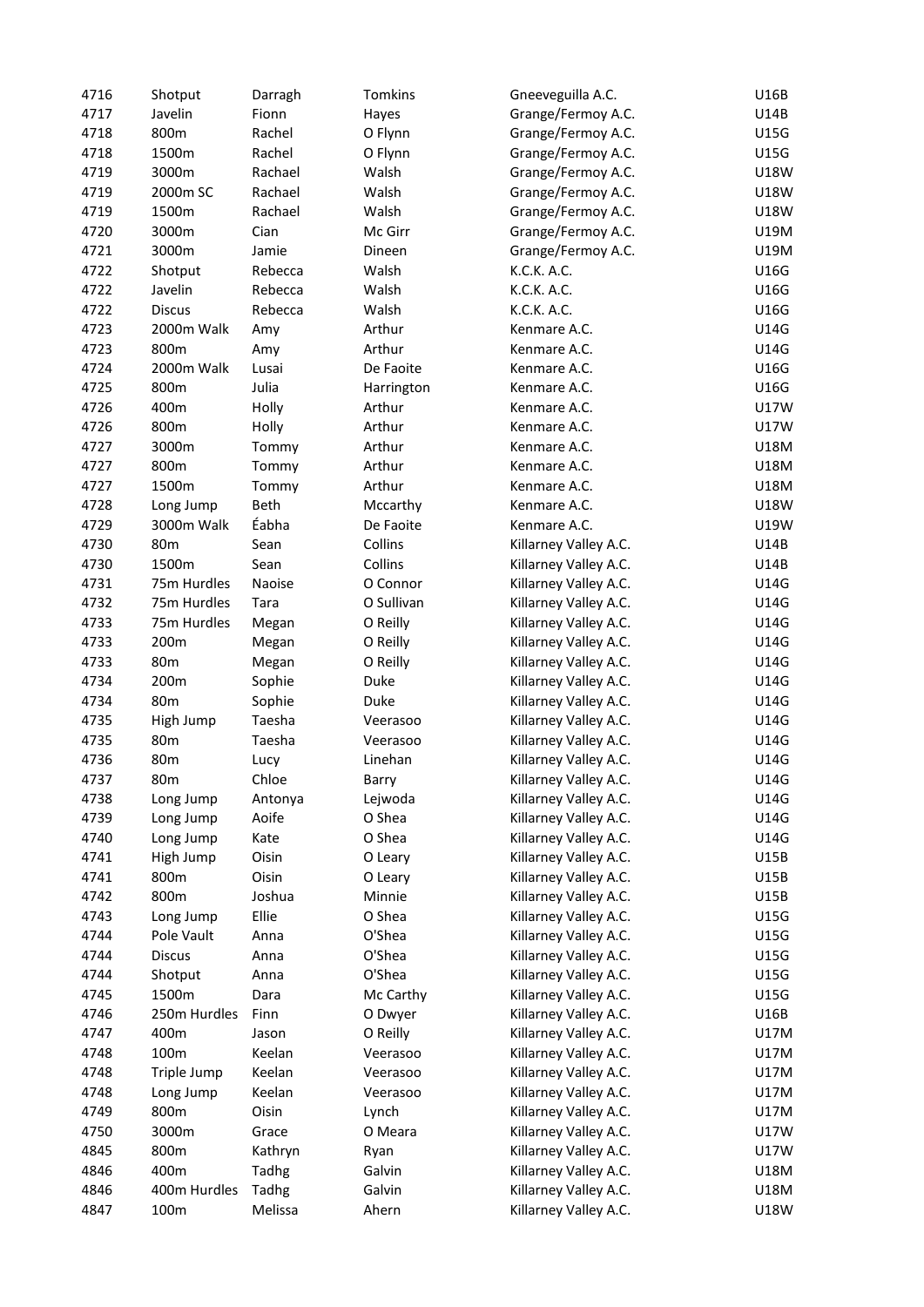| 4847 | 200m            | Melissa   | Ahern            | Killarney Valley A.C. | U18W |
|------|-----------------|-----------|------------------|-----------------------|------|
| 4848 | 200m            | Arissara  | Thawiset         | Killarney Valley A.C. | U18W |
| 4849 | 400m            | Cian      | Lynch            | Killarney Valley A.C. | U19M |
| 4850 | 400m            | Karl      | Mc Carthy        | Killarney Valley A.C. | U19M |
| 4851 | 100m            | Conor     | Gammell          | Killarney Valley A.C. | U19M |
| 4851 | 200m            | Conor     | Gammell          | Killarney Valley A.C. | U19M |
| 4852 | 100m            | John      | O Connor         | Killarney Valley A.C. | U19M |
| 4853 | High Jump       | Sam       | Griffin          | Killarney Valley A.C. | U19M |
| 4853 | Long Jump       | Sam       | Griffin          | Killarney Valley A.C. | U19M |
| 4854 |                 |           |                  |                       |      |
|      | Long Jump       | Dara      | Looney           | Killarney Valley A.C. | U19M |
| 4854 | Triple Jump     | Dara      | Looney           | Killarney Valley A.C. | U19M |
| 4855 | Shotput         | Kevin     | O Callaghan      | Killarney Valley A.C. | U19M |
| 4856 | 75m Hurdles     | Cian      | Manning          | Leevale A.C.          | U14B |
| 4856 | 800m            | Cian      | Manning          | Leevale A.C.          | U14B |
| 4856 | 80m             | Cian      | Manning          | Leevale A.C.          | U14B |
| 4857 | 200m            | Luke      | <b>Mullins</b>   | Leevale A.C.          | U14B |
| 4857 | 80 <sub>m</sub> | Luke      | <b>Mullins</b>   | Leevale A.C.          | U14B |
| 4858 | 200m            | Ronan     | Keenan           | Leevale A.C.          | U14B |
| 4858 | 800m            | Ronan     | Keenan           | Leevale A.C.          | U14B |
| 4859 | Long Jump       | Callum    | Harrington       | Leevale A.C.          | U14B |
| 4859 | 800m            | Callum    | Harrington       | Leevale A.C.          | U14B |
| 4860 | 800m            | Luke      | Merrigan         | Leevale A.C.          | U14B |
| 4861 | 1500m           | Oran      | Power            | Leevale A.C.          | U14B |
| 4862 | 2000m Walk      | Helena    | Golka            | Leevale A.C.          | U14G |
| 4863 | 75m Hurdles     | Kate      | O'Donovan        | Leevale A.C.          | U14G |
| 4863 | High Jump       | Kate      | O'Donovan        | Leevale A.C.          | U14G |
| 4863 | 800m            | Kate      | O'Donovan        | Leevale A.C.          | U14G |
| 4864 | 75m Hurdles     | Ifra      | Rauf             | Leevale A.C.          | U14G |
| 4864 | 80 <sub>m</sub> | Ifra      | Rauf             | Leevale A.C.          | U14G |
| 4865 | 75m Hurdles     | Kirsten   | Shaw             | Leevale A.C.          | U14G |
| 4865 | 200m            | Kirsten   | Shaw             | Leevale A.C.          | U14G |
| 4865 | 80 <sub>m</sub> |           | Shaw             | Leevale A.C.          | U14G |
|      |                 | Kirsten   |                  |                       |      |
| 4866 | 200m            | Noelle    | Mulcahy          | Leevale A.C.          | U14G |
| 4866 | High Jump       | Noelle    | Mulcahy          | Leevale A.C.          | U14G |
| 4866 | 80 <sub>m</sub> | Noelle    | Mulcahy          | Leevale A.C.          | U14G |
| 4867 | 200m            | Hazel     | O Flaherty       | Leevale A.C.          | U14G |
| 4867 | 80m             | Hazel     | O Flaherty       | Leevale A.C.          | U14G |
| 4868 | 200m            | Caitlin   | Hancock          | Leevale A.C.          | U14G |
| 4868 | 80m             | Caitlin   | Hancock          | Leevale A.C.          | U14G |
| 4868 | Long Jump       | Caitlin   | Hancock          | Leevale A.C.          | U14G |
| 4869 | 200m            | Katie     | Culhane          | Leevale A.C.          | U14G |
| 4869 | 80 <sub>m</sub> | Katie     | Culhane          | Leevale A.C.          | U14G |
| 4870 | 200m            | Abby      | Culhane          | Leevale A.C.          | U14G |
| 4870 | 80m             | Abby      | Culhane          | Leevale A.C.          | U14G |
| 4871 | High Jump       | Georgia   | Hynes Mclaughlin | Leevale A.C.          | U14G |
| 4871 | 80 <sub>m</sub> | Georgia   | Hynes Mclaughlin | Leevale A.C.          | U14G |
| 4871 | Long Jump       | Georgia   | Hynes Mclaughlin | Leevale A.C.          | U14G |
| 4872 | High Jump       | Grace     | Wixted           | Leevale A.C.          | U14G |
| 4872 | 80m             | Grace     | Wixted           | Leevale A.C.          | U14G |
| 4873 | 800m            | Aoibheann | Lynch            | Leevale A.C.          | U14G |
| 4873 | 1500m           | Aoibheann | Lynch            | Leevale A.C.          | U14G |
| 4874 | 800m            | Trinity   | Mc Donnell       | Leevale A.C.          | U14G |
| 4874 | 1500m           | Trinity   | Mc Donnell       | Leevale A.C.          | U14G |
| 4875 | 80m             | Mia       | Graham           | Leevale A.C.          | U14G |
| 4875 | Long Jump       | Mia       | Graham           | Leevale A.C.          | U14G |
| 4876 | 80m Hurdles     | Anthony   | Goggin           | Leevale A.C.          | U15B |
| 4876 | 200m            | Anthony   |                  | Leevale A.C.          | U15B |
|      |                 |           | Goggin           | Leevale A.C.          | U15B |
| 4876 | 100m            | Anthony   | Goggin           |                       |      |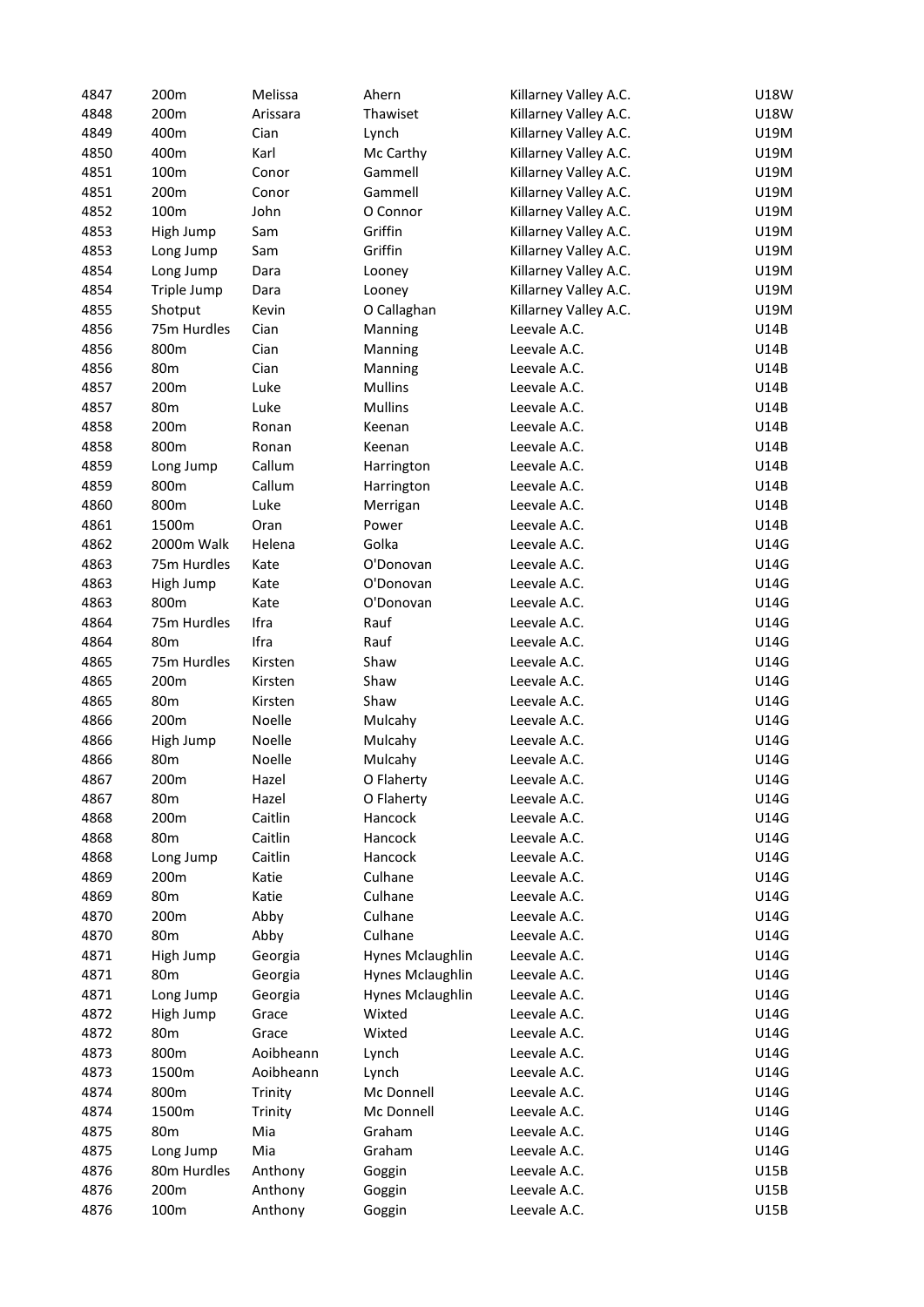| 4877 | 80m Hurdles   | Michael       | Scott          | Leevale A.C. | U15B |
|------|---------------|---------------|----------------|--------------|------|
| 4877 | 250m Hurdles  | Michael       | Scott          | Leevale A.C. | U15B |
| 4877 | Long Jump     | Michael       | Scott          | Leevale A.C. | U15B |
| 4878 | 200m          | Darragh       | Long           | Leevale A.C. | U15B |
| 4878 | 100m          | Darragh       | Long           | Leevale A.C. | U15B |
| 4879 | 200m          | Ryan          | Onoh           | Leevale A.C. | U15B |
| 4879 | High Jump     | Ryan          | Onoh           | Leevale A.C. | U15B |
| 4879 | Long Jump     | Ryan          | Onoh           | Leevale A.C. | U15B |
| 4880 | 200m          | Tyreek        | Bannon         | Leevale A.C. | U15B |
| 4880 | 100m          | Tyreek        |                | Leevale A.C. | U15B |
|      |               |               | Bannon         |              |      |
| 4880 | Long Jump     | <b>Tyreek</b> | Bannon         | Leevale A.C. | U15B |
| 4881 | 200m          | Josh          | O Mahony       | Leevale A.C. | U15B |
| 4881 | 100m          | Josh          | O Mahony       | Leevale A.C. | U15B |
| 4882 | High Jump     | Ben           | O'Brien        | Leevale A.C. | U15B |
| 4883 | Pole Vault    | Oscar         | Naughton       | Leevale A.C. | U15B |
| 4883 | <b>Discus</b> | Oscar         | Naughton       | Leevale A.C. | U15B |
| 4883 | Javelin       | Oscar         | Naughton       | Leevale A.C. | U15B |
| 4884 | 80m Hurdles   | Ava           | Hanley         | Leevale A.C. | U15G |
| 4884 | 200m          | Ava           | Hanley         | Leevale A.C. | U15G |
| 4884 | 100m          | Ava           | Hanley         | Leevale A.C. | U15G |
| 4885 | 80m Hurdles   | Sintija       | Sarkovska      | Leevale A.C. | U15G |
| 4885 | 200m          | Sintija       | Sarkovska      | Leevale A.C. | U15G |
| 4885 | 100m          | Sintija       | Sarkovska      | Leevale A.C. | U15G |
| 4886 | 80m Hurdles   | Faye          | Scriven        | Leevale A.C. | U15G |
| 4886 | 200m          | Faye          | Scriven        | Leevale A.C. | U15G |
| 4886 | 100m          | Faye          | Scriven        | Leevale A.C. | U15G |
| 4887 | 200m          | Caoimhe       | Daly           | Leevale A.C. | U15G |
| 4887 | Long Jump     | Caoimhe       | Daly           | Leevale A.C. | U15G |
| 4887 | 100m          | Caoimhe       | Daly           | Leevale A.C. | U15G |
| 4888 | 200m          | Aisling       | O Sullivan     | Leevale A.C. | U15G |
| 4888 | 100m          | Aisling       | O Sullivan     | Leevale A.C. | U15G |
| 4889 | Long Jump     | Olive         | <b>Burger</b>  | Leevale A.C. | U15G |
| 4889 | Pole Vault    | Olive         |                | Leevale A.C. | U15G |
| 4889 |               | Olive         | <b>Burger</b>  |              | U15G |
|      | High Jump     |               | <b>Burger</b>  | Leevale A.C. |      |
| 4890 | Pole Vault    | Méabh         | Bannon         | Leevale A.C. | U15G |
| 4891 | 800m          | Ella          | Dinan          | Leevale A.C. | U15G |
| 4891 | 1500m         | Ella          | Dinan          | Leevale A.C. | U15G |
| 4892 | 800m          | Lauren        | Dinan          | Leevale A.C. | U15G |
| 4892 | 1500m         | Lauren        | Dinan          | Leevale A.C. | U15G |
| 4893 | 3000m         | Oisin         | Dorgan         | Leevale A.C. | U16B |
| 4893 | 1500m         | Oisin         | Dorgan         | Leevale A.C. | U16B |
| 4894 | Pole Vault    | Diarmuid      | Bannon         | Leevale A.C. | U16B |
| 4894 | 100m          | Diarmuid      | Bannon         | Leevale A.C. | U16B |
| 4894 | High Jump     | Diarmuid      | Bannon         | Leevale A.C. | U16B |
| 4895 | Pole Vault    | Alex          | Neff           | Leevale A.C. | U16B |
| 4895 | <b>Discus</b> | Alex          | Neff           | Leevale A.C. | U16B |
| 4895 | Triple Jump   | Alex          | Neff           | Leevale A.C. | U16B |
| 4896 | 80m Hurdles   | Natalia       | Golka          | Leevale A.C. | U16G |
| 4896 | 200m          | Natalia       | Golka          | Leevale A.C. | U16G |
| 4896 | 250m Hurdles  | Natalia       | Golka          | Leevale A.C. | U16G |
| 4897 | 80m Hurdles   | Ellie         | Vaughan Reddan | Leevale A.C. | U16G |
| 4897 | High Jump     | Ellie         | Vaughan Reddan | Leevale A.C. | U16G |
| 4897 | 250m Hurdles  | Ellie         | Vaughan Reddan | Leevale A.C. | U16G |
| 4898 | 200m          | Sophie        | Mulcahy        | Leevale A.C. | U16G |
| 4898 | 100m          | Sophie        | Mulcahy        | Leevale A.C. | U16G |
| 4899 | Pole Vault    | Grainne       | Cronin         | Leevale A.C. | U16G |
| 4899 | <b>Discus</b> | Grainne       | Cronin         | Leevale A.C. | U16G |
| 4900 | Shotput       | Muireann      | Kelleher       | Leevale A.C. | U16G |
|      |               |               |                |              |      |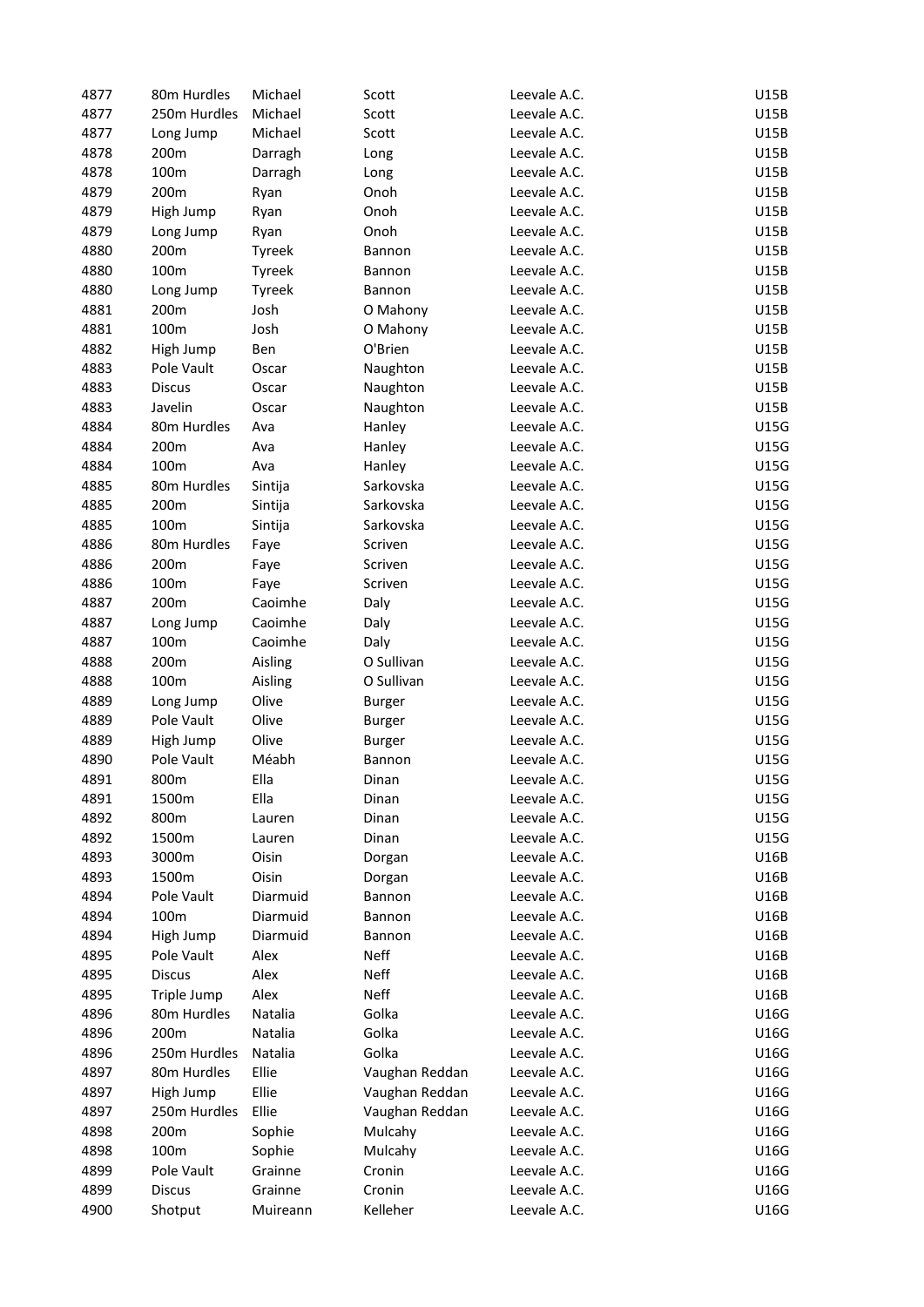| 4901 | Shotput       | Roisin        | Hussain    | Leevale A.C. | U16G        |
|------|---------------|---------------|------------|--------------|-------------|
| 4901 | <b>Discus</b> | Roisin        | Hussain    | Leevale A.C. | U16G        |
| 4902 | Shotput       | Cliona        | Marshall   | Leevale A.C. | U16G        |
| 4903 | 800m          | Simone        | Looney     | Leevale A.C. | U16G        |
| 4904 | 800m          | Syrah         | Kenna      | Leevale A.C. | U16G        |
| 4905 | 100m          | Elena         | O'Sullivan | Leevale A.C. | U16G        |
| 4906 | 100m Hurdles  | John          | Cashman    | Leevale A.C. | U17M        |
| 4906 | 100m          | John          | Cashman    | Leevale A.C. | U17M        |
| 4906 | 200m          | John          | Cashman    | Leevale A.C. | U17M        |
| 4907 | 100m          |               |            | Leevale A.C. | U17M        |
|      |               | Christopher   | Furlong    |              |             |
| 4907 | Shotput       | Christopher   | Furlong    | Leevale A.C. | U17M        |
| 4907 | <b>Discus</b> | Christopher   | Furlong    | Leevale A.C. | U17M        |
| 4908 | 100m          | Patrick       | Corkery    | Leevale A.C. | U17M        |
| 4908 | Triple Jump   | Patrick       | Corkery    | Leevale A.C. | U17M        |
| 4908 | 200m          | Patrick       | Corkery    | Leevale A.C. | U17M        |
| 4908 | Long Jump     | Patrick       | Corkery    | Leevale A.C. | U17M        |
| 4909 | High Jump     | Matthew       | Wilkins    | Leevale A.C. | U17M        |
| 4909 | Triple Jump   | Matthew       | Wilkins    | Leevale A.C. | <b>U17M</b> |
| 4909 | Long Jump     | Matthew       | Wilkins    | Leevale A.C. | U17M        |
| 4910 | Pole Vault    | Dylan         | Murray     | Leevale A.C. | U17M        |
| 4911 | Shotput       | Garry         | O Donovan  | Leevale A.C. | U17M        |
| 4911 | <b>Discus</b> | Garry         | O Donovan  | Leevale A.C. | U17M        |
| 4912 | Javelin       | Andrew        | Scanlon    | Leevale A.C. | U17M        |
| 4912 | <b>Discus</b> | Andrew        | Scanlon    | Leevale A.C. | U17M        |
| 4913 | 800m          | Conor         | Twomey     | Leevale A.C. | U17M        |
| 4913 | 1500m         | Conor         | Twomey     | Leevale A.C. | U17M        |
| 4914 | 800m          | Fiachra       | Wall       | Leevale A.C. | U17M        |
| 4914 | 1500m         | Fiachra       | Wall       | Leevale A.C. | U17M        |
|      |               |               |            |              |             |
| 4915 | 100m Hurdles  | Okwu          | Backari    | Leevale A.C. | U17W        |
| 4915 | 100m          | Okwu          | Backari    | Leevale A.C. | U17W        |
| 4915 | Long Jump     | Okwu          | Backari    | Leevale A.C. | U17W        |
| 4916 | 400m          | Zoe           | Conway     | Leevale A.C. | U17W        |
| 4916 | 800m          | Zoe           | Conway     | Leevale A.C. | <b>U17W</b> |
| 4916 | 200m          | Zoe           | Conway     | Leevale A.C. | <b>U17W</b> |
| 4917 | 400m          | Nicole        | Dinan      | Leevale A.C. | U17W        |
| 4917 | 800m          | Nicole        | Dinan      | Leevale A.C. | U17W        |
| 4917 | 1500m         | Nicole        | Dinan      | Leevale A.C. | <b>U17W</b> |
| 4918 | 3000m         | Claire        | Crowley    | Leevale A.C. | U17W        |
| 4918 | 1500m         | Claire        | Crowley    | Leevale A.C. | U17W        |
| 4919 | 100m          | Fatima        | Amusa      | Leevale A.C. | U17W        |
| 4919 | 200m          | Fatima        | Amusa      | Leevale A.C. | U17W        |
| 4920 | 100m          | Bavina        | Crowley    | Leevale A.C. | <b>U17W</b> |
| 4920 | 200m          | Bavina        | Crowley    | Leevale A.C. | <b>U17W</b> |
| 4920 | Long Jump     | Bavina        | Crowley    | Leevale A.C. | <b>U17W</b> |
| 4921 | 100m          | Abbie         | Dorney     | Leevale A.C. | U17W        |
| 4921 | 200m          | Abbie         | Dorney     | Leevale A.C. | U17W        |
| 4922 | 100m          | Blaithin      | Mc Nulty   | Leevale A.C. | U17W        |
| 4922 | 200m          | Blaithin      | Mc Nulty   | Leevale A.C. | U17W        |
| 4922 | Long Jump     | Blaithin      | Mc Nulty   | Leevale A.C. | U17W        |
|      |               |               |            |              |             |
| 4923 | Triple Jump   | Orla          | O'Sullivan | Leevale A.C. | U17W        |
| 4923 | Pole Vault    | Orla          | O'Sullivan | Leevale A.C. | U17W        |
| 4923 | Long Jump     | Orla          | O'Sullivan | Leevale A.C. | U17W        |
| 4924 | Pole Vault    | Lucie         | Healy      | Leevale A.C. | U17W        |
| 4925 | Shotput       | <b>Briana</b> | Onoh       | Leevale A.C. | U17W        |
| 4926 | 200m          | Ella          | Mc Carthy  | Leevale A.C. | U17W        |
| 4927 | High Jump     | Maeve         | Fleming    | Leevale A.C. | U17W        |
| 4928 | 110m Hurdles  | Sean          | Carmody    | Leevale A.C. | U18M        |
| 4928 | 100m          | Sean          | Carmody    | Leevale A.C. | U18M        |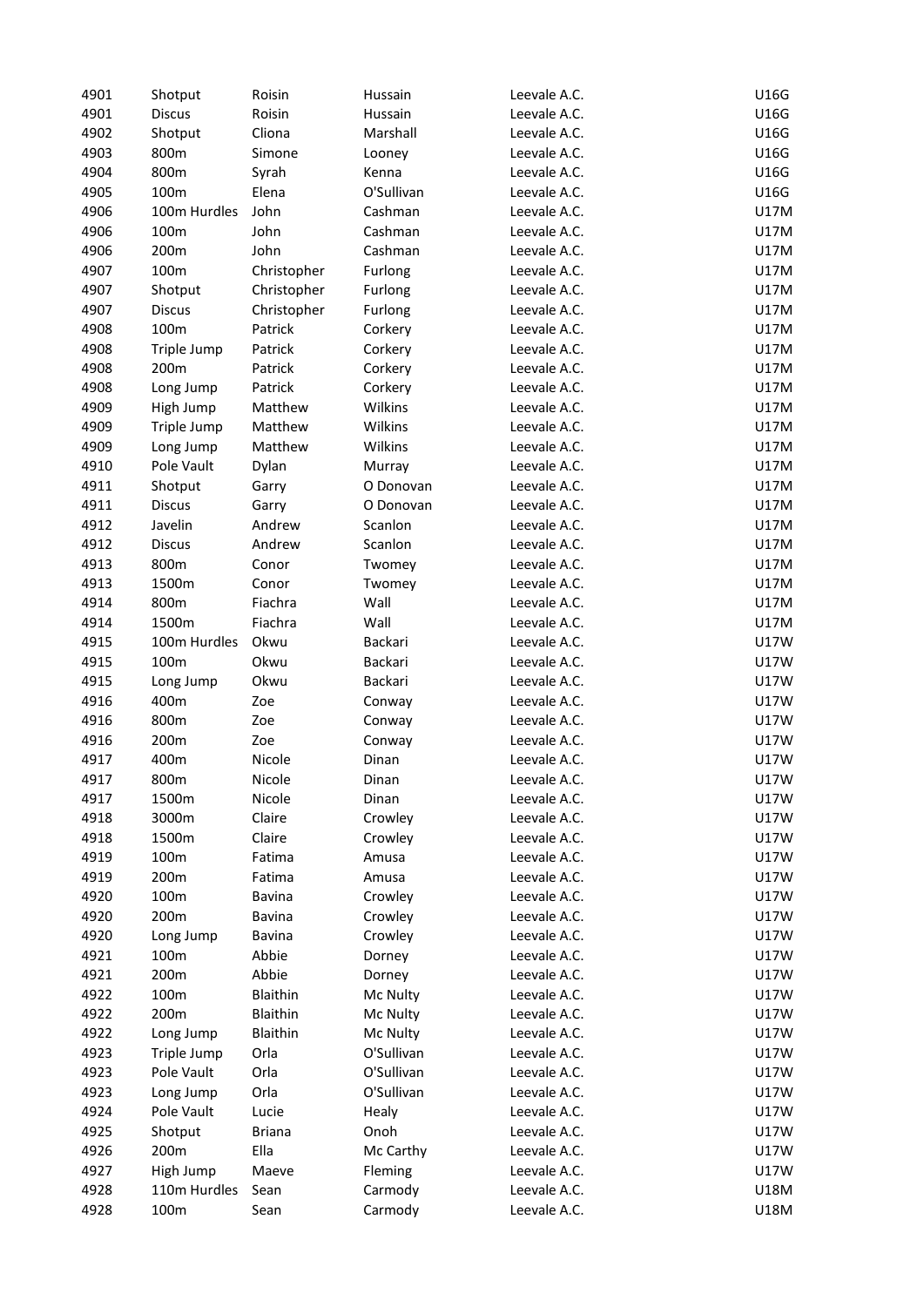| 4928 | 400m Hurdles  | Sean      | Carmody          | Leevale A.C. | U18M        |
|------|---------------|-----------|------------------|--------------|-------------|
| 4928 | 200m          | Sean      | Carmody          | Leevale A.C. | U18M        |
| 4929 | 400m          | Matthew   | Lee              | Leevale A.C. | U18M        |
| 4929 | 800m          | Matthew   | Lee              | Leevale A.C. | U18M        |
| 4929 | 1500m         | Matthew   | Lee              | Leevale A.C. | U18M        |
| 4930 | 3000m         | Liam      | Cassidy          | Leevale A.C. | U18M        |
| 4930 | 1500m         | Liam      | Cassidy          | Leevale A.C. | U18M        |
| 4931 | 3000m         | Fionn     | Kimber O'Shea    | Leevale A.C. | U18M        |
| 4931 | 800m          | Fionn     | Kimber O'Shea    | Leevale A.C. | U18M        |
| 4931 | 1500m         | Fionn     | Kimber O'Shea    | Leevale A.C. | U18M        |
|      |               |           |                  |              |             |
| 4932 | 100m          | Amro      | Amir             | Leevale A.C. | U18M        |
| 4932 | Long Jump     | Amro      | Amir             | Leevale A.C. | U18M        |
| 4933 | Pole Vault    | Joshua    | Fitzgerald       | Leevale A.C. | U18M        |
| 4933 | Javelin       | Joshua    | Fitzgerald       | Leevale A.C. | U18M        |
| 4934 | Javelin       | David     | Scanlon          | Leevale A.C. | U18M        |
| 4934 | <b>Discus</b> | David     | Scanlon          | Leevale A.C. | U18M        |
| 4935 | <b>Discus</b> | Finn      | Fitzgerald       | Leevale A.C. | U18M        |
| 4936 | 5000m Walk    | Danny     | Barriscale       | Leevale A.C. | U18M        |
| 4937 | 400m          | Maire     | Hynes Mclaughlin | Leevale A.C. | U18W        |
| 4938 | 400m          | Katie     | O Keeffe         | Leevale A.C. | U18W        |
| 4938 | 800m          | Katie     | O Keeffe         | Leevale A.C. | U18W        |
| 4938 | 1500m         | Katie     | O Keeffe         | Leevale A.C. | U18W        |
| 4939 | 400m          | Ayisha    | Clinton          | Leevale A.C. | U18W        |
| 4939 | 100m          | Ayisha    | Clinton          | Leevale A.C. | U18W        |
| 4939 | Pole Vault    | Ayisha    | Clinton          | Leevale A.C. | U18W        |
| 4939 | 200m          | Ayisha    | Clinton          | Leevale A.C. | U18W        |
| 4940 | 3000m         | Sorcha    | Daly             | Leevale A.C. | U18W        |
| 4940 | 800m          | Sorcha    | Daly             | Leevale A.C. | U18W        |
| 4940 | 1500m         | Sorcha    |                  | Leevale A.C. | U18W        |
|      |               |           | Daly             |              |             |
| 4941 | 3000m         | Aislinn   | Austin           | Leevale A.C. | U18W        |
| 4941 | 800m          | Aislinn   | Austin           | Leevale A.C. | U18W        |
| 4941 | 1500m         | Aislinn   | Austin           | Leevale A.C. | U18W        |
| 4942 | 3000m         | Clodagh   | Kelleher         | Leevale A.C. | U18W        |
| 4942 | 1500m         | Clodagh   | Kelleher         | Leevale A.C. | U18W        |
| 4943 | 100m          | Gabriella | Bowen            | Leevale A.C. | <b>U18W</b> |
| 4943 | Long Jump     | Gabriella | Bowen            | Leevale A.C. | U18W        |
| 4943 | Triple Jump   | Gabriella | Bowen            | Leevale A.C. | U18W        |
| 4944 | 100m          | Ella      | Jenks            | Leevale A.C. | U18W        |
| 4944 | 200m          | Ella      | Jenks            | Leevale A.C. | U18W        |
| 4945 | Long Jump     | Aimee     | Sheeran          | Leevale A.C. | U18W        |
| 4945 | Triple Jump   | Aimee     | Sheeran          | Leevale A.C. | U18W        |
| 4946 | Shotput       | Kate      | Naughton         | Leevale A.C. | U18W        |
| 4946 | <b>Discus</b> | Kate      | Naughton         | Leevale A.C. | U18W        |
| 4947 | 1500m         | Lydia     | Walshe           | Leevale A.C. | U18W        |
| 4948 | Javelin       | Jessica   | Lyne             | Leevale A.C. | U18W        |
| 4949 | 3000m Walk    | Caitlin   | Ceranna          | Leevale A.C. | U18W        |
| 4950 | 110m Hurdles  | Conor     | Callinan         | Leevale A.C. | U19M        |
| 4950 | 100m          | Conor     | Callinan         | Leevale A.C. | U19M        |
|      | Pole Vault    |           | Callinan         | Leevale A.C. | U19M        |
| 4950 |               | Conor     |                  |              |             |
| 4950 | Long Jump     | Conor     | Callinan         | Leevale A.C. | U19M        |
| 4951 | 400m          | Oisin     | Whyte            | Leevale A.C. | U19M        |
| 4951 | 800m          | Oisin     | Whyte            | Leevale A.C. | U19M        |
| 4952 | 400m          | Darragh   | Keily            | Leevale A.C. | U19M        |
| 4952 | 800m          | Darragh   | Keily            | Leevale A.C. | U19M        |
| 4952 | 1500m         | Darragh   | Keily            | Leevale A.C. | U19M        |
| 4953 | 3000m         | Fearghal  | Desmond          | Leevale A.C. | U19M        |
| 4953 | 1500m         | Fearghal  | Desmond          | Leevale A.C. | U19M        |
| 4954 | 100m          | Colin     | Murphy           | Leevale A.C. | U19M        |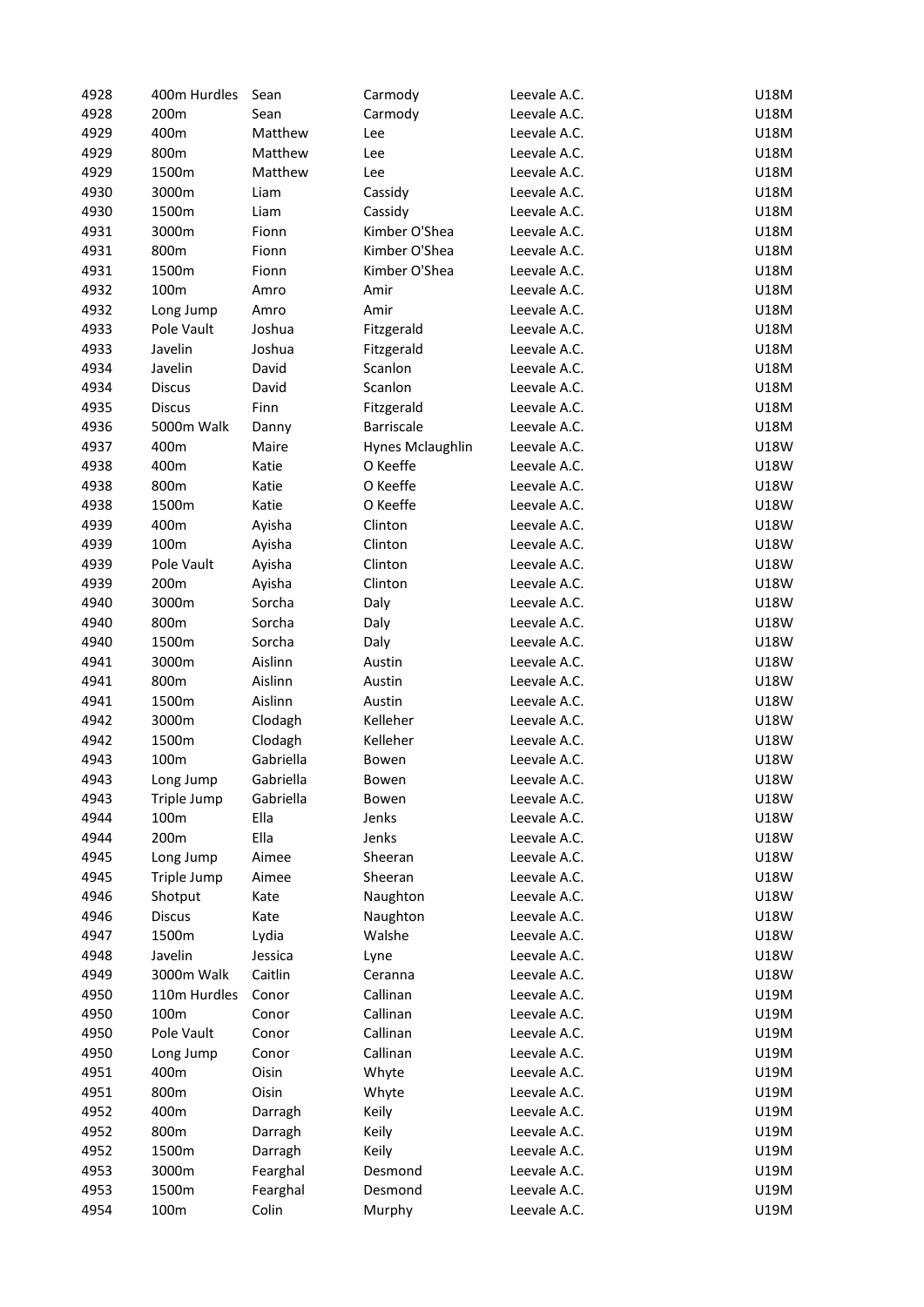| 4954 | 200m            | Colin    | Murphy         | Leevale A.C.  | U19M |
|------|-----------------|----------|----------------|---------------|------|
| 4955 | 100m            | Yasin    | Salim said     | Leevale A.C.  | U19M |
| 4955 | 200m            | Yasin    | Salim said     | Leevale A.C.  | U19M |
| 4956 | 100m            | Igor     | Marczak        | Leevale A.C.  | U19M |
| 4956 | 200m            | Igor     | Marczak        | Leevale A.C.  | U19M |
| 4957 | 100m            | Samuel   | Curtis         | Leevale A.C.  | U19M |
| 4957 | 200m            | Samuel   | Curtis         | Leevale A.C.  | U19M |
| 4958 | High Jump       | James    | Kiely          | Leevale A.C.  | U19M |
| 4958 | 800m            |          | Kiely          | Leevale A.C.  | U19M |
| 4958 | 1500m           | James    |                | Leevale A.C.  | U19M |
|      | Pole Vault      | James    | Kiely          | Leevale A.C.  |      |
| 4959 |                 | Alex     | Ademola        |               | U19M |
| 4959 | Shotput         | Alex     | Ademola        | Leevale A.C.  | U19M |
| 4960 | <b>Discus</b>   | Joseph   | Bamidele       | Leevale A.C.  | U19M |
| 4960 | Shotput         | Joseph   | Bamidele       | Leevale A.C.  | U19M |
| 4961 | 800m            | Daniel   | <b>Buckley</b> | Leevale A.C.  | U19M |
| 4961 | 1500m           | Daniel   | <b>Buckley</b> | Leevale A.C.  | U19M |
| 4962 | 800m            | Alan     | Harrington     | Leevale A.C.  | U19M |
| 4962 | 1500m           | Alan     | Harrington     | Leevale A.C.  | U19M |
| 4963 | 100m Hurdles    | Ella     | Scott          | Leevale A.C.  | U19W |
| 4963 | 100m            | Ella     | Scott          | Leevale A.C.  | U19W |
| 4963 | 200m            | Ella     | Scott          | Leevale A.C.  | U19W |
| 4964 | 100m Hurdles    | Lucy-May | Sleeman        | Leevale A.C.  | U19W |
| 4964 | 100m            | Lucy-May | Sleeman        | Leevale A.C.  | U19W |
| 4964 | 200m            | Lucy-May | Sleeman        | Leevale A.C.  | U19W |
| 4965 | 400m            | Ciara    | O'Mahony       | Leevale A.C.  | U19W |
| 4965 | 100m            | Ciara    | O'Mahony       | Leevale A.C.  | U19W |
| 4965 | 200m            | Ciara    | O'Mahony       | Leevale A.C.  | U19W |
| 4966 | 400m            | Neasa    | Wall           | Leevale A.C.  | U19W |
| 4966 | 800m            | Neasa    | Wall           | Leevale A.C.  | U19W |
| 4966 | 1500m           | Neasa    | Wall           | Leevale A.C.  | U19W |
| 4967 | Pole Vault      | Una      | <b>Brice</b>   | Leevale A.C.  | U19W |
| 4967 | 200m            | Una      | <b>Brice</b>   | Leevale A.C.  | U19W |
| 4968 | 800m            | Emma     | Goulding       | Leevale A.C.  | U19W |
| 4968 | 1500m           | Emma     | Goulding       | Leevale A.C.  | U19W |
| 4969 | 200m            | Aidan    | Dillon         | Limerick A.C. | U14B |
| 4969 | 80 <sub>m</sub> | Aidan    | Dillon         | Limerick A.C. | U14B |
| 4970 | 200m            | Fionn    | Cunningham     | Limerick A.C. | U14B |
| 4970 | 800m            | Fionn    | Cunningham     |               | U14B |
|      |                 |          |                | Limerick A.C. |      |
| 4970 | 80 <sub>m</sub> | Fionn    | Cunningham     | Limerick A.C. | U14B |
| 4971 | 200m            | Tadhg    | Purcell        | Limerick A.C. | U15B |
| 4971 | 800m            | Tadhg    | Purcell        | Limerick A.C. | U15B |
| 4972 | 200m            | Aoife    | Murphy         | Limerick A.C. | U15G |
| 4972 | 100m            | Aoife    | Murphy         | Limerick A.C. | U15G |
| 4973 | 200m            | Shannon  | Nyambi         | Limerick A.C. | U15G |
| 4973 | 100m            | Shannon  | Nyambi         | Limerick A.C. | U15G |
| 4974 | Long Jump       | Megan    | Love           | Limerick A.C. | U15G |
| 4974 | 100m            | Megan    | Love           | Limerick A.C. | U15G |
| 4975 | 800m            | Orlaith  | Grimes         | Limerick A.C. | U15G |
| 4976 | 800m            | Rosie    | Hickey         | Limerick A.C. | U15G |
| 4977 | 800m            | Emily    | Murphy         | Limerick A.C. | U15G |
| 4978 | 200m            | Luke     | Callitz        | Limerick A.C. | U16B |
| 4978 | 100m            | Luke     | Callitz        | Limerick A.C. | U16B |
| 4979 | 250m Hurdles    | Olly     | Tierney        | Limerick A.C. | U16B |
| 4980 | 200m            | Róise    | Gavan          | Limerick A.C. | U16G |
| 4980 | 100m            | Róise    | Gavan          | Limerick A.C. | U16G |
| 4981 | 250m Hurdles    | Aoife    | Grimes         | Limerick A.C. | U16G |
| 4981 | Long Jump       | Aoife    | Grimes         | Limerick A.C. | U16G |
| 4982 | 400m            | Alan     | Gladysz        | Limerick A.C. | U17M |
|      |                 |          |                |               |      |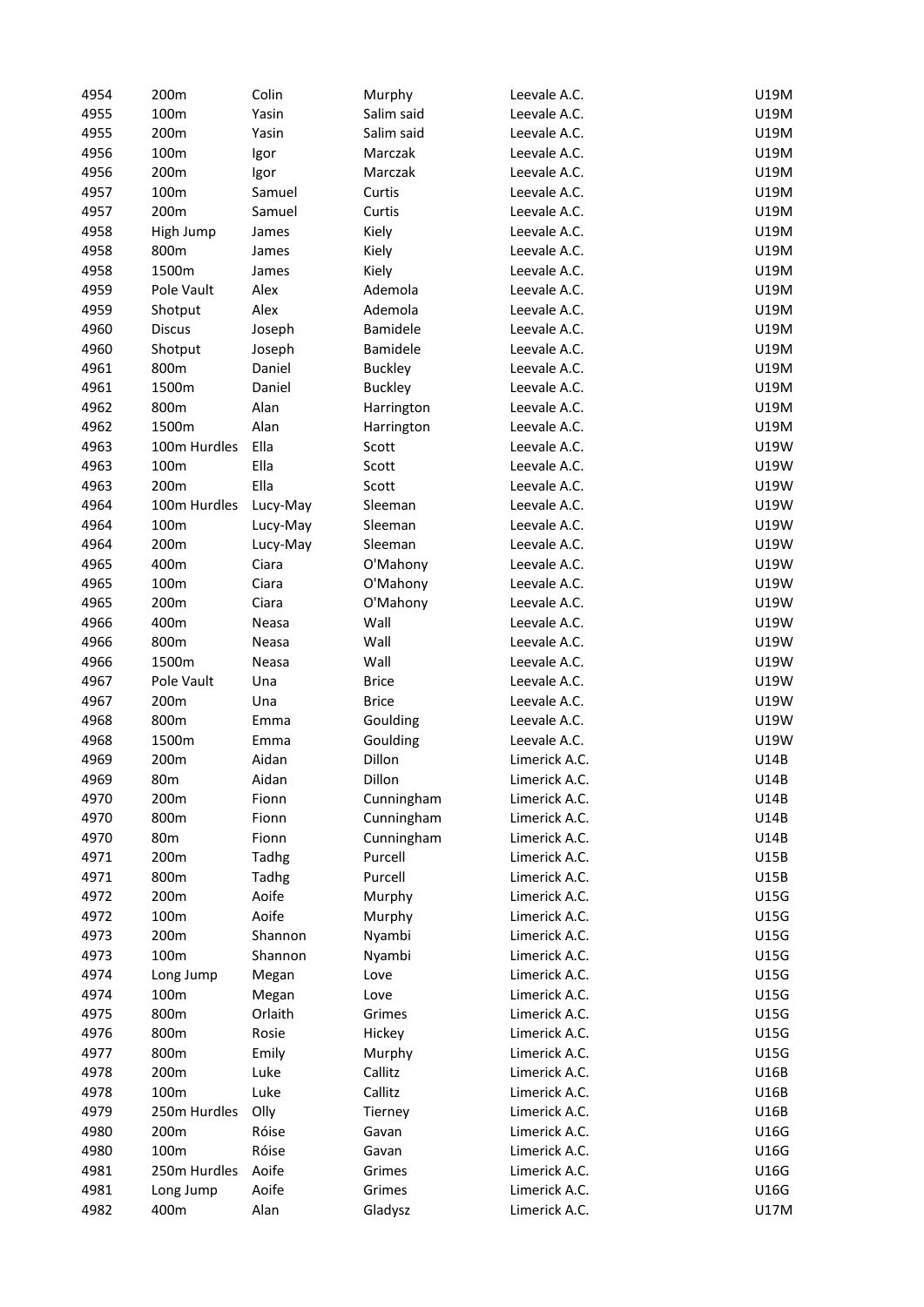| 4982 | 300m Hurdles    | Alan     | Gladysz        | Limerick A.C.      | U17M        |
|------|-----------------|----------|----------------|--------------------|-------------|
| 4982 | Long Jump       | Alan     | Gladysz        | Limerick A.C.      | U17M        |
| 4983 | 100m            | Rex      | Nyamakazi      | Limerick A.C.      | U18M        |
| 4983 | 200m            | Rex      | Nyamakazi      | Limerick A.C.      | U18M        |
| 4984 | Triple Jump     | Aaron    | O'Connor       | Limerick A.C.      | U18M        |
| 4985 | 200m            | Oran     | Walsh          | Limerick A.C.      | U18M        |
| 4986 | 400m            | Aoife    | Ryan           | Limerick A.C.      | <b>U18W</b> |
| 4986 | 200m            | Aoife    | Ryan           | Limerick A.C.      | U18W        |
| 4987 | 400m            | Ciara    | Dunne          | Limerick A.C.      | U18W        |
| 4987 | 800m            | Ciara    | Dunne          | Limerick A.C.      | <b>U18W</b> |
| 4988 | 400m            | Stephen  | Oyadeji        | Limerick A.C.      | U19M        |
| 4988 | 200m            | Stephen  | Oyadeji        | Limerick A.C.      | U19M        |
| 4989 | 100m            | Darragh  | Murphy         | Limerick A.C.      | U19M        |
| 4989 | 200m            | Darragh  | Murphy         | Limerick A.C.      | U19M        |
| 4990 | 200m            | Steve    | Reidy          | Lios Tuathail A.C. | U14B        |
| 4990 | Long Jump       | Steve    | Reidy          | Lios Tuathail A.C. | U14B        |
| 4990 | 80 <sub>m</sub> | Steve    | Reidy          | Lios Tuathail A.C. | U14B        |
| 4991 | 75m Hurdles     | Kristin  | O Sullivan     | Lios Tuathail A.C. | U14G        |
| 4991 | 80 <sub>m</sub> | Kristin  | O Sullivan     | Lios Tuathail A.C. | U14G        |
| 4992 | 75m Hurdles     | Maddie   | O Riordan      | Lios Tuathail A.C. | U14G        |
| 4992 | High Jump       | Maddie   | O Riordan      | Lios Tuathail A.C. | U14G        |
| 4992 | Javelin         | Maddie   | O Riordan      | Lios Tuathail A.C. | U14G        |
|      |                 | Éadaoin  |                | Lios Tuathail A.C. |             |
| 4993 | 200m            |          | Larkin         |                    | U14G        |
| 4993 | High Jump       | Éadaoin  | Larkin         | Lios Tuathail A.C. | U14G        |
| 4993 | Shotput         | Éadaoin  | Larkin         | Lios Tuathail A.C. | U14G        |
| 4994 | 1500m           | Yvonne   | <b>Barrett</b> | Lios Tuathail A.C. | U14G        |
| 4995 | 200m            | Dylan    | O Callaghan    | Lios Tuathail A.C. | U15B        |
| 4995 | 100m            | Dylan    | O Callaghan    | Lios Tuathail A.C. | U15B        |
| 4996 | 200m            | Tally    | Collins        | Lios Tuathail A.C. | U15G        |
| 4996 | Long Jump       | Tally    | Collins        | Lios Tuathail A.C. | U15G        |
| 4996 | 100m            | Tally    | Collins        | Lios Tuathail A.C. | U15G        |
| 4997 | 800m            | Cara     | Leahy          | Lios Tuathail A.C. | U15G        |
| 4997 | 1500m           | Cara     | Leahy          | Lios Tuathail A.C. | U15G        |
| 4998 | 200m            | Saoirse  | Dillon         | Lios Tuathail A.C. | U16G        |
| 4998 | 100m            | Saoirse  | Dillon         | Lios Tuathail A.C. | U16G        |
| 4999 | 200m            | Orla     | Mc Elligott    | Lios Tuathail A.C. | U16G        |
| 4999 | 100m            | Orla     | Mc Elligott    | Lios Tuathail A.C. | U16G        |
| 5000 | 800m            | Eimear   | <b>Buckley</b> | Lios Tuathail A.C. | U16G        |
| 5751 | 800m            | Emma     | Neylon         | Lios Tuathail A.C. | U16G        |
| 5752 | 800m            | Mollie   | O Riordan      | Lios Tuathail A.C. | U16G        |
| 5752 | 250m Hurdles    | Mollie   | O Riordan      | Lios Tuathail A.C. | U16G        |
| 5753 | 3000m           | James    | Dillon         | Lios Tuathail A.C. | U17M        |
| 5754 | 3000m           | Noelle   | Dillon         | Lios Tuathail A.C. | U17W        |
| 5754 | 1500m           | Noelle   | Dillon         | Lios Tuathail A.C. | U17W        |
| 5755 | Shotput         | Aoibhínn | Harte          | Lios Tuathail A.C. | U17W        |
| 5755 | <b>Discus</b>   | Aoibhínn | Harte          | Lios Tuathail A.C. | U17W        |
| 5756 | 400m            | Brendan  | O Leary        | Lios Tuathail A.C. | U18M        |
| 5756 | 200m            | Brendan  | O Leary        | Lios Tuathail A.C. | U18M        |
| 5757 | 100m            | Rachel   | Neylon         | Lios Tuathail A.C. | U18W        |
| 5758 | 100m            | Rory     | Lynn           | Lios Tuathail A.C. | U19M        |
| 5758 | 200m            | Rory     | Lynn           | Lios Tuathail A.C. | U19M        |
| 5759 | <b>Discus</b>   | Padraic  | Mc Carthy      | Lios Tuathail A.C. | U19M        |
| 5759 | Shotput         | Padraic  | Mc Carthy      | Lios Tuathail A.C. | U19M        |
| 5760 | 100m            | Megan    | Lynch          | Lios Tuathail A.C. | U19W        |
| 5760 | 200m            |          |                | Lios Tuathail A.C. | U19W        |
|      |                 | Megan    | Lynch          | Liscarroll A.C.    |             |
| 5761 | 200m            | Elena    | Gavin          |                    | U14G        |
| 5761 | Shotput         | Elena    | Gavin          | Liscarroll A.C.    | U14G        |
| 5761 | 80m             | Elena    | Gavin          | Liscarroll A.C.    | U14G        |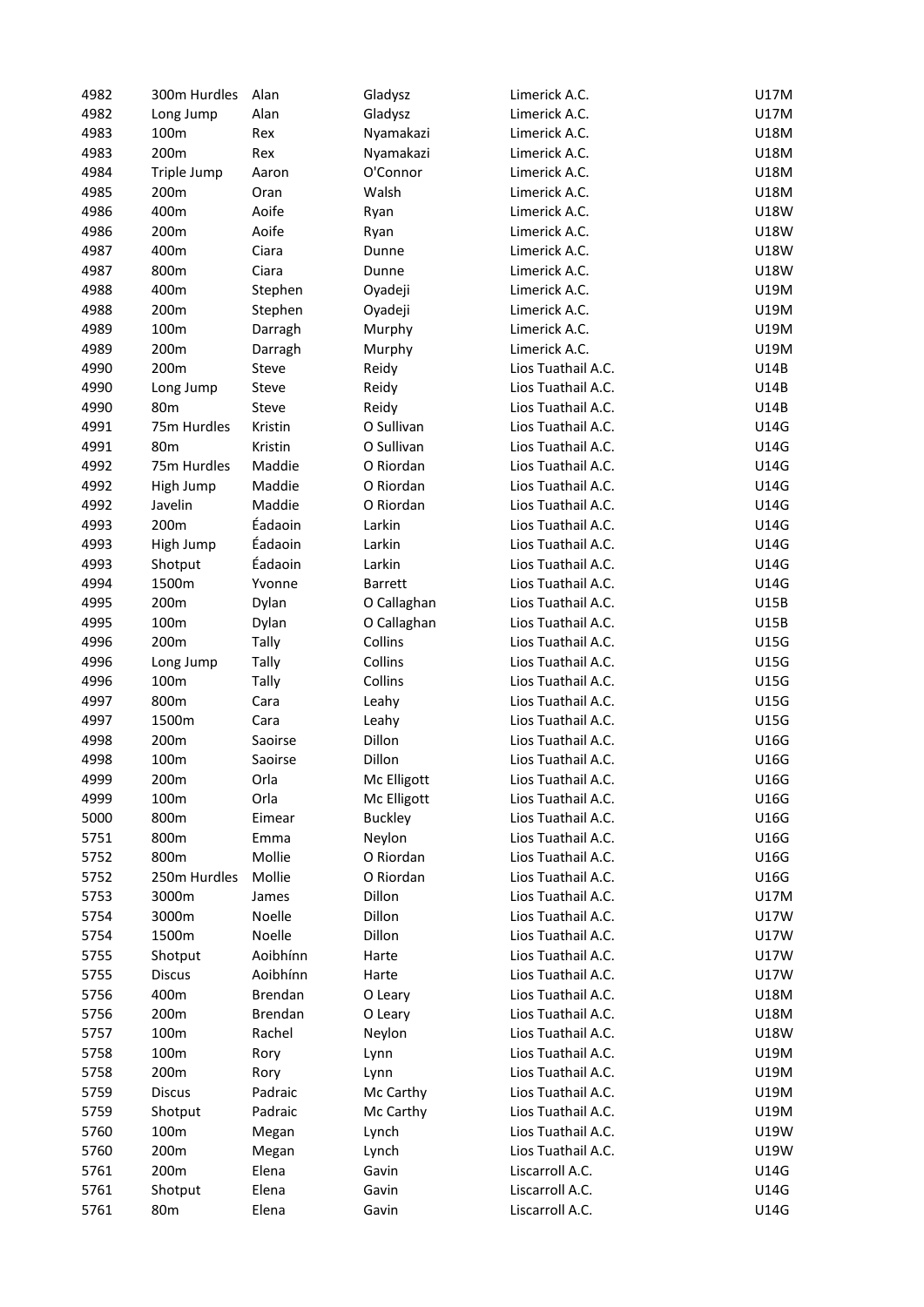| 5762 | 200m            | Shona       | Murphy          | Liscarroll A.C. | U15G        |
|------|-----------------|-------------|-----------------|-----------------|-------------|
| 5762 | Long Jump       | Shona       | Murphy          | Liscarroll A.C. | U15G        |
| 5762 | 100m            | Shona       | Murphy          | Liscarroll A.C. | U15G        |
| 5763 | 2000m SC        | Robert      | Troy            | Liscarroll A.C. | U18M        |
| 5764 | 2000m SC        | Isobel      | Kellegher       | Liscarroll A.C. | <b>U18W</b> |
| 5765 | 400m            | Irene       | Kellegher       | Liscarroll A.C. | U19W        |
| 5765 | 200m            | Irene       | Kellegher       | Liscarroll A.C. | U19W        |
| 5766 | 200m            | Lauren      | Shannon         | Marian A.C.     | U14G        |
| 5766 | 80 <sub>m</sub> |             | Shannon         | Marian A.C.     | U14G        |
|      | Javelin         | Lauren      |                 |                 |             |
| 5767 |                 | Leanne      | Healy           | Marian A.C.     | U19W        |
| 5768 | 75m Hurdles     | Oscar       | Smiddy          | Midleton A.C.   | <b>U14B</b> |
| 5768 | 200m            | Oscar       | Smiddy          | Midleton A.C.   | U14B        |
| 5768 | 800m            | Oscar       | Smiddy          | Midleton A.C.   | U14B        |
| 5769 | 200m            | Alex        | Jaworski        | Midleton A.C.   | U14B        |
| 5769 | Long Jump       | Alex        | Jaworski        | Midleton A.C.   | U14B        |
| 5769 | High Jump       | Alex        | Jaworski        | Midleton A.C.   | U14B        |
| 5770 | 200m            | Luke        | Guerin          | Midleton A.C.   | U14B        |
| 5770 | 80 <sub>m</sub> | Luke        | Guerin          | Midleton A.C.   | U14B        |
| 5771 | 200m            | Sean        | O Reilly        | Midleton A.C.   | U14B        |
| 5771 | 80 <sub>m</sub> | Sean        | O Reilly        | Midleton A.C.   | U14B        |
| 5772 | 800m            | Thomas      | Hennessy        | Midleton A.C.   | U14B        |
| 5773 | 800m            | Christian   | Mahony          | Midleton A.C.   | U14B        |
| 5773 | Javelin         | Christian   | Mahony          | Midleton A.C.   | U14B        |
| 5774 | 800m            | Matthew     | Mahony          | Midleton A.C.   | U14B        |
| 5774 | 1500m           | Matthew     | Mahony          | Midleton A.C.   | U14B        |
| 5775 | 80 <sub>m</sub> | Andrew      | Kirby           | Midleton A.C.   | U14B        |
| 5776 | 75m Hurdles     | Ava         | Coughlan        | Midleton A.C.   | U14G        |
| 5776 | 80 <sub>m</sub> | Ava         | Coughlan        | Midleton A.C.   | U14G        |
|      |                 | Ava         |                 | Midleton A.C.   | U14G        |
| 5776 | Long Jump       |             | Coughlan        |                 |             |
| 5777 | 75m Hurdles     | Alicia      | Moono - Hegarty | Midleton A.C.   | U14G        |
| 5777 | 200m            | Alicia      | Moono - Hegarty | Midleton A.C.   | U14G        |
| 5777 | Long Jump       | Alicia      | Moono - Hegarty | Midleton A.C.   | U14G        |
| 5778 | 200m            | Elle - Kate | Mc Rae          | Midleton A.C.   | U14G        |
| 5778 | 80 <sub>m</sub> | Elle - Kate | Mc Rae          | Midleton A.C.   | U14G        |
| 5778 | Long Jump       | Elle - Kate | Mc Rae          | Midleton A.C.   | U14G        |
| 5779 | 200m            | Rachel      | Roche           | Midleton A.C.   | U14G        |
| 5779 | 80 <sub>m</sub> | Rachel      | Roche           | Midleton A.C.   | U14G        |
| 5779 | Long Jump       | Rachel      | Roche           | Midleton A.C.   | U14G        |
| 5780 | 100m            | Gabriel     | Ebo             | Midleton A.C.   | U15B        |
| 5781 | Pole Vault      | Meabh       | Corkery         | Midleton A.C.   | U15G        |
| 5781 | 250m Hurdles    | Meabh       | Corkery         | Midleton A.C.   | U15G        |
| 5781 | High Jump       | Meabh       | Corkery         | Midleton A.C.   | U15G        |
| 5782 | 800m            | Miah        | Holland         | Midleton A.C.   | U15G        |
| 5782 | 1500m           | Miah        | Holland         | Midleton A.C.   | U15G        |
| 5783 | 800m            | Orla        | O Keeffe        | Midleton A.C.   | U15G        |
| 5783 | 1500m           | Orla        | O Keeffe        | Midleton A.C.   | U15G        |
| 5784 | 100m Hurdles    | Matthew     | Herbert         | Midleton A.C.   | U16B        |
| 5784 | Long Jump       | Matthew     | Herbert         | Midleton A.C.   | U16B        |
| 5784 | 250m Hurdles    | Matthew     | Herbert         | Midleton A.C.   | U16B        |
| 5785 | 200m            | Noah        | Switzer         | Midleton A.C.   | U16B        |
| 5786 | Long Jump       | David       | Ebo             | Midleton A.C.   | U16B        |
|      |                 |             |                 |                 |             |
| 5786 | 100m            | David       | Ebo             | Midleton A.C.   | U16B        |
| 5787 | 800m            | Odhrán      | O Sullivan      | Midleton A.C.   | U16B        |
| 5788 | 100m            | Josh        | <b>Butler</b>   | Midleton A.C.   | U16B        |
| 5788 | Shotput         | Josh        | <b>Butler</b>   | Midleton A.C.   | U16B        |
| 5789 | 800m            | Katie       | Hennessy        | Midleton A.C.   | U16G        |
| 5790 | 1500m           | Lucy        | Ahern           | Midleton A.C.   | U16G        |
| 5791 | 1500m           | Abbie       | Ahern           | Midleton A.C.   | U16G        |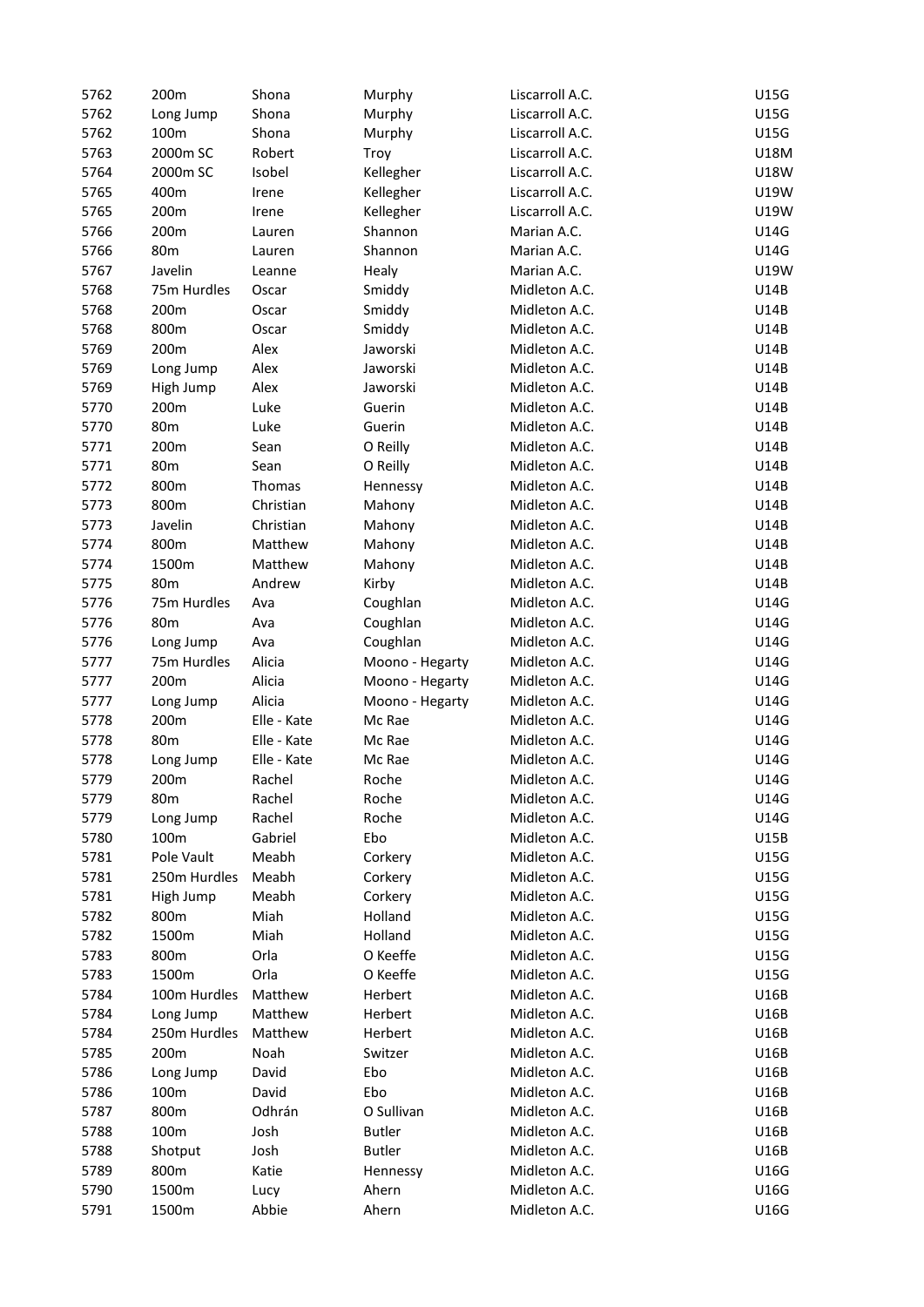| 5792 | 400m            | Cian               | O Keeffe       | Midleton A.C.       | <b>U17M</b> |
|------|-----------------|--------------------|----------------|---------------------|-------------|
| 5792 | 800m            | Cian               | O Keeffe       | Midleton A.C.       | U17M        |
| 5793 | 100m            | Kyle               | Kamden         | Midleton A.C.       | U17M        |
| 5793 | 200m            | Kyle               | Kamden         | Midleton A.C.       | U17M        |
| 5794 | 100m            | Amy                | Mc Carthy      | Midleton A.C.       | U17W        |
| 5794 | Long Jump       | Amy                | Mc Carthy      | Midleton A.C.       | <b>U17W</b> |
| 5795 | 800m            | Emma               | Bell           | Midleton A.C.       | U17W        |
| 5795 | 1500m           | Emma               | Bell           | Midleton A.C.       | U17W        |
| 5796 | 400m            | Dinny              | Mc lean        | Midleton A.C.       | U18M        |
| 5796 | 800m            | Dinny              | Mc lean        | Midleton A.C.       | U18M        |
| 5796 | 1500m           | Dinny              | Mc lean        | Midleton A.C.       | U18M        |
| 5797 | 3000m           | Ben                | O Sullivan     | Midleton A.C.       | U18M        |
| 5798 | 100m            | Luke               | <b>Butler</b>  | Midleton A.C.       | U18M        |
| 5798 | Long Jump       | Luke               | <b>Butler</b>  | Midleton A.C.       | U18M        |
| 5798 | 200m            | Luke               | <b>Butler</b>  | Midleton A.C.       | U18M        |
| 5799 | 800m            | Sinead             | Crowley        | Midleton A.C.       | <b>U18W</b> |
| 5800 | Javelin         | Selena             | O Riordan      | Midleton A.C.       | U18W        |
| 5801 | Hammer          | Leah               | Parker         | Midleton A.C.       | U19W        |
| 5801 | <b>Discus</b>   | Leah               | Parker         | Midleton A.C.       | U19W        |
| 5802 | Long Jump       | Tara               | Maquet         | Moyglass A.C.       | U15G        |
| 5802 | 800m            | Tara               | Maquet         | Moyglass A.C.       | U15G        |
| 5803 | 800m            |                    | O Reilly       |                     | U14G        |
| 5803 | 1500m           | Aisling<br>Aisling | O Reilly       | Moyne A.C.          | U14G        |
|      |                 |                    |                | Moyne A.C.          |             |
| 5804 | 200m            | Emma               | Delaney        | Moyne A.C.          | U15G        |
| 5805 | 200m            | Kate               | Delaney        | Moyne A.C.          | U15G        |
| 5806 | <b>Discus</b>   | Sarah              | Mc ginley      | Moyne A.C.          | U15G        |
| 5806 | Shotput         | Sarah              | Mc ginley      | Moyne A.C.          | U15G        |
| 5807 | 800m            | Alana              | Spillane       | Moyne A.C.          | U15G        |
| 5807 | 1500m           | Alana              | Spillane       | Moyne A.C.          | U15G        |
| 5808 | High Jump       | Adam               | Spillane Leane | Moyne A.C.          | U16B        |
| 5809 | 75m Hurdles     | Daragh             | Meehan         | Nenagh Olympic A.C. | U14B        |
| 5809 | 80 <sub>m</sub> | Daragh             | Meehan         | Nenagh Olympic A.C. | U14B        |
| 5809 | High Jump       | Daragh             | Meehan         | Nenagh Olympic A.C. | U14B        |
| 5810 | 200m            | Christopher        | Diosansma      | Nenagh Olympic A.C. | U14B        |
| 5810 | 80 <sub>m</sub> | Christopher        | Diosansma      | Nenagh Olympic A.C. | U14B        |
| 5811 | 75m Hurdles     | Ella               | Ryan           | Nenagh Olympic A.C. | U14G        |
| 5811 | 200m            | Ella               | Ryan           | Nenagh Olympic A.C. | U14G        |
| 5811 | High Jump       | Ella               | Ryan           | Nenagh Olympic A.C. | U14G        |
| 5812 | 200m            | Hannah             | Larkin         | Nenagh Olympic A.C. | U14G        |
| 5812 | 80m             | Hannah             | Larkin         | Nenagh Olympic A.C. | U14G        |
| 5812 | Long Jump       | Hannah             | Larkin         | Nenagh Olympic A.C. | U14G        |
| 5813 | 200m            | Dylan              | Bergin         | Nenagh Olympic A.C. | U15B        |
| 5813 | 800m            | Dylan              | <b>Bergin</b>  | Nenagh Olympic A.C. | U15B        |
| 5813 | 250m Hurdles    | Dylan              | <b>Bergin</b>  | Nenagh Olympic A.C. | U15B        |
| 5814 | 200m            | Benjamin           | Deegan         | Nenagh Olympic A.C. | U15B        |
| 5815 | Pole Vault      | James              | Rochford       | Nenagh Olympic A.C. | U15B        |
| 5815 | 250m Hurdles    | James              | Rochford       | Nenagh Olympic A.C. | U15B        |
| 5816 | 800m            | Kevin              | Finn           | Nenagh Olympic A.C. | U15B        |
| 5816 | 1500m           | Kevin              | Finn           | Nenagh Olympic A.C. | U15B        |
| 5817 | 200m            | Anna               | Paxman         | Nenagh Olympic A.C. | U15G        |
| 5818 | 200m            | Mairéad            | O brien        | Nenagh Olympic A.C. | U15G        |
| 5818 | 100m            | Mairéad            | O brien        | Nenagh Olympic A.C. | U15G        |
| 5819 | 800m            | Sadbh              | Connolly       | Nenagh Olympic A.C. | U15G        |
| 5820 | 100m Hurdles    | Stuart             | Tobin          | Nenagh Olympic A.C. | U16B        |
| 5820 | 250m Hurdles    | Stuart             | Tobin          | Nenagh Olympic A.C. | U16B        |
| 5820 | 100m            | Stuart             | Tobin          | Nenagh Olympic A.C. | U16B        |
| 5821 | 200m            |                    |                | Nenagh Olympic A.C. |             |
|      |                 | Ronan              | Ryan           |                     | U16B        |
| 5821 | 100m            | Ronan              | Ryan           | Nenagh Olympic A.C. | U16B        |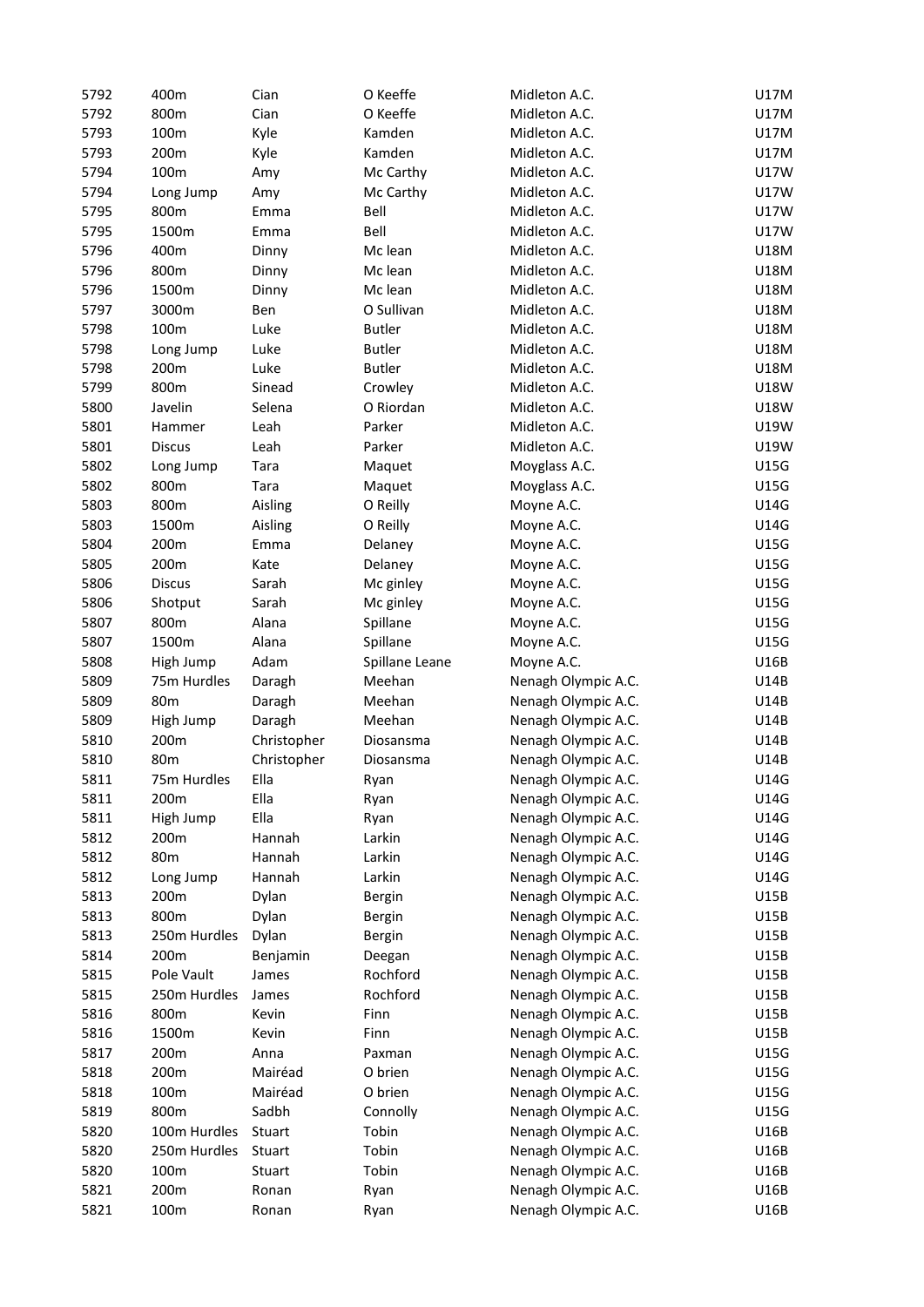| 5822 | 3000m        | Diarmuid | Moloney        | Nenagh Olympic A.C. | U16B        |
|------|--------------|----------|----------------|---------------------|-------------|
| 5822 | 1500m        | Diarmuid | Moloney        | Nenagh Olympic A.C. | U16B        |
| 5823 | High Jump    | Clodagh  | Donohoe        | Nenagh Olympic A.C. | U16G        |
| 5823 | Triple Jump  | Clodagh  | Donohoe        | Nenagh Olympic A.C. | U16G        |
| 5823 | Long Jump    | Clodagh  | Donohoe        | Nenagh Olympic A.C. | U16G        |
| 5824 | 800m         | Jennifer | O Leary        | Nenagh Olympic A.C. | U16G        |
| 5824 | 1500m        | Jennifer | O Leary        | Nenagh Olympic A.C. | U16G        |
| 5825 | 400m         | Thomas   | <b>Bergin</b>  | Nenagh Olympic A.C. | U17M        |
| 5825 | 800m         | Thomas   | <b>Bergin</b>  | Nenagh Olympic A.C. | U17M        |
| 5825 | 1500m        | Thomas   | <b>Bergin</b>  | Nenagh Olympic A.C. | U17M        |
| 5826 | 3000m        | Ben      | Walshe         | Nenagh Olympic A.C. | U17M        |
| 5826 | 1500m        | Ben      | Walshe         | Nenagh Olympic A.C. | U17M        |
| 5827 | 100m         | Mattew   | Sage           | Nenagh Olympic A.C. | U17M        |
| 5827 | 200m         | Mattew   | Sage           | Nenagh Olympic A.C. | U17M        |
| 5828 | 100m         | Emily    | Davidson       | Nenagh Olympic A.C. | U17W        |
| 5828 | Long Jump    | Emily    | Davidson       | Nenagh Olympic A.C. | <b>U17W</b> |
| 5829 | 3000m        | Cian     | Hodgins        | Nenagh Olympic A.C. | U18M        |
| 5829 | 800m         | Cian     | Hodgins        | Nenagh Olympic A.C. | U18M        |
| 5829 | 1500m        | Cian     | Hodgins        | Nenagh Olympic A.C. | U18M        |
| 5830 | 100m         | Pheobe   | Sage           | Nenagh Olympic A.C. | U18W        |
| 5830 | 200m         | Pheobe   |                | Nenagh Olympic A.C. | U18W        |
|      |              |          | Sage           |                     |             |
| 5831 | High Jump    | Ellen    | O dwyer        | Nenagh Olympic A.C. | U18W        |
| 5831 | Long Jump    | Ellen    | O dwyer        | Nenagh Olympic A.C. | U18W        |
| 5832 | High Jump    | Ava      | Rochford       | Nenagh Olympic A.C. | U18W        |
| 5832 | Pole Vault   | Ava      | Rochford       | Nenagh Olympic A.C. | U18W        |
| 5832 | Shotput      | Ava      | Rochford       | Nenagh Olympic A.C. | U18W        |
| 5832 | Javelin      | Ava      | Rochford       | Nenagh Olympic A.C. | <b>U18W</b> |
| 5833 | Shotput      | Emma     | Carolan        | Nenagh Olympic A.C. | U18W        |
| 5834 | 400m         | Tom      | Mc Cutcheon    | Nenagh Olympic A.C. | U19M        |
| 5834 | 100m         | Tom      | Mc Cutcheon    | Nenagh Olympic A.C. | U19M        |
| 5834 | 200m         | Tom      | Mc Cutcheon    | Nenagh Olympic A.C. | U19M        |
| 5835 | 3000m        | Luke     | Purcell        | Nenagh Olympic A.C. | U19M        |
| 5835 | 2000m SC     | Luke     | Purcell        | Nenagh Olympic A.C. | U19M        |
| 5835 | 1500m        | Luke     | Purcell        | Nenagh Olympic A.C. | U19M        |
| 5836 | Pole Vault   | Ben      | Connolly       | Nenagh Olympic A.C. | U19M        |
| 5837 | 800m         | Sean     | Hayes          | Nenagh Olympic A.C. | U19M        |
| 5837 | 1500m        | Sean     | Hayes          | Nenagh Olympic A.C. | U19M        |
| 5838 | 100m Hurdles | Grace    | <b>Brennan</b> | Nenagh Olympic A.C. | U19W        |
| 5838 | High Jump    | Grace    | <b>Brennan</b> | Nenagh Olympic A.C. | U19W        |
| 5839 | Pole Vault   | Jodie    | Mc grath       | Nenagh Olympic A.C. | U19W        |
| 5840 | 200m         | Colm     | Ryan           | Newport A.C.        | U14B        |
| 5840 | 800m         | Colm     | Ryan           | Newport A.C.        | U14B        |
| 5840 | 1500m        | Colm     | Ryan           | Newport A.C.        | U14B        |
| 5841 | 800m         | Rian     | Horgan         | Newport A.C.        | U14B        |
| 5842 | 800m         | Oisin    | Kennedy        | Newport A.C.        | U14B        |
| 5842 | 1500m        | Oisin    | Kennedy        | Newport A.C.        | U14B        |
| 5842 | High Jump    | Oisin    | Kennedy        | Newport A.C.        | U14B        |
| 5843 | 200m         | Leah     | Berry          | Newport A.C.        | U14G        |
| 5843 | 800m         | Leah     | Berry          | Newport A.C.        | U14G        |
| 5843 | 1500m        | Leah     | Berry          | Newport A.C.        | U14G        |
| 5844 | High Jump    | Isabel   | Hayde          | Newport A.C.        | U14G        |
| 5845 | 200m         | Peter    | Ashe           | Newport A.C.        | U15B        |
| 5845 | Javelin      | Peter    | Ashe           | Newport A.C.        | U15B        |
|      | 250m Hurdles |          | Ashe           |                     | U15B        |
| 5845 |              | Peter    |                | Newport A.C.        |             |
| 5846 | High Jump    | Ailin    | Kennedy        | Newport A.C.        | U16G        |
| 5847 | Triple Jump  | Sophie   | Walker         | Newport A.C.        | U16G        |
| 5847 | 100m         | Sophie   | Walker         | Newport A.C.        | U16G        |
| 5847 | Long Jump    | Sophie   | Walker         | Newport A.C.        | U16G        |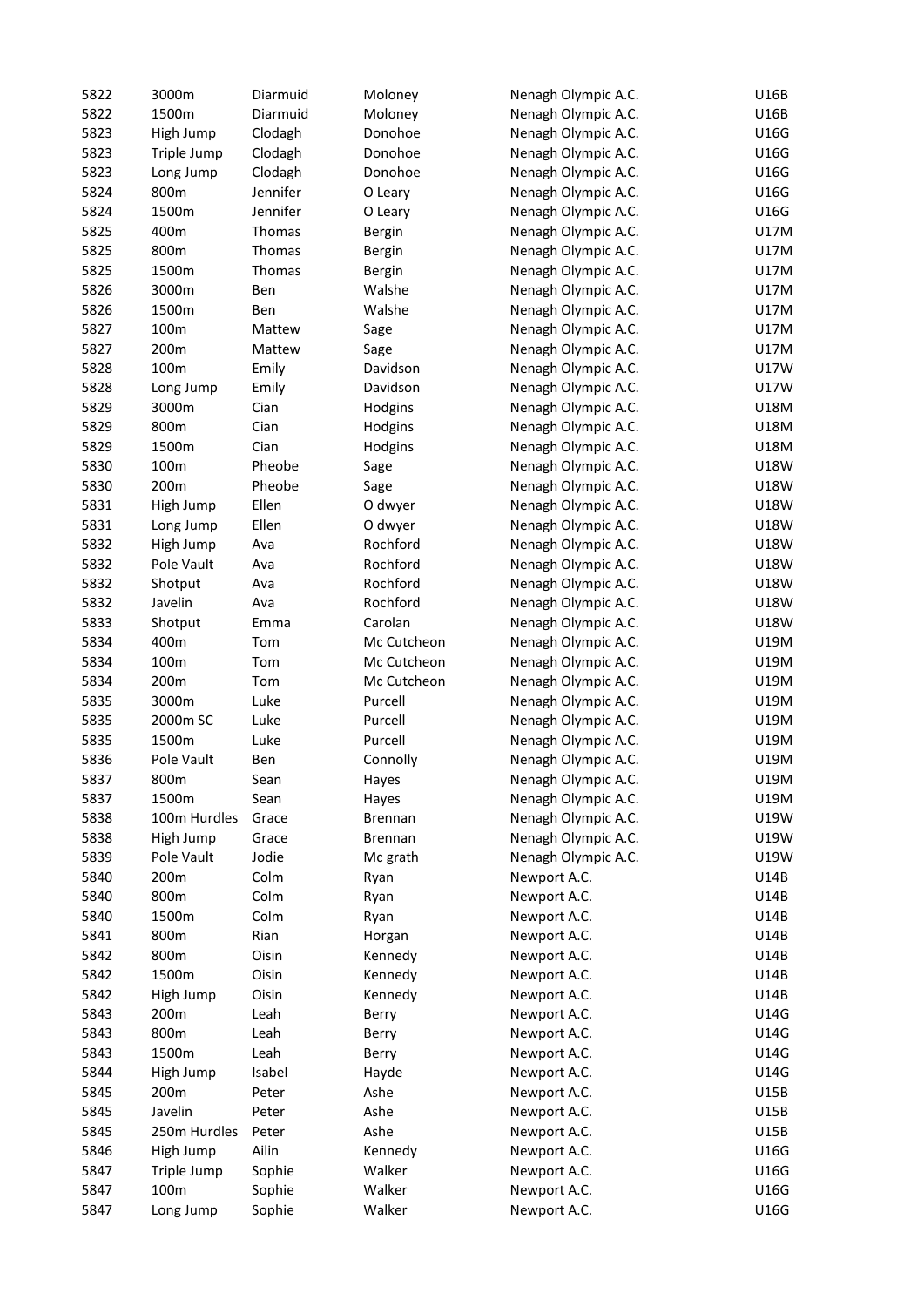| 5848 | 100m            | Ava                | Palmer           | Newport A.C.            | U16G        |
|------|-----------------|--------------------|------------------|-------------------------|-------------|
| 5849 | 400m            | Dara               | Kennedy          | Newport A.C.            | U18M        |
| 5849 | 800m            | Dara               | Kennedy          | Newport A.C.            | U18M        |
| 5850 | 800m            | Tomas              | Kiely            | North Cork A.C.         | U14B        |
| 5850 | 1500m           | <b>Tomas</b>       | Kiely            | North Cork A.C.         | U14B        |
| 5851 | 80 <sub>m</sub> | Joshua             | Coffey           | North Cork A.C.         | U14B        |
| 5852 | 200m            | Ava                | Shorten          | North Cork A.C.         | U14G        |
| 5852 | 800m            | Ava                | Shorten          | North Cork A.C.         | U14G        |
| 5852 | 80 <sub>m</sub> | Ava                | Shorten          | North Cork A.C.         | U14G        |
| 5853 | 200m            |                    | Withers          | North Cork A.C.         | U14G        |
|      | 1500m           | Megan              |                  |                         |             |
| 5853 |                 | Megan              | Withers          | North Cork A.C.         | U14G        |
| 5854 | 800m            | Kate               | Healy            | North Cork A.C.         | U14G        |
| 5855 | 200m            | Eoin               | Looney           | North Cork A.C.         | U15B        |
| 5855 | 800m            | Eoin               | Looney           | North Cork A.C.         | U15B        |
| 5856 | 800m            | Sean               | O Callaghan      | North Cork A.C.         | U15B        |
| 5857 | 1500m           | lain               | <b>Buckley</b>   | North Cork A.C.         | U15B        |
| 5858 | Long Jump       | Eimear             | Barrett          | North Cork A.C.         | U15G        |
| 5858 | 100m            | Eimear             | <b>Barrett</b>   | North Cork A.C.         | U15G        |
| 5859 | 800m            | Anna               | Lucey-O Sullivan | North Cork A.C.         | U15G        |
| 5860 | 100m            | Grace              | Singleton        | North Cork A.C.         | <b>U18W</b> |
| 5860 | 200m            | Grace              | Singleton        | North Cork A.C.         | <b>U18W</b> |
| 5861 | Shotput         | Callum             | Keating          | North Cork A.C.         | U19M        |
| 5862 | 800m            | Ellen              | Murphy           | North Cork A.C.         | U19W        |
| 5863 | High Jump       | Aisling            | Cussen           | Old Abbey A.C.          | U16G        |
| 5864 | 200m            | Matthew            | Hurley           | Riverstick/Kinsale A.C. | U14B        |
| 5864 | 80 <sub>m</sub> | Matthew            | Hurley           | Riverstick/Kinsale A.C. | U14B        |
| 9962 | 800m            | Liam               | O'Driscoll       | Riverstick/Kinsale A.C. | U14B        |
| 5865 | 200m            | Billy              | Smyth            | Riverstick/Kinsale A.C. | U15B        |
| 5865 | 100m            | Billy              | Smyth            | Riverstick/Kinsale A.C. | U15B        |
| 5865 | Long Jump       | Billy              | Smyth            | Riverstick/Kinsale A.C. | U15B        |
| 5866 | 80m Hurdles     | Olivia             | Nyhan            | Riverstick/Kinsale A.C. | U15G        |
| 5866 | 100m            | Olivia             | Nyhan            | Riverstick/Kinsale A.C. | U15G        |
| 5867 | 400m            | Joey               | O'Callaghan      | Riverstick/Kinsale A.C. | U17M        |
| 5868 |                 |                    | Mccarthy         | Riverstick/Kinsale A.C. | U17M        |
|      | 3000m           | Ryan               |                  | Riverstick/Kinsale A.C. |             |
| 5869 | 100m            | Aaron              | Gui              |                         | U17M        |
| 5869 | 200m            | Aaron              | Gui              | Riverstick/Kinsale A.C. | U17M        |
| 5870 | 100m            | Erhan              | Farley           | Riverstick/Kinsale A.C. | U17M        |
| 5870 | 200m            | Erhan              | Farley           | Riverstick/Kinsale A.C. | U17M        |
| 5871 | 100m            | Ethan              | Quary            | Riverstick/Kinsale A.C. | U17M        |
| 5871 | High Jump       | Ethan              | Quary            | Riverstick/Kinsale A.C. | U17M        |
| 5871 | 200m            | Ethan              | Quary            | Riverstick/Kinsale A.C. | U17M        |
| 5871 | Long Jump       | Ethan              | Quary            | Riverstick/Kinsale A.C. | U17M        |
| 5872 | 400m            | Sam                | Kiely            | Riverstick/Kinsale A.C. | U18M        |
| 5872 | 800m            | Sam                | Kiely            | Riverstick/Kinsale A.C. | U18M        |
| 5873 | 400m            | Praise             | Wenegieme        | Riverstick/Kinsale A.C. | U18M        |
| 5873 | 100m            | Praise             | Wenegieme        | Riverstick/Kinsale A.C. | U18M        |
| 5873 | 200m            | Praise             | Wenegieme        | Riverstick/Kinsale A.C. | U18M        |
| 5874 | 100m            | Katie              | O'Regan          | Riverstick/Kinsale A.C. | U18W        |
| 5874 | Long Jump       | Katie              | O'Regan          | Riverstick/Kinsale A.C. | U18W        |
| 5874 | 200m            | Katie              | O'Regan          | Riverstick/Kinsale A.C. | U18W        |
| 5875 | 100m            | Glory              | Wenegieme        | Riverstick/Kinsale A.C. | U19M        |
| 5875 | 200m            | Glory              | Wenegieme        | Riverstick/Kinsale A.C. | U19M        |
| 5876 | 200m            | Daire              | Bohane           | Skibbereen A.C.         | U14B        |
| 5876 | Long Jump       | Daire              | Bohane           | Skibbereen A.C.         | U14B        |
| 5876 | 80 <sub>m</sub> | Daire              | Bohane           | Skibbereen A.C.         | U14B        |
| 5877 | 200m            | <b>Holly Megan</b> | O Flynn          | Skibbereen A.C.         | U14G        |
| 5877 | Javelin         | <b>Holly Megan</b> | O Flynn          | Skibbereen A.C.         | U14G        |
| 5877 | 800m            | <b>Holly Megan</b> | O Flynn          | Skibbereen A.C.         | U14G        |
|      |                 |                    |                  |                         |             |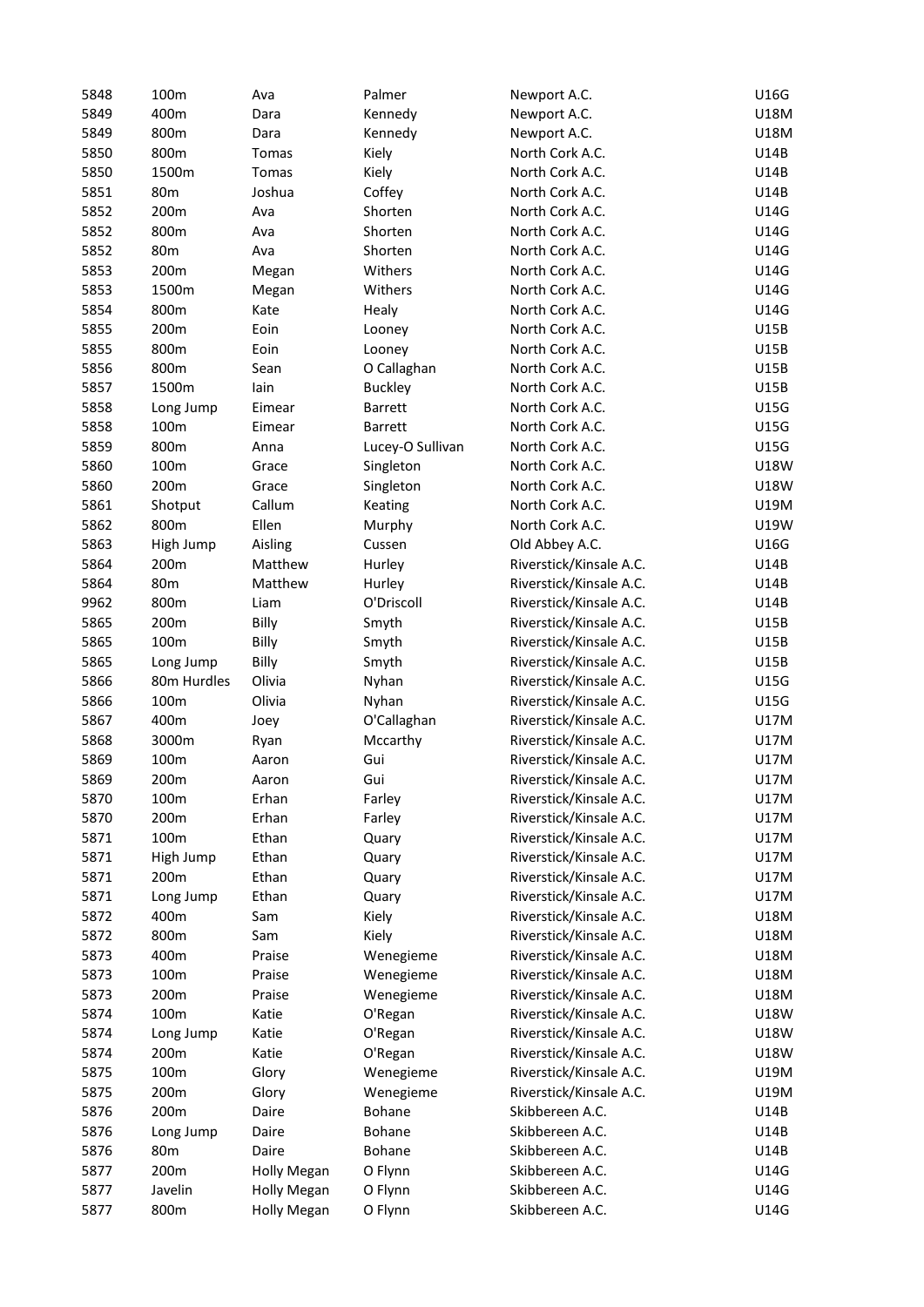| 5878         | Javelin         | Lorraine       | Coakley               | Skibbereen A.C.                              | U14G                |
|--------------|-----------------|----------------|-----------------------|----------------------------------------------|---------------------|
| 5878         | <b>Discus</b>   | Lorraine       | Coakley               | Skibbereen A.C.                              | U14G                |
| 5878         | Hammer          | Lorraine       | Coakley               | Skibbereen A.C.                              | U14G                |
| 5879         | <b>Discus</b>   | Elaine         | O Sullivan            | Skibbereen A.C.                              | U15G                |
| 5879         | Javelin         | Elaine         | O Sullivan            | Skibbereen A.C.                              | U15G                |
| 5880         | <b>Discus</b>   | Adam           | O'Donovan             | Skibbereen A.C.                              | U16B                |
| 5880         | Shotput         | Adam           | O'Donovan             | Skibbereen A.C.                              | U16B                |
| 5880         | Javelin         | Adam           | O'Donovan             | Skibbereen A.C.                              | U16B                |
| 5881         | 3000m           | Caoimhe        | Flannery              | Skibbereen A.C.                              | U16G                |
| 5882         | Javelin         | Diana Rose     | Coakley               | Skibbereen A.C.                              | U16G                |
| 5882         | <b>Discus</b>   | Diana Rose     | Coakley               | Skibbereen A.C.                              | U16G                |
| 5882         | Hammer          | Diana Rose     | Coakley               | Skibbereen A.C.                              | U16G                |
| 5883         | Javelin         | Katie          | Kingston              | Skibbereen A.C.                              | U16G                |
| 5883         | <b>Discus</b>   | Katie          | Kingston              | Skibbereen A.C.                              | U16G                |
| 5883         | Hammer          | Katie          | Kingston              | Skibbereen A.C.                              | U16G                |
| 5884         | 800m            | Ciara          | Delaney               | Skibbereen A.C.                              | U16G                |
| 5885         | 200m            | Kevin          | Horgan                | St. Brendan's A.C. (Kerry)                   | U14B                |
| 5885         | 80 <sub>m</sub> | Kevin          | Horgan                | St. Brendan's A.C. (Kerry)                   | U14B                |
| 5886         | 2000m Walk      | Jessica        | Leen                  | St. Brendan's A.C. (Kerry)                   | U14G                |
| 5886         | 200m            | Jessica        | Leen                  | St. Brendan's A.C. (Kerry)                   | U14G                |
| 5886         | Shotput         | Jessica        | Leen                  | St. Brendan's A.C. (Kerry)                   | U14G                |
| 5887         | Javelin         | Eoin           | Malik                 | St. Brendan's A.C. (Kerry)                   | U15B                |
| 5887         | Long Jump       | Eoin           | Malik                 | St. Brendan's A.C. (Kerry)                   | U15B                |
| 5887         | Shotput         | Eoin           | Malik                 | St. Brendan's A.C. (Kerry)                   | U15B                |
| 5888         | 100m Hurdles    | Peter          | O Mahony              | St. Brendan's A.C. (Kerry)                   | U16B                |
| 5889         | 800m            | Aaron          | Horgan                | St. Brendan's A.C. (Kerry)                   | U16B                |
| 5889         | 1500m           | Aaron          | Horgan                | St. Brendan's A.C. (Kerry)                   | U16B                |
| 5889         | 3000m Walk      | Aaron          | Horgan                | St. Brendan's A.C. (Kerry)                   | U16B                |
| 5890         | 1500m           | Zach           | Walshe                | St. Brendan's A.C. (Kerry)                   | U16B                |
| 5890         | Javelin         | Zach           | Walshe                | St. Brendan's A.C. (Kerry)                   | U16B                |
| 5891         | 400m            | Senan          | O Reilly              | St. Catherine's A.C.                         | U17M                |
|              |                 |                |                       |                                              |                     |
| 5891<br>5892 | 800m            | Senan<br>Sarah | O Reilly<br>O Connell | St. Catherine's A.C.<br>St. Catherine's A.C. | <b>U17M</b><br>U17W |
|              | <b>Discus</b>   |                |                       |                                              |                     |
| 5893         | 200m            | Tadhg          | Hassett               | St. Cronans A.C.                             | U14B                |
| 5893         | Long Jump       | Tadhg          | Hassett               | St. Cronans A.C.                             | U14B                |
| 5893         | 80m             | Tadhg          | Hassett               | St. Cronans A.C.                             | U14B                |
| 5894         | 800m            | Daithi         | O Leary               | St. Cronans A.C.                             | U14B                |
| 5894         | 1500m           | Daithi         | O Leary               | St. Cronans A.C.                             | U14B                |
| 5894         | High Jump       | Daithi         | O Leary               | St. Cronans A.C.                             | U14B                |
| 5895         | 80 <sub>m</sub> | Juliana        | Stankevicius Gea      | St. Cronans A.C.                             | U14G                |
| 5895         | Long Jump       | Juliana        | Stankevicius Gea      | St. Cronans A.C.                             | U14G                |
| 5896         | High Jump       | Cillian        | Conway                | St. Cronans A.C.                             | U15B                |
| 5897         | High Jump       | Thomas         | O Connor              | St. Cronans A.C.                             | U16B                |
| 5898         | Triple Jump     | Matthew        | Conway                | St. Cronans A.C.                             | U17M                |
| 5898         | Long Jump       | Matthew        | Conway                | St. Cronans A.C.                             | U17M                |
| 5899         | Shotput         | Emily          | Haren                 | St. Cronans A.C.                             | U18W                |
| 5900         | 1500m           | Jacob          | Greene                | St. John's A.C.                              | U14B                |
| 5901         | 200m            | Ivan           | Semenov               | St. John's A.C.                              | U14B                |
| 5902         | 3000m           | Gerard         | Dunne                 | St. John's A.C.                              | <b>U18M</b>         |
| 5902         | 1500m           | Gerard         | Dunne                 | St. John's A.C.                              | <b>U18M</b>         |
| 5903         | 800m            | Eoin           | Soffe                 | St. Marys (Clare) A.C.                       | U14B                |
| 5903         | 1500m           | Eoin           | Soffe                 | St. Marys (Clare) A.C.                       | U14B                |
| 5904         | 1500m           | James          | Meehan                | St. Marys (Clare) A.C.                       | U15B                |
| 5905         | Shotput         | Clara          | Miniter               | St. Marys (Clare) A.C.                       | U16G                |
| 5905         | Javelin         | Clara          | Miniter               | St. Marys (Clare) A.C.                       | U16G                |
| 5905         | <b>Discus</b>   | Clara          | Miniter               | St. Marys (Clare) A.C.                       | U16G                |
| 5906         | 800m            | Gemma          | Galvin                | St. Marys (Clare) A.C.                       | U16G                |
| 5906         | 1500m           | Gemma          | Galvin                | St. Marys (Clare) A.C.                       | U16G                |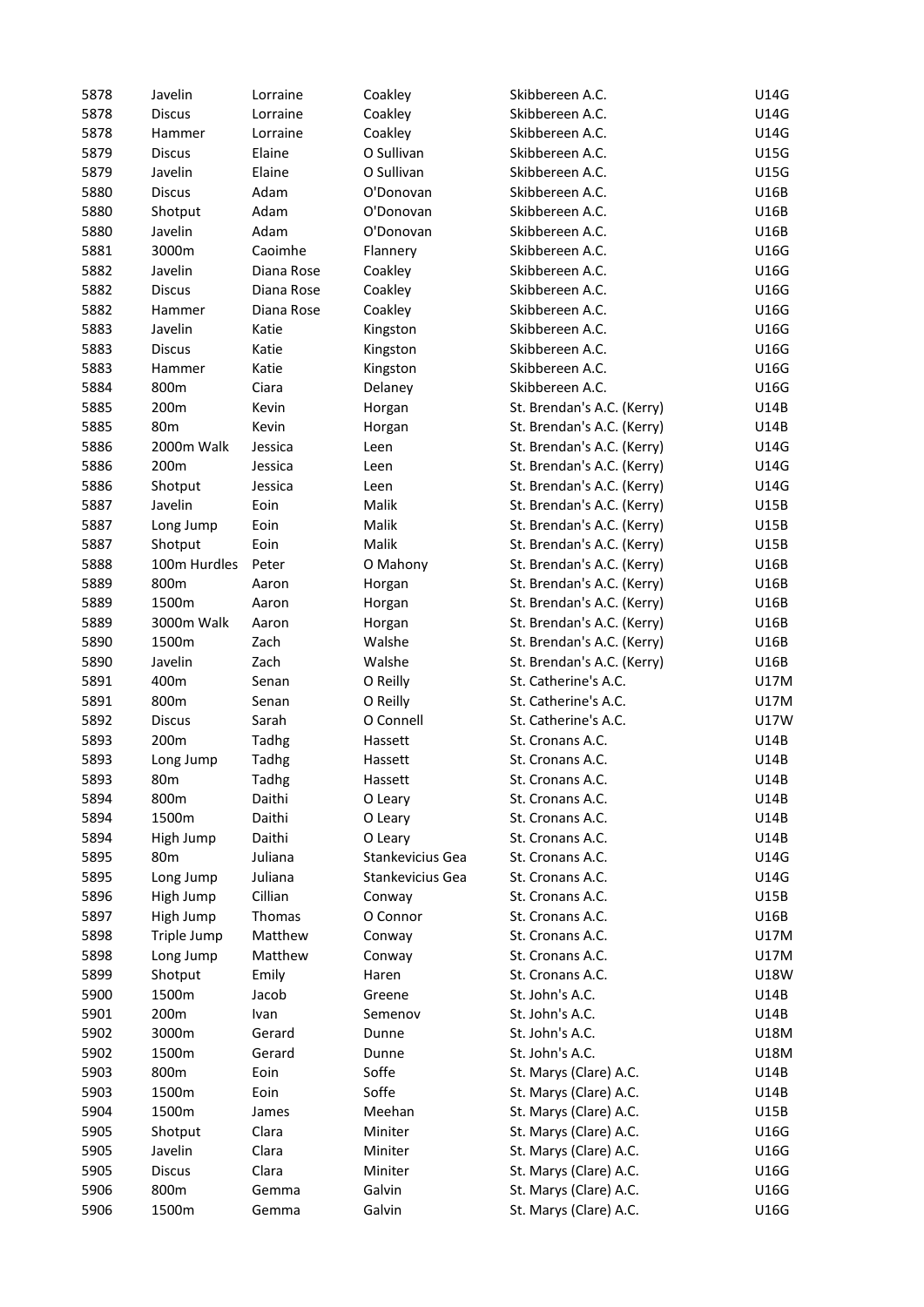| 5907 | High Jump         | Aine          | Frawley         | St. Marys (Limerick) A.C. | U14G        |
|------|-------------------|---------------|-----------------|---------------------------|-------------|
| 5907 | 80 <sub>m</sub>   | Aine          | Frawley         | St. Marys (Limerick) A.C. | U14G        |
| 5907 | Long Jump         | Aine          | Frawley         | St. Marys (Limerick) A.C. | U14G        |
| 5908 | 400m              | Eimear        | Galvin          | St. Marys (Limerick) A.C. | U18W        |
| 5908 | 100m              | Eimear        | Galvin          | St. Marys (Limerick) A.C. | <b>U18W</b> |
| 5908 | Long Jump         | Eimear        | Galvin          | St. Marys (Limerick) A.C. | U18W        |
| 5908 | 400m Hurdles      | Eimear        | Galvin          | St. Marys (Limerick) A.C. | <b>U18W</b> |
| 5909 | 800m              | Caoimhe       | Gray-Walsh      | St. Nicholas A.C.         | U15G        |
| 5909 | 100m              | Caoimhe       | Gray-Walsh      | St. Nicholas A.C.         | U15G        |
| 5909 | 1500m             | Caoimhe       | Gray-Walsh      | St. Nicholas A.C.         | U15G        |
| 5910 | 2000m Walk        | Fionnan       | Quigg           | Star of the Laune A.C.    | U14B        |
| 5910 | Shotput           | Fionnan       | Quigg           | Star of the Laune A.C.    | U14B        |
| 5911 | 800m              | Keeva         | Riordan         | Star of the Laune A.C.    | U15G        |
| 5912 | High Jump         | Robert        | Joy O'Regan     | Sun Hill Harriers A.C.    | U15B        |
| 5912 | Shotput           | Robert        | Joy O'Regan     | Sun Hill Harriers A.C.    | U15B        |
| 5912 | Hammer            | Robert        | Joy O'Regan     | Sun Hill Harriers A.C.    | U15B        |
| 5913 | Long Jump         | Dylan         | Jones           | Templemore A.C.           | U14B        |
| 5913 | 80m               | Dylan         | Jones           | Templemore A.C.           | U14B        |
| 5914 | <b>Discus</b>     | Luke          | Thompson dwyer  | Templemore A.C.           | U14B        |
| 5914 | Hammer            | Luke          | Thompson dwyer  | Templemore A.C.           | U14B        |
| 5914 | Shotput           | Luke          | Thompson dwyer  | Templemore A.C.           | U14B        |
| 5915 |                   |               |                 | Templemore A.C.           | U14G        |
| 5915 | High Jump<br>800m | Lucy          | Duggan          | Templemore A.C.           | U14G        |
|      |                   | Lucy          | Duggan          |                           |             |
| 5916 | High Jump         | Anna          | Meehan          | Templemore A.C.           | U14G        |
| 5917 | 80m Hurdles       | Sean          | Stone           | Templemore A.C.           | U15B        |
| 5917 | 250m Hurdles      | Sean          | Stone           | Templemore A.C.           | U15B        |
| 5917 | Shotput           | Sean          | Stone           | Templemore A.C.           | U15B        |
| 5918 | 200m              | Joe           | <b>Burke</b>    | Templemore A.C.           | U15B        |
| 5918 | 100m              | Joe           | <b>Burke</b>    | Templemore A.C.           | U15B        |
| 5919 | 200m              | Aaron         | Dunford         | Templemore A.C.           | U16B        |
| 5919 | 100m              | Aaron         | Dunford         | Templemore A.C.           | U16B        |
| 5920 | <b>Discus</b>     | <b>Bobbie</b> | Gleeson         | Templemore A.C.           | U16B        |
| 5920 | Hammer            | <b>Bobbie</b> | Gleeson         | Templemore A.C.           | U16B        |
| 5920 | Shotput           | <b>Bobbie</b> | Gleeson         | Templemore A.C.           | U16B        |
| 5921 | <b>Discus</b>     | Jeffrey       | <b>Myles</b>    | Templemore A.C.           | U16B        |
| 5921 | Shotput           | Jeffrey       | <b>Myles</b>    | Templemore A.C.           | U16B        |
| 5922 | 100m              | Jack          | Carroll         | Templemore A.C.           | U16B        |
| 5923 | 800m              | Ella          | Fogarty         | Templemore A.C.           | U16G        |
| 5924 | High Jump         | Cathal        | Ryan            | Templemore A.C.           | U17M        |
| 5925 | Shotput           | Donnacha      | Cantwell        | Templemore A.C.           | U17M        |
| 5925 | <b>Discus</b>     | Donnacha      | Cantwell        | Templemore A.C.           | U17M        |
| 5925 | Hammer            | Donnacha      | Cantwell        | Templemore A.C.           | U17M        |
| 5926 | Hammer            | Bryan         | Quinn           | Templemore A.C.           | U18M        |
| 5927 | Hammer            | Emmet         | O'Neill         | Templemore A.C.           | U18M        |
| 5928 | 2000m SC          | Jack          | Martin          | Templemore A.C.           | U18M        |
| 5929 | 100m              | Alannah       | Dunford         | Templemore A.C.           | <b>U18W</b> |
| 5930 | Javelin           | Kaley         | Cozens          | Templemore A.C.           | <b>U18W</b> |
| 5930 | Hammer            | Kaley         | Cozens          | Templemore A.C.           | <b>U18W</b> |
| 5931 | 400m              | Mark          | Davidson        | Templemore A.C.           | U19M        |
| 5932 | Triple Jump       | Lucy          | Fitzgerald      | Tipperary Town A.C.       | <b>U17W</b> |
| 5932 | Long Jump         | Lucy          | Fitzgerald      | Tipperary Town A.C.       | U17W        |
| 5933 | Long Jump         | Grace         | Fitzgerald      | Tipperary Town A.C.       | U19W        |
| 5933 | Triple Jump       | Grace         | Fitzgerald      | Tipperary Town A.C.       | U19W        |
| 5934 | High Jump         | Orlaith       | Byrne           | Togher A.C.               | U14G        |
| 5935 | 100m              | Ethan         | <b>Bruton</b>   | Togher A.C.               | U15B        |
| 5936 | 1500m             | Ben           | O Reilly Murphy | Togher A.C.               | U15B        |
| 5937 | 200m              | Caoimhe       | O Neill         | Togher A.C.               | U15G        |
| 5938 | 1500m             | Julia         | Cronin          | Togher A.C.               | U15G        |
|      |                   |               |                 |                           |             |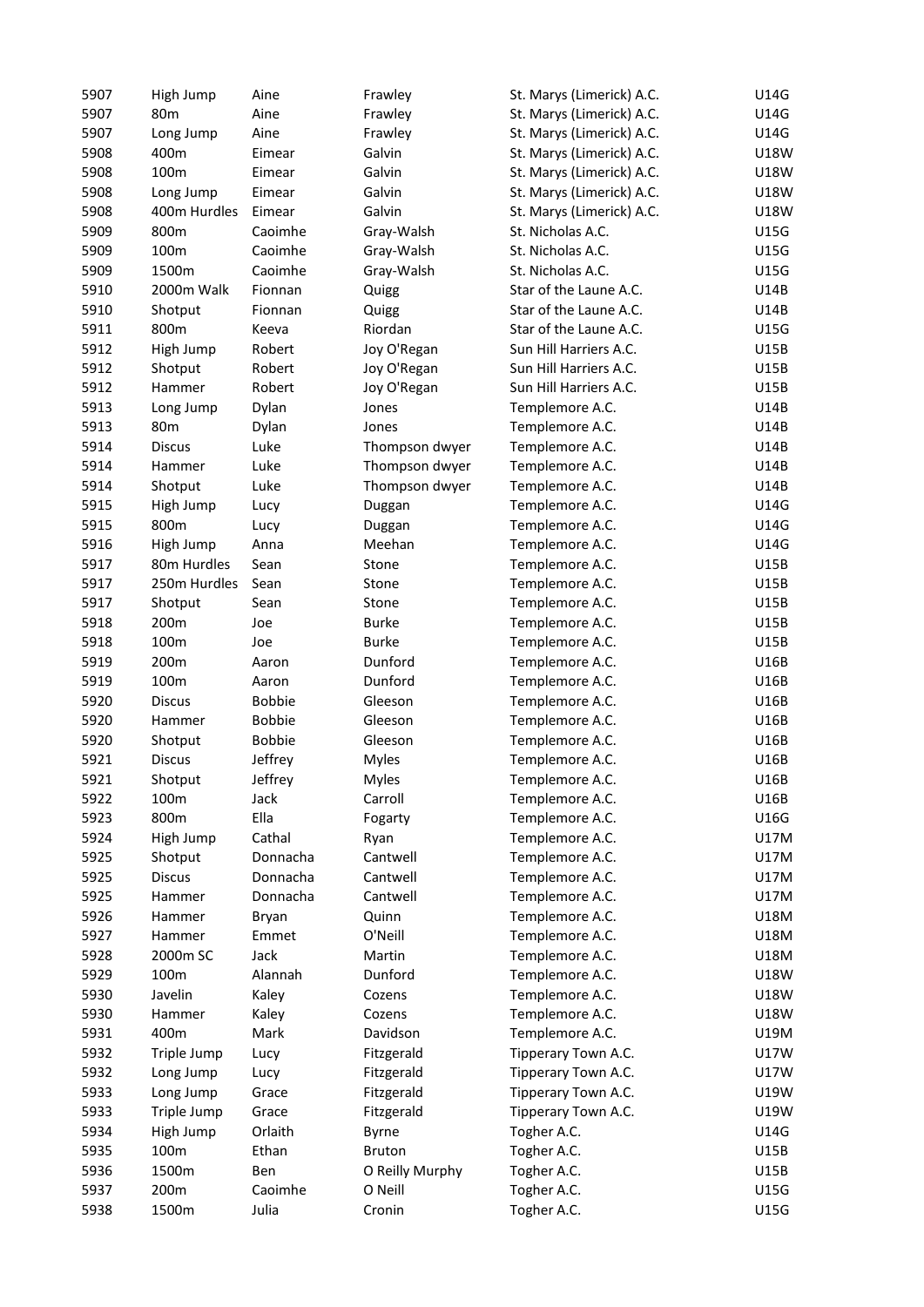| 5939 | 100m Hurdles           | Tomas        | Sexton           | Togher A.C.          | U16B         |
|------|------------------------|--------------|------------------|----------------------|--------------|
| 5939 | Long Jump              | Tomas        | Sexton           | Togher A.C.          | U16B         |
| 5940 | Long Jump              | Oran         | Slattery         | Togher A.C.          | U16B         |
| 5940 | 100m                   | Oran         | Slattery         | Togher A.C.          | U16B         |
| 5941 | 800m                   | Sam          | Hegarty          | Togher A.C.          | U16B         |
| 5942 | 100m                   | <b>Brian</b> | <b>Barrett</b>   | Togher A.C.          | U16B         |
| 5943 | 1500m                  | Leo          | Murray           | Togher A.C.          | U16B         |
| 5944 | 3000m Walk             | Shane        | <b>Byrne</b>     | Togher A.C.          | U16B         |
| 5945 | 200m                   | Tara         | Cronin           | Togher A.C.          | U16G         |
| 5946 | 3000m                  | Andrea       | Lehane           | Togher A.C.          | U16G         |
| 5947 | 100m                   | Lucy         | Quinlan          | Togher A.C.          | U16G         |
| 5948 | 1500m                  | Laoise       | Leahy            | Togher A.C.          | U16G         |
| 5949 | 100m                   | Heather      | Leahy            | Togher A.C.          | U17W         |
| 5950 | 300m Hurdles           | Hannah       | Dollard          | Togher A.C.          | U17W         |
| 5950 | 200m                   | Hannah       | Dollard          | Togher A.C.          | U17W         |
| 5951 | 110m Hurdles           | Dean-frank   | O brien          | Togher A.C.          | U18M         |
| 5951 | Long Jump              | Dean-frank   | O brien          | Togher A.C.          | U18M         |
| 5951 | 400m Hurdles           | Dean-frank   | O brien          | Togher A.C.          | U18M         |
| 5952 | 400m                   | Finn         | Larsson          | Togher A.C.          | U18M         |
| 5953 | 800m                   | Jack         | Gleeson          | Togher A.C.          | U18M         |
| 5954 | 3000m                  | Cianagh      | Leahy            | Togher A.C.          | U19W         |
| 5955 | Shotput                | Tara         | Osborn           | Tracton A.C.         | U14G         |
| 5955 | Javelin                | Tara         | Osborn           | Tracton A.C.         | U14G         |
| 5956 | 1500m                  | Lennon       | Conway           | Tracton A.C.         | U15B         |
| 5957 | 200m                   | Jack         | Collins          | Tralee Harriers A.C. | U14B         |
| 5957 | 800m                   | Jack         | Collins          | Tralee Harriers A.C. | U14B         |
| 5957 | 1500m                  | Jack         | Collins          | Tralee Harriers A.C. | U14B         |
| 5958 | 200m                   | Dan          | O Connor         | Tralee Harriers A.C. | U14B         |
| 5958 | 800m                   | Dan          | O Connor         | Tralee Harriers A.C. | U14B         |
| 5958 | 80 <sub>m</sub>        | Dan          | O Connor         | Tralee Harriers A.C. | U14B         |
| 5959 | Shotput                | Aaron        | Crean            | Tralee Harriers A.C. | U14B         |
| 5959 | Javelin                | Aaron        | Crean            | Tralee Harriers A.C. | U14B         |
| 5960 | Javelin                | Sean         | Murphy           | Tralee Harriers A.C. | U14B         |
| 5961 | Shotput                | Ruby         | Crean            | Tralee Harriers A.C. | U14G         |
| 5961 | Javelin                | Ruby         | Crean            | Tralee Harriers A.C. | U14G         |
| 5962 | 100m                   | Rian         | Regan            | Tralee Harriers A.C. | U15B         |
| 5963 | 80m Hurdles            | Amanda       | Duyile           | Tralee Harriers A.C. | U15G         |
| 5963 | Long Jump              | Amanda       | Duyile           | Tralee Harriers A.C. | U15G         |
| 5963 | 250m Hurdles           | Amanda       | Duyile           | Tralee Harriers A.C. | U15G         |
| 5964 | 200m                   | Tadhg        |                  | Tralee Harriers A.C. | U16B         |
| 5964 | 800m                   | Tadhg        | Healy<br>Healy   | Tralee Harriers A.C. | U16B         |
| 5965 | 200m                   | Conor        | Crean            | Tralee Harriers A.C. | U16B         |
| 5965 | 100m                   | Conor        | Crean            | Tralee Harriers A.C. | U16B         |
| 5965 | Javelin                | Conor        | Crean            | Tralee Harriers A.C. | U16B         |
| 5966 |                        |              |                  | Tralee Harriers A.C. | U16B         |
| 5967 | Long Jump<br>High Jump | Bao<br>Shane | Foley<br>Crossan | Tralee Harriers A.C. | U16B         |
| 5967 | Javelin                | Shane        |                  | Tralee Harriers A.C. | U16B         |
|      | Javelin                | Fionnan      | Crossan          | Tralee Harriers A.C. |              |
| 5968 | 80m Hurdles            |              | Ryan             | Tralee Harriers A.C. | U16B<br>U16G |
| 5969 |                        | Lucy         | Mulgrew          |                      |              |
| 5969 | 250m Hurdles           | Lucy         | Mulgrew          | Tralee Harriers A.C. | U16G         |
| 5969 | Long Jump              | Lucy         | Mulgrew          | Tralee Harriers A.C. | U16G         |
| 5970 | 400m                   | Mohamed      | Abdalla          | Tralee Harriers A.C. | U17M         |
| 5970 | 800m                   | Mohamed      | Abdalla          | Tralee Harriers A.C. | U17M         |
| 5971 | 100m                   | Saliou       | Sow              | Tralee Harriers A.C. | U17M         |
| 5971 | 800m                   | Saliou       | Sow              | Tralee Harriers A.C. | U17M         |
| 5972 | 100m                   | Samuel       | Regan            | Tralee Harriers A.C. | U18M         |
| 5972 | 200m                   | Samuel       | Regan            | Tralee Harriers A.C. | U18M         |
| 5973 | 100m                   | Ewan         | O Sullivan       | Tralee Harriers A.C. | U18M         |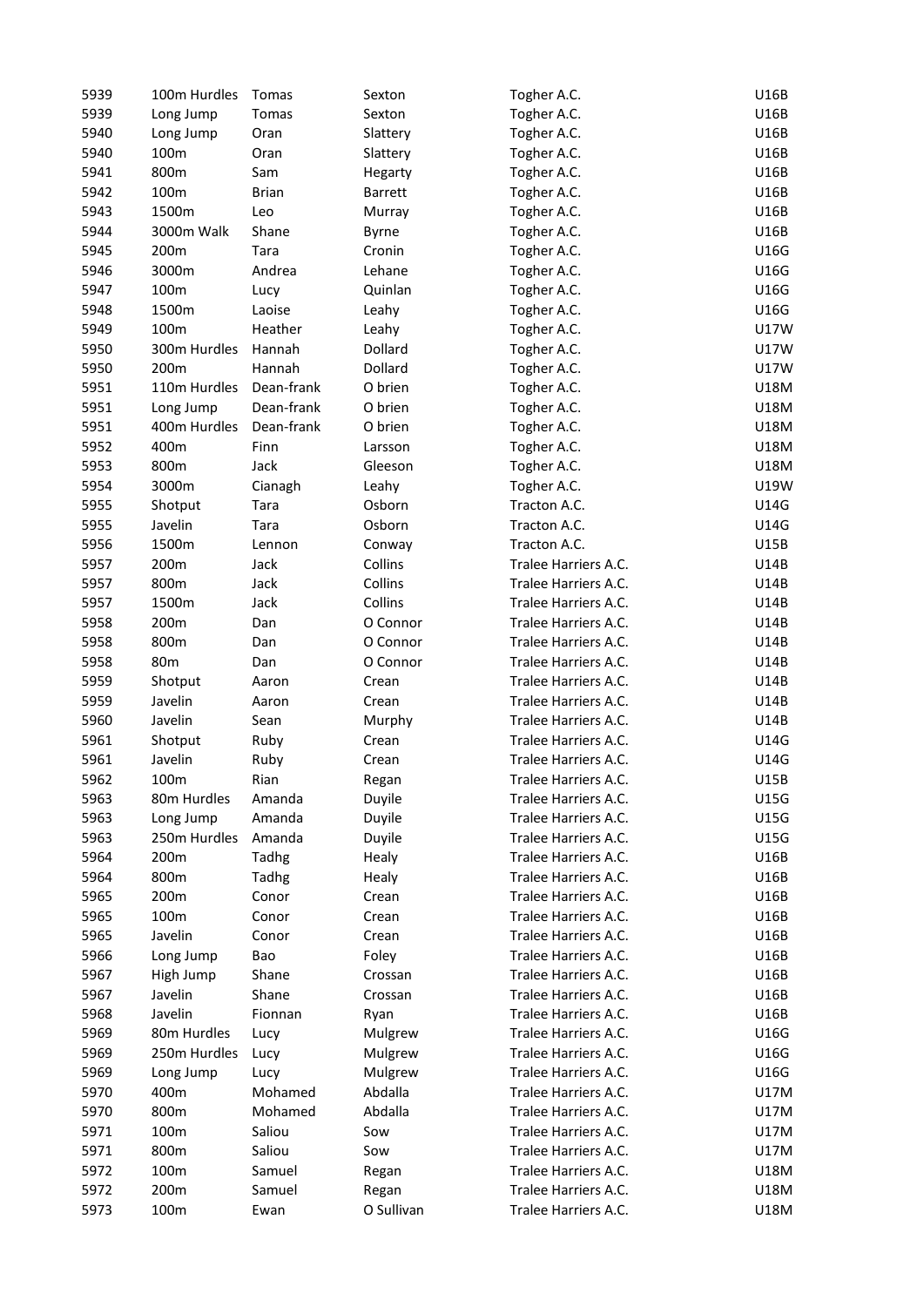| 5973 | 200m          | Ewan          | O Sullivan    | Tralee Harriers A.C.          | U18M        |
|------|---------------|---------------|---------------|-------------------------------|-------------|
| 5974 | 100m          | Muireann      | Mc Elligott   | Tralee Harriers A.C.          | U19W        |
| 5974 | 200m          | Muireann      | Mc Elligott   | Tralee Harriers A.C.          | U19W        |
| 5975 | Shotput       | Kirbyanne     | Ryan          | Tralee Harriers A.C.          | U19W        |
| 5975 | <b>Discus</b> | Kirbyanne     | Ryan          | Tralee Harriers A.C.          | U19W        |
| 5976 | 80m Hurdles   | Caoimhe       | Murphy        | Tramore A.C.                  | U16G        |
| 5976 | 200m          | Caoimhe       | Murphy        | Tramore A.C.                  | U16G        |
| 5976 | 250m Hurdles  | Caoimhe       | Murphy        | Tramore A.C.                  | U16G        |
| 5977 | High Jump     | Zoe           | Quinn         | Tulla A.C.                    | U14G        |
| 5977 | 800m          | Zoe           | Quinn         | Tulla A.C.                    | U14G        |
| 5977 | <b>Discus</b> | Zoe           | Quinn         | Tulla A.C.                    | U14G        |
| 5978 | Long Jump     | Isabel        | Maher         | Tulla A.C.                    | U15G        |
| 5978 | 1500m         | Isabel        | Maher         | Tulla A.C.                    | U15G        |
| 5978 | High Jump     | Isabel        | Maher         | Tulla A.C.                    | U15G        |
| 5979 | 800m          | Evie          | Quinn         | Tulla A.C.                    | U15G        |
| 5979 | 250m Hurdles  | Evie          | Quinn         | Tulla A.C.                    | U15G        |
| 5979 | Shotput       | Evie          | Quinn         | Tulla A.C.                    | U15G        |
| 5980 | High Jump     | Lisa          | Nicholas      | Tulla A.C.                    | U16G        |
| 5980 | Pole Vault    | Lisa          | Nicholas      | Tulla A.C.                    | U16G        |
| 5981 | High Jump     | Lucy          | Clinton       | Waterford A.C.                | U14G        |
| 5981 | 800m          | Lucy          | Clinton       | Waterford A.C.                | U14G        |
| 5981 | 1500m         |               | Clinton       | Waterford A.C.                | U14G        |
| 5982 | 800m          | Lucy<br>Ciara | Rohan         | Waterford A.C.                | U14G        |
|      |               |               |               | Waterford A.C.                |             |
| 5982 | 1500m         | Ciara         | Rohan         |                               | U14G        |
| 5982 | Long Jump     | Ciara         | Rohan         | Waterford A.C.                | U14G        |
| 5983 | 80m Hurdles   | Cassandra     | Abullo        | Waterford A.C.                | U15G        |
| 5983 | Long Jump     | Cassandra     | Abullo        | Waterford A.C.                | U15G        |
| 5983 | 800m          | Cassandra     | Abullo        | Waterford A.C.                | U15G        |
| 5984 | 3000m         | Oisin         | Langford      | Waterford A.C.                | U16B        |
| 5985 | 80m Hurdles   | Kim           | Sheehan       | Waterford A.C.                | U16G        |
| 5985 | 200m          | Kim           | Sheehan       | Waterford A.C.                | U16G        |
| 5986 | 80m Hurdles   | Clodagh       | Walsh         | Waterford A.C.                | U16G        |
| 5986 | 250m Hurdles  | Clodagh       | Walsh         | Waterford A.C.                | U16G        |
| 5986 | Long Jump     | Clodagh       | Walsh         | Waterford A.C.                | U16G        |
| 5987 | 3000m         | Michael       | Cuddihy       | Waterford A.C.                | <b>U17M</b> |
| 5988 | 100m          | Rhedeem       | Eddy          | Waterford A.C.                | <b>U17M</b> |
| 5988 | 200m          | Rhedeem       | Eddy          | Waterford A.C.                | U17M        |
| 5989 | 1500m         | Luke          | Savage        | Waterford A.C.                | U17M        |
| 5990 | Long Jump     | Isabelle      | Kennedy       | Waterford A.C.                | <b>U17W</b> |
| 5991 | 400m          | Tom           | Halley        | Waterford A.C.                | U18M        |
| 5991 | 800m          | Tom           | Halley        | Waterford A.C.                | U18M        |
| 5992 | 3000m         | Harry         | Colbert       | Waterford A.C.                | <b>U18M</b> |
| 5992 | 1500m         | Harry         | Colbert       | Waterford A.C.                | <b>U18M</b> |
| 5993 | 100m          | David         | Igwe          | Waterford A.C.                | U18M        |
| 5993 | Long Jump     | David         | Igwe          | Waterford A.C.                | <b>U18M</b> |
| 5994 | 100m          | Chloe         | O Connor      | Waterford A.C.                | <b>U18W</b> |
| 5994 | 200m          | Chloe         | O Connor      | Waterford A.C.                | <b>U18W</b> |
| 5994 | Triple Jump   | Chloe         | O Connor      | Waterford A.C.                | U18W        |
| 5995 | High Jump     | Danny         | Hagan         | Waterford A.C.                | U19M        |
| 5995 | Pole Vault    | Danny         | Hagan         | Waterford A.C.                | U19M        |
| 5995 | Long Jump     | Danny         | Hagan         | Waterford A.C.                | U19M        |
| 5996 | Javelin       | Adam          | <b>Browne</b> | Waterford A.C.                | U19M        |
| 5997 | 800m          | Aidan         | <b>Burke</b>  | Waterford A.C.                | U19M        |
| 5997 | 1500m         | Aidan         | <b>Burke</b>  | Waterford A.C.                | U19M        |
| 5998 | Hammer        | Julia         | Kelly         | Waterford A.C.                | U19W        |
| 5999 | 3000m Walk    | Méabh         | O Connor      | Waterford A.C.                | U19W        |
| 6000 | 400m          | Aodan         | Mac Consaidin | West Clare Sports and Fitness | <b>U17M</b> |
| 6000 | 800m          | Aodan         | Mac Consaidin | West Clare Sports and Fitness | <b>U17M</b> |
|      |               |               |               |                               |             |